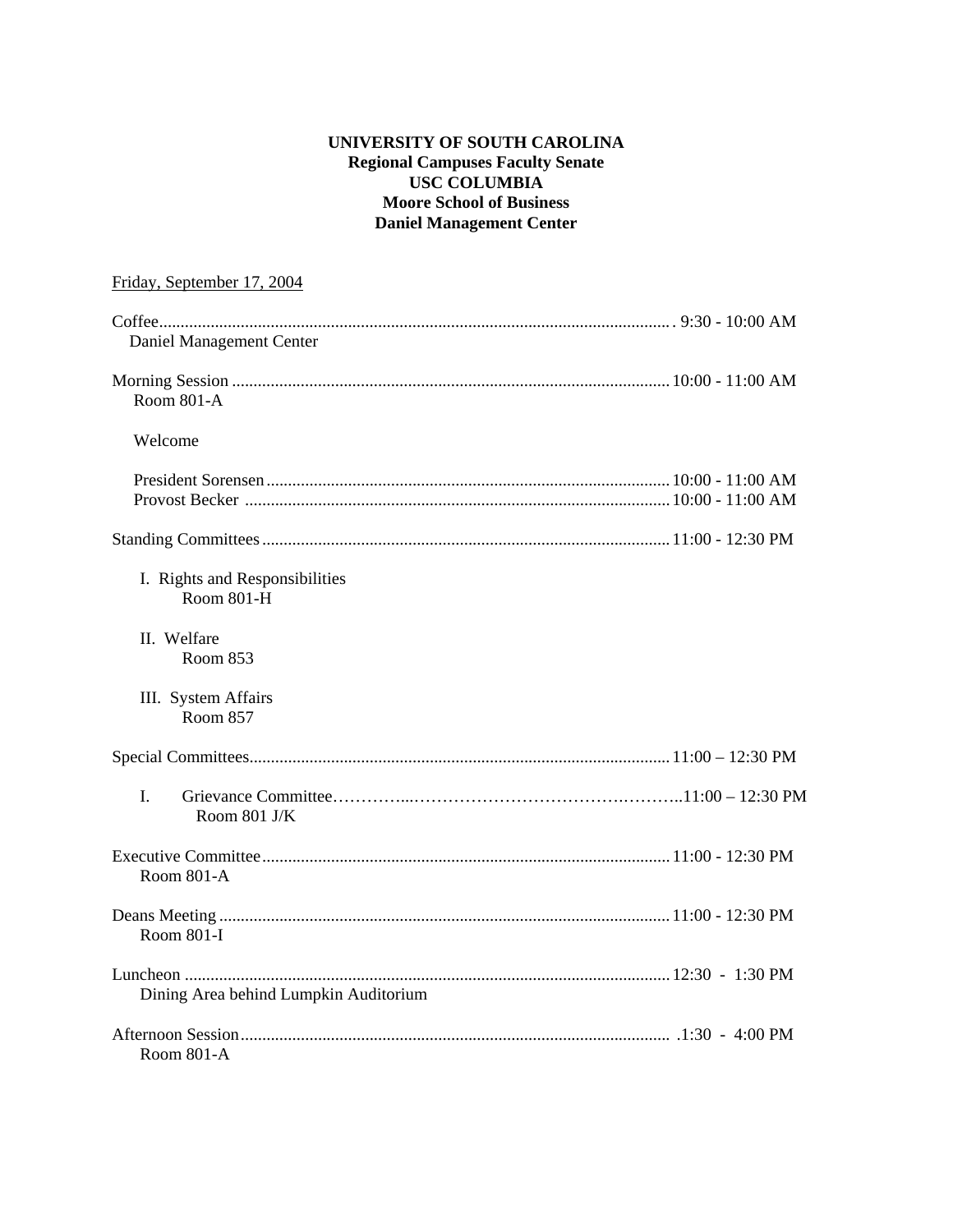#### **AGENDA**

- I. Call To Order
- II. Correction/Approval of Minutes: April 16, 2004 USC Lancaster, Lancaster, SC
- III. Reports from University Officers
	- A. Dr. Chris P. Plyler, Vice Provost and Executive Dean
	- B. Dr. Carolyn A. West, Associate Vice Provost
	- C. Regional Campus Deans
	- D. Assistant Vice Provost for Continuing Education Academic Credit Programs
- IV. Reports from Standing Committees
	- A. Rights and Responsibilities Professor Danny Faulkner
	- B. Welfare Professor Teresa Smith
	- C. System Affairs Professor Allan Charles
- V. Executive Committee Professor Kate Fritz
- VI. Reports from Special Committees
	- A. Committee on Libraries Professor Bruce Nims
	- B. Committee on Curricula and Courses Professor Robert Castleberry
	- C. Committee on Faculty Welfare Professor Linda Allman
	- D. Faculty-Board of Trustees Liaison Committee Professor Lisa Rashley
	- E. Research and Productive Scholarship Committee Professor Pearl Fernandes
	- F. Regional Campuses Academic Advisory Council Professor Lisa Rashley
	- G. Other Committees
		- 1. Conflict of Interest Committee Professor Dave Bowden
		- 2. Grievance Committee Chair
- VII. Unfinished Business
- VIII. New Business
- IX. Announcements
- X. Adjournment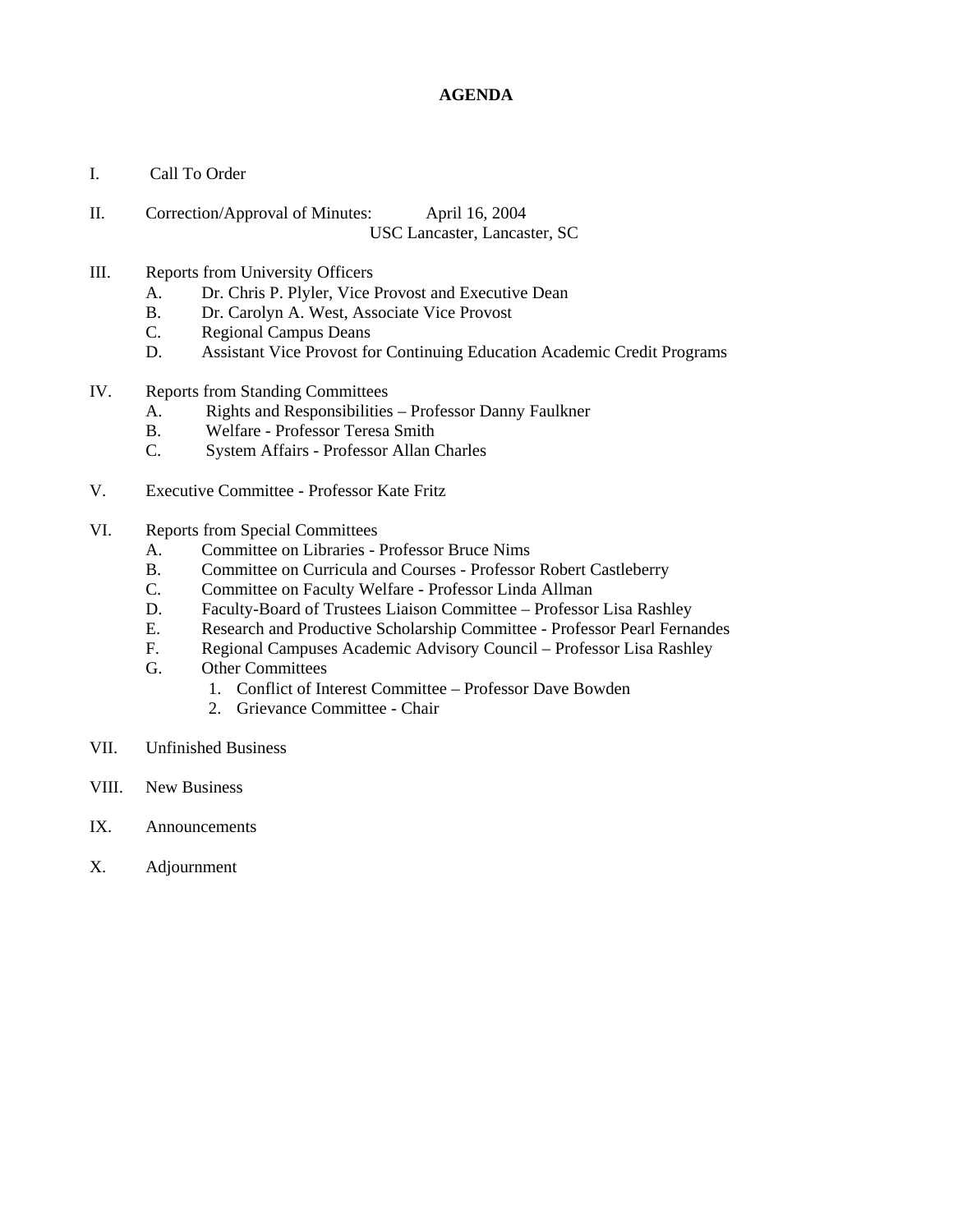Regional Campus Faculty Senate Friday, 17 September 2004 University of South Carolina Columbia Moore School of Business Daniel Management Center

### **Morning Session**

Chair Lisa Rashley (Lancaster): Would the Senate please come to order? Thank you. Good morning. I'd like to welcome you to the first Regional Campus Faculty Senate meeting of the year. A lot of work goes on to make these meetings possible, and I would like quickly to say thank you to a couple of people who have helped out a lot in this process: Kathy Hutto and Summer Meetze. We'd be in bad shape without you two. Thanks also to John Logue, Immediate Past Chair, and a tough act to follow.

I'd like to welcome our guests this morning President Andrew Sorensen and Provost Mark Becker. President Sorensen, I would like to say thank you on behalf of the Executive Committee and the faculties that we represent for the opportunity to participate in the hiring process of our Provost this year. We were glad to have a voice in that choice. Thank you. And I would like to welcome you, Provost Becker; we look forward to working with you and seeing you on our campuses soon. Gentlemen, we will take some comments from you and then I am sure there will be some questions so if you would like to come up we'll be glad to hear you speak this morning.

#### **President Andrew Sorenson**

Thank you very much. Although it is very wet outside and I got soaked on my way over here, my spirits and enthusiasm for the University of South Carolina are not dampened so we have got great possibilities before us. I'm very much indebted to Chris Plyler for giving me a number of topics that he feels might be of interest to you. I will go through those and I suggest that we respond to questions rather than wait until after I go through the whole list. Respond to questions on the topics as I move from topic to topic and then I have some information that I would like to share with you about what is going on now and what will be going on in the future at the university and then I want to allow time for our new Provost Mark Becker to have an opportunity to speak to you as well.

Chris notes that there is appreciation for the raises that were given this year and we worked very hard on that, and I am delighted that we were able to give that. It's not enough; it should be more than it was, and so the question is what is going to happen in the future. I've met recently with Senator Leatherman, who is chair of the Senate Finance and Taxation Committee which controls the appropriations in the Senate, and with Bobby Harrell, chair of the House Ways and Means Committee, which controls appropriations in the house. Both of them are cautiously optimistic about the prospect of increased funding for the state for next year.

Now notice I said for the state and how much of that is allocated to the universities and colleges remains to be seen. There is a considerable political support for increase funding for kindergarten through twelfth grade programs. It is alleged by many South Carolina voters that we don't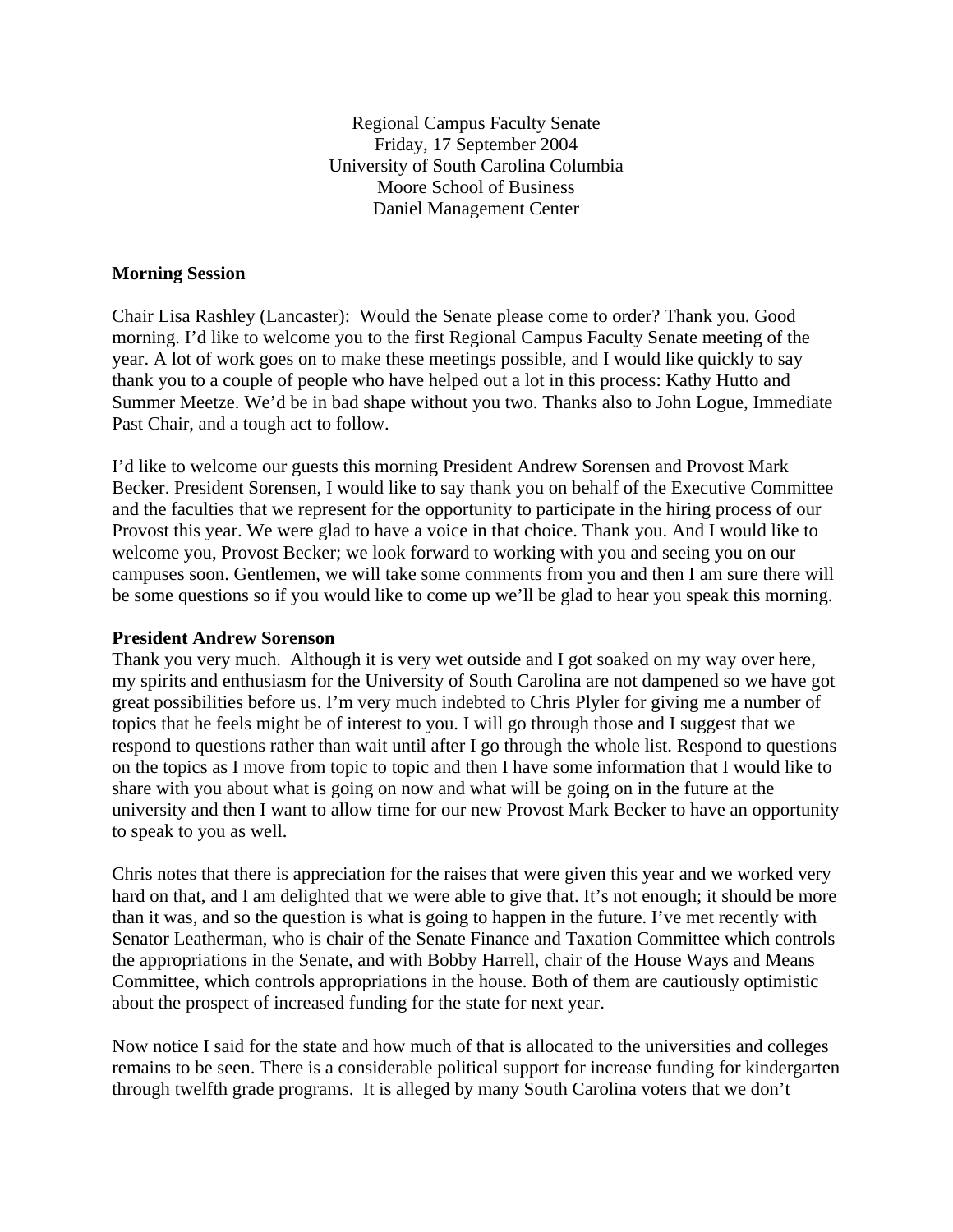support our Pre-K through twelfth grade programs adequately. I think that the same argument could be made for colleges and universities. The topic for particular passion for me, so we wind up fighting with one another for dominance in terms of tension from the legislature. It is obvious to even the most elementary student and observer of politics in South Carolina that the number of people who represent the students who are enrolled in Pre-K through twelve enormously outweigh postsecondary education. So in the terms of numbers of voters that can be appealed to which is always a prism through which legislatures look at their voting our influences are much less than theirs.

I talked among the many topics I've discussed with them, with the legislatures and particularly the leaders. I should add David Wilkens as the speaker of the house with whom I've had hours and hours of conversations about these issues that there are some strong sentiment for capital funding by floating a bond to allow us to have capital expenditures. And if in fact that is given then I will address this.

Mark, I am giving you a suggestion now to work with Chris if it is announced that there if going to be an increase in bond authority, then you need to talk to the deans of the four two-year campuses to make sure their requests for capital expenditures are included when we go to the legislature to talk to them about that. Any questions about that, funding for the future? OK.

What is the status of the legal challenge to life sciences legislation and what are my thoughts about how that legislation, if it survives the challenge, may impact the structure and function of the regional campuses? A political compromise was worked out on the so-called Life Sciences Bill. The reason I say so-called is because there was a bill that was drafted to provide 250 million dollars of support for a capital project at the three research universities, Clemson, MUSC, and USC Columbia, to fund capital expenditures and with a very strict stipulation that every dollar awarded to any of the three schools was needed to be matched dollar for dollar in private givings and that the proposals had to demonstrate that they would create jobs in the near term and so if you needed to demonstrate one or the other you needed both.

You needed to say we need a building that will be x and y, and we will raise fifty percent of the cost of the building and then x and y will create jobs in the near term. The four years schools as a group felt there are ten public four-year universities in the state, three of which are part of the University of South Carolina. So I am not going to isolate our three versus the other seven but as a group the ten decided that first, the prospect for them matching dollar for dollar for let's say a twelve million dollar building and giving six million dollars as a gift was near zero, and secondly that demonstrating that creation of jobs in the near term, having a pharmaceutical company come and locate a manufacturing facility on one of the campuses and saying that the company will hire a hundred people the day the building was opened, was near zero. And so the ten public comprehensive universities said we want a separate deal, we just want cash, we don't want the one-to-one match, and we don't want the creation of jobs. So the legislatures apparently said if you don't want that, then you can't have as much and the purpose of the legislations is to stimulate economic development, and so the compromise was that 220 million would be divided among the three research universities and the remaining thirty million would be divided among the comprehensive public universities.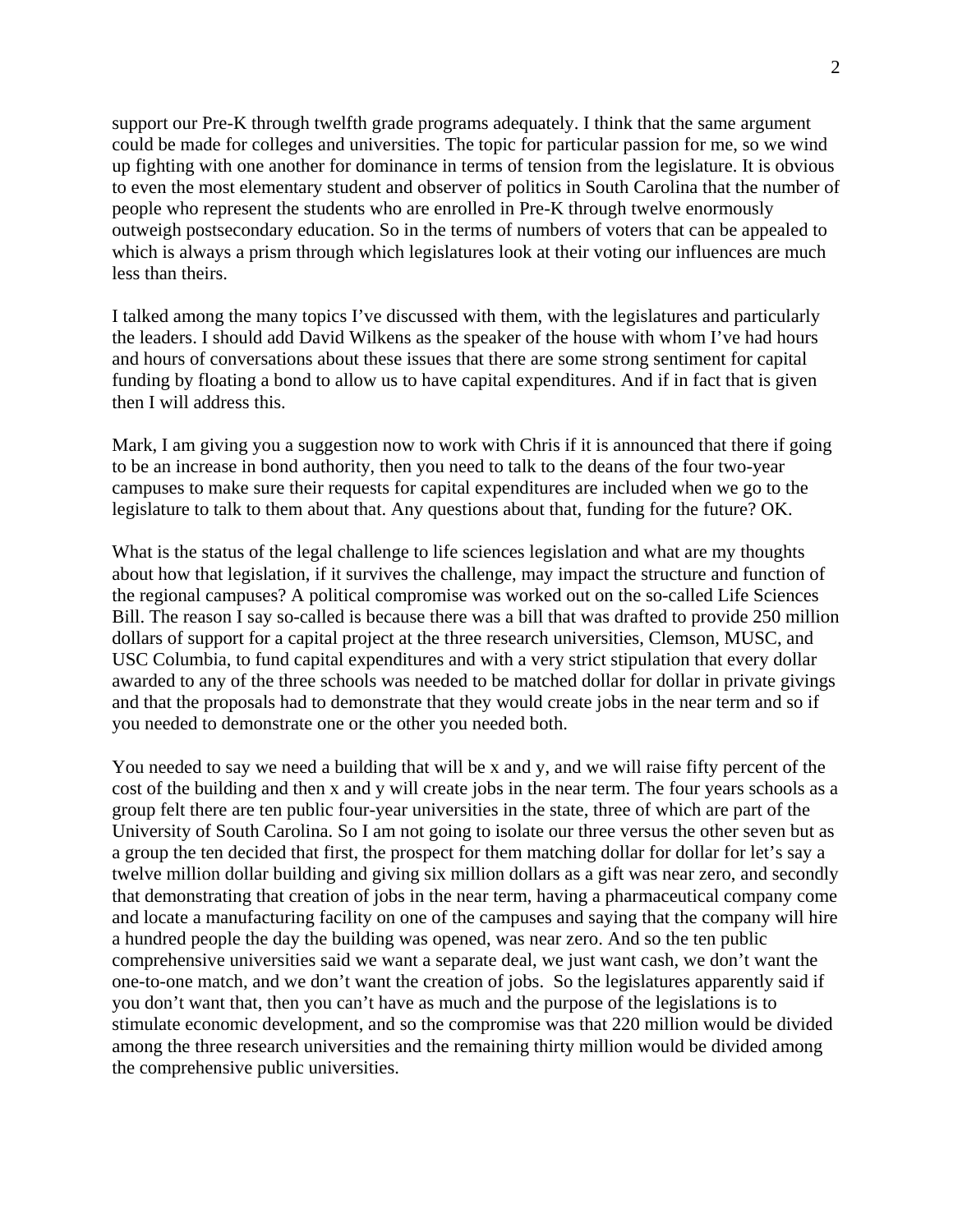A resident of Greenville who has a record of attacking many legislative issues and bills passed by the General Assembly as being unconstitutional, Mr. Sloan filed a lawsuit declaring that bill unconstitutional. Now that bill what started out as the Life Sciences Bill became depending on what lingo you prefer using bob tailed or Christmas treed or bastardized, and I have heard all those words used to describe it as people just kept adding things. So a prominent senator for Charleston said I want Trident Technical College to be able to offer baccalaureate degrees and if you do that—put that proviso in there—then I will vote for the bill. Another senator said if you make USC Sumter a four-year university, then I will vote for the bill. And so then you have all these long, long lists with people appending amendments to it. So what started out as a life sciences bill became the life sciences plus, plus, plus plus, plus bill and of course that is how legislation gets passed with those kinds of compromises swapping and horse trading used to call it log rolling. The Attorney General in his wisdom came out and said there are parts of the bill that are constitutional, and there are some parts of the bill that are unconstitutional. He said the Trident Tech and the USC Sumter amendments are unconstitutional and giving the three research universities two hundred twenty million and the comprehensive universities thirty million is constitutional.

So then the General Assembly has to decide so now what are we going to do? A political action group that is described by many, many people as a right wing group—I am not saying whether it is or not, I am just saying that it is described that way—has an ally that lives across the street for much of the day who decided to join Mr. Sloan and be friends of the court. The Latin term is *amicus curiae*. The research universities said, well we are going to be *amicus curiae* on the other side, and so the three research universities have joined as friends. The Speaker of the House, David Wilkins, Bobby Harrell, Chair of Ways and Means, and Hugh Leatherman, Chair of Senate Finance, are defendants of the suit. Their people are accused of engaging in unconstitutional behavior, and so when I was asked to choose between Mr. Sloan on one side and the Speaker of the House, the chair of the Ways and Means Committee and the chair of the Senate Finance committee, it was an easy decision. I said we are going to support the General Assembly because the General Assembly is responsible for our general funding.

For me not to support the General Assembly I think would be irresponsible. This case is being heard by the Supreme Court of the State of South Carolina, and I have no idea how it will turn out. One possibility is that the bill will in fact be declared unconstitutional. Another possibility that there is a phrase in the bill called severability: that is, the legislature if it chooses to can sever parts of the bill. So the Supreme Court can agree with Mr. McMaster and say that some parts of the bill are constitutional and some parts are unconstitutional. That is the Supreme Court's prerogative, and I have no idea how they will rule, or they could say everything is just fine, and we are going to accept it like it is with the bob tailed and the Christmas tree and the log rolling. So that is where we are. Questions?

Professor John Logue (Sumter): It's too complicated for questions.

Sorensen: I am not a lawyer, John. I am not practicing law, I am just telling you what is going on, or what I think is going on. Of course the fear that I have is that the Supreme Court will make its decision in February or March and the legislature will have been in session for a month or two and will have a new bill with new bob tailing. So people that have things they wanted to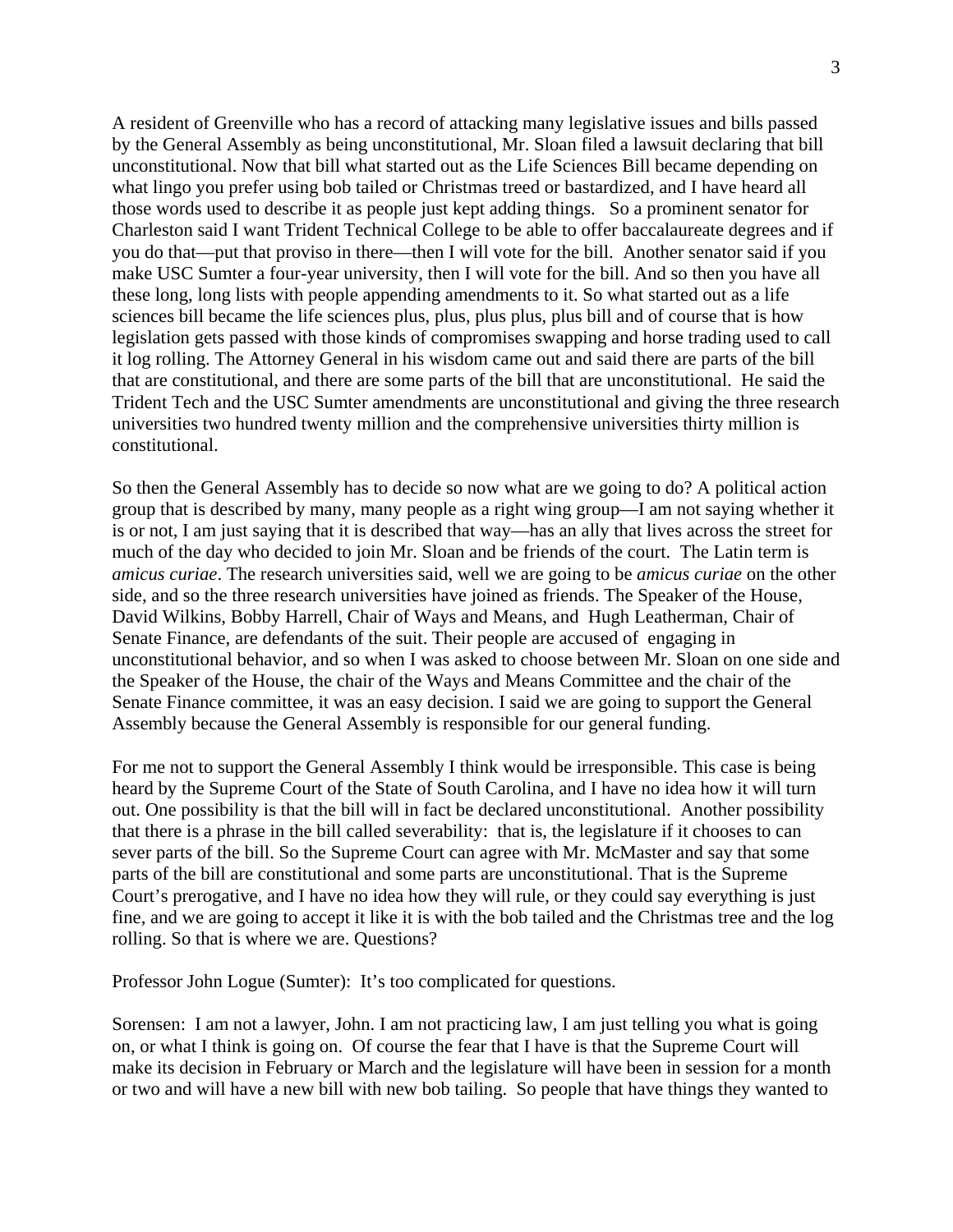add to the other bill will not have had their chances so we will have a longer list this time. That is a very distinct possibility.

Then there is the question about the observation that I've encouraged regional campus faculty to increase their levels of research and solicitation of outside grant support which is correct. I have encouraged you to do that. But I want to be sure you understand the expectations of you doing that in terms of tenure and promotion evaluations is very different from that of the comprehensive public universities, which is different from USC Columbia. And so you need to sort those out with new Provost and Dr. Plyer: how we can operationalize that in terms of tenure and promotion processes? I don't have any preconceived notions, so ya'll ought to talk about that openly and candidly, but the question is do you have any suggestions that might make the internal processes that for Research and Productive Scholarship grants through SPAR friendlier to the regional campus faculty? I would like some suggestions of how; I want it to be friendly. There shouldn't be any impediments; you should be if you are so inclined, then you should be encouraged to do so, and if you are not inclined, then you are not inclined to do so, then that is fine. But if you are inclined to do scholarship, then what can I do to tell the Vice President to make it friendlier to you? Yes.

Steve Bishoff (Sumter): I recently got turned down on a SPAR grant and not on the merit of the research. The comment I got was the chance for external funding was slim to none so this wouldn't be funded. I think if we are going to be in the same pool as the other campuses, and that is an impediment. We often are not going to be able to acquire external funding, but I certainly think our chances are improved if we get some funding.

Sorensen: Yes, that sounds imminently reasonable so I want you to meet with this guy (points in the direction of Provost Mark Becker) right afterwards or on another occasion to talk with him and with Harris Pastides also, to sit down and talk to him about it. And make sure you will talk about your own situation, but you also generalize to your colleagues so that there can be two conversations. There can be a conversation about why your particular proposal was turned down, but it seems to me that your request was completely reasonable and imminently sensible. And you can quote me in your conversation; they might have a good response, but I don't know. I believe in delegating authority and responsibility, so I will let them think about that.

Pete Murphy (Union): Some people have wondered whether a good idea might be to have monies designated specifically for the regional campuses for RPS because there are different qualifications and expectations and they are not the same.

Sorensen: Of course not, and they shouldn't be.

Murphy: And that is just the basic idea: if these things were designated to that particular area, then the idea of parity and so forth might be more easily achieved.

Sorensen: I think you should join Steve at that meeting. OK, would you do that? Not that there is safety in numbers because I am sure you don't have a safety concern with Mark.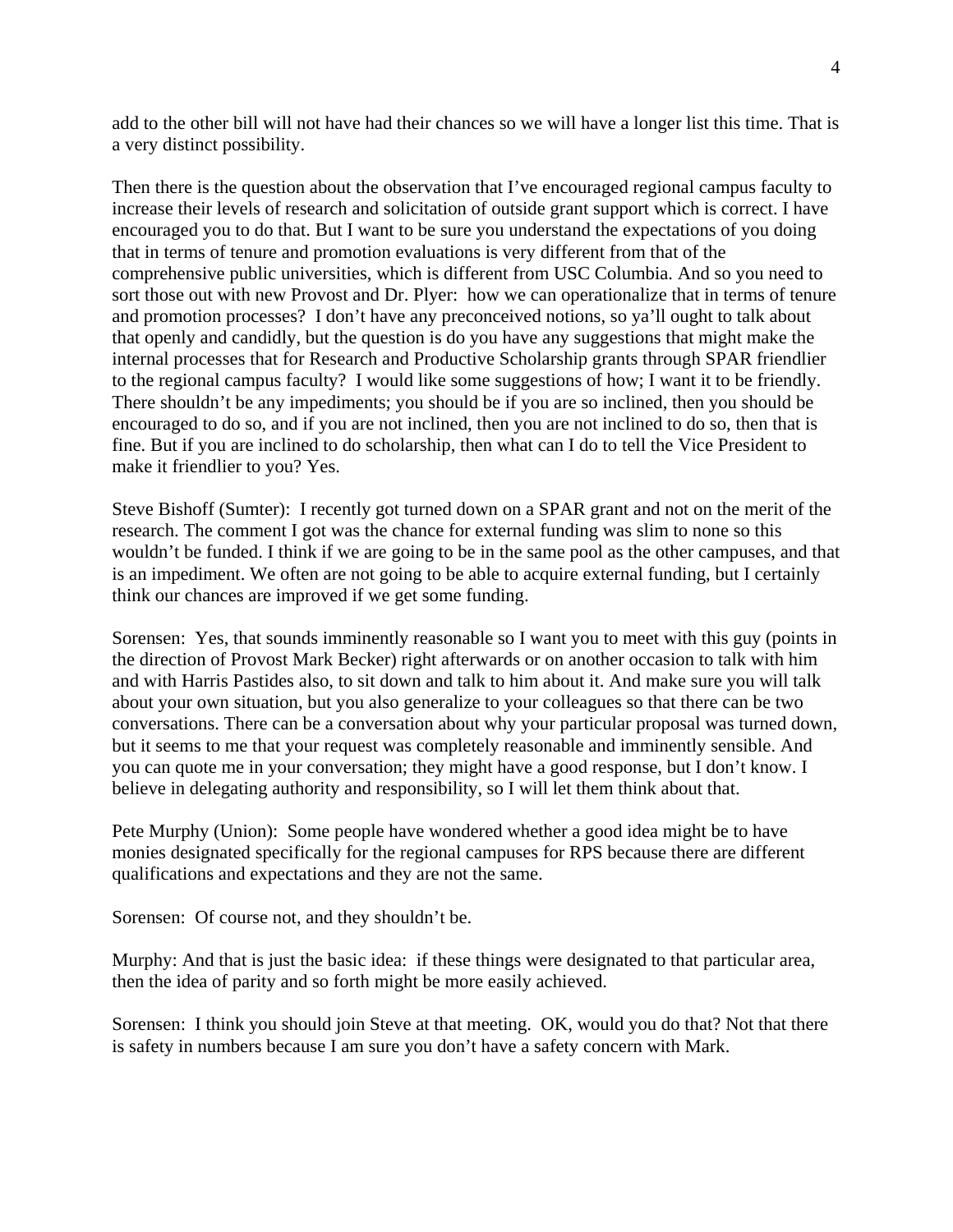Rashley: No, we have a representation on the RPS committee, but that is just one member. The review process has changed in recent years so the grants are being reviewed less by the internal committee and more by ad hoc reviewers in the USC community which has increased some of the misunderstanding about different expectations for regional campus grant awards.

Becker: Maybe we should have an ad hoc committee to take up these issues with Harris Pastides.

Sorensen: I want to make sure you understand one thing very, very clearly. The mission of regional campuses is different from the mission of comprehensive public universities and is different from the mission of USC Columbia. And so I reject out of hand any notion that all three entities need to conform to precisely the same expectations and criteria – flat out refuse to do that. Having said that if you are inclined to engage in scholarship and you need funding for the scholarship I think that we ought to encourage you to do that and your colleagues whom you represent whom are not here and we ought to make that support available and if we don't then there is something wrong and I want them to tell me what is wrong.

Joe Pappin (Continuing Education Academic Credit Programs): I applaud your encouragement of these meetings to take place in light of the fact that the Vice Presidents also report to you. This should be taken that you also are sending them the message of encouragement good faith to negotiate on these matters.

Sorensen: I think my message is quite clear. If you think that Dr. Becker has any sort of ambiguity in what I said to him, talk to him afterwards and ask him if there is any ambiguity in what I said. I don't think there is one iota of ambiguity in what I said. You are welcome.

Chris Borycki (Sumter): I don't know the details of it yet, but I know this is an issue Dr. Pastides is sensitive to, and as a result of that he and his staff I think have a forthcoming campaign on something called SAM. I have heard about it, but how extensive it is on addressing these particular issues, I don't know. But the idea is to make sponsored programs more user friendly, more PI friendly.

Sorensen: Lisa, what I would like to do is to suggest that you is that you as head of this group invite Dr. Pastides to come and speak to this group and talk about these issues.

Rashley: I will be happy to do that. Thank you.

Sorensen: You are welcome. And tell him that I was the person that suggested it. I don't think that is ambiguous at all. Any other questions about that? OK, there is a question for you, Provost Becker. Do you have a copy of this? He does so I will skip that one.

Although regional campuses do not have as their primary mission the same service requirements as traditional land grant extension agencies, our communities expect a similar service response to their solicitation for aid. Faculty members are frequently requested to provide expert consultation and help. Some individuals are in such great demand that they must be selective in their response. These interactions are important not only for the educational and political significance, in the long run they influence recruitment and retention and, depending on who's making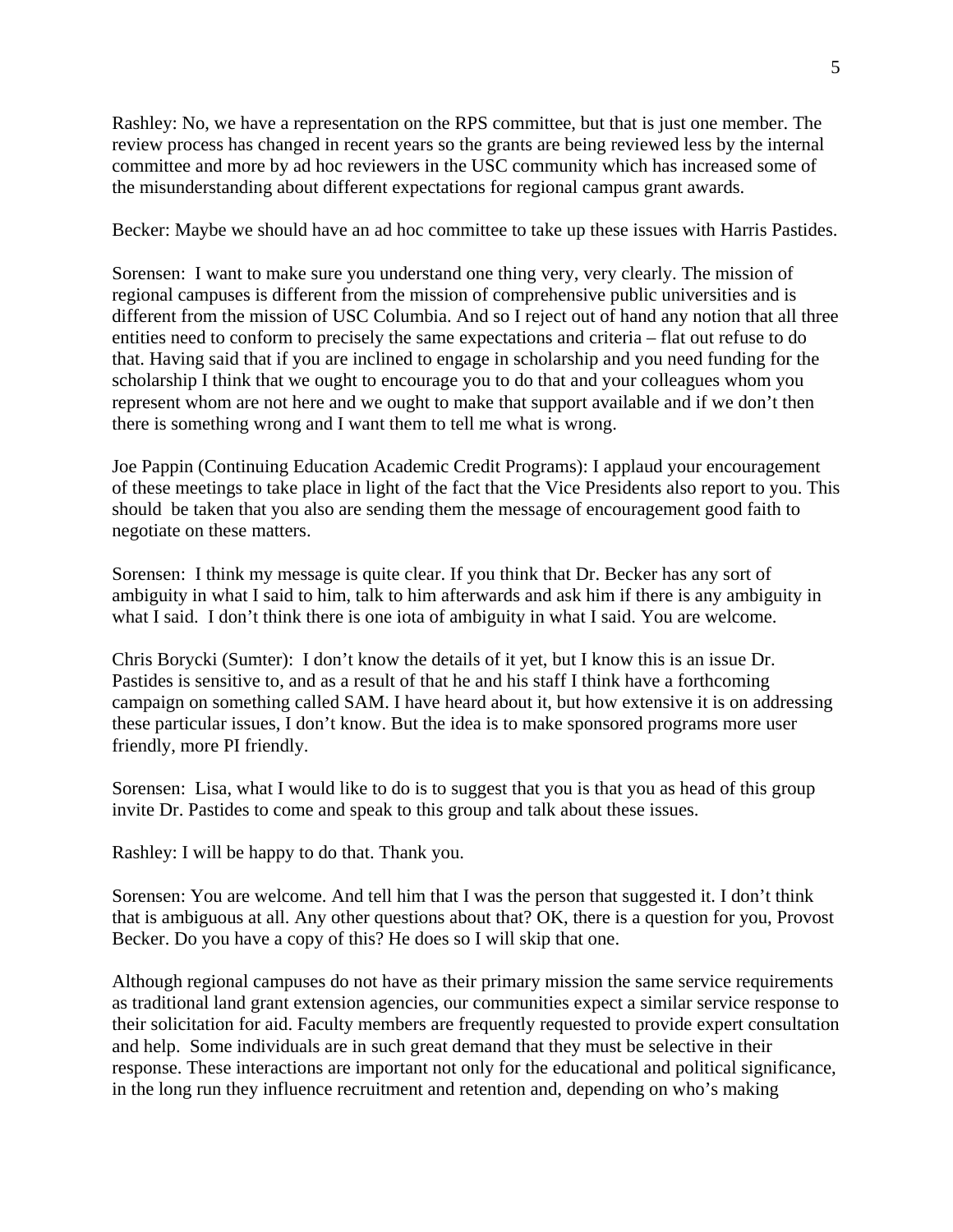requests, your budgets. That's my editorial. Considering that recent administrations have encouraged regional campus faculties to emphasize and to strengthen research and scholarship promotion in tenure decision, do you think that the university should recognize and reward individuals called upon for heavy service loads?

First of all I prefer thinking of it as outreach. It is not just a semantic distinction; I want to think of us as reaching out to the communities in which we live and my anecdotal impression of my visits to your respective campuses is that collectively that you do a terrific job of doing that. The people of your communities speak very highly of you as institutions. I treasure your involvement and when the governor proposed closing USC Salkehatchie and USC Union, the support for what you do in those three-four communities—because Union has campuses in Laurens in addition to Union, and Salkehatchie has two in Walterboro and Allendale—word from those respective communities was overwhelming. People were just incredibly inundating me with their vows of life long fidelity and the debt of support and appreciation which had not been expressed previously much to their regret and told me how much they loved you and even said nice things about the deans of the respectful campuses. Some of them probably unprecedented in their history. I surmise—although I don't know that for a fact—I suspect some of those had difficulty getting those words, but I told them how much I appreciated their support. So their outreach is important.

I don't want the outreach, however, to be substituted for teaching and scholarship; that is our primary duty: to educate the children of South Carolina. That is why we are here. And if you are off doing Red Cross and Girl Scouts and the mayor's commission on GPS and giving speeches to the League of Women Voters and playing the organ at the Baptist church, which would be put down at a research university as an outreach activity—playing the organ at the Baptist Church on Sunday mornings and consumed so much time that he wasn't able to engage in scholarship because he had to practice during the week. I don't want that to be a substitute for emphasis on teaching and learning and stimulating scholarly interest among the students. I don't want people hiding behind it.

And why do I know that so well? Well, I know it so well because I did it myself. I got my PhD, went to Cornell University, where I was teaching courses in epidemiology. I did a study of heroine addiction among Puerto Ricans in a large urban community. So I go to Ithaca, New York and I found out there are a lot of students that are addicted to heroine. So a graduate student and I established a halfway house for heroine addicts. I think all of you know I was a Presbyterian pastor prior to that, so I say in a very literal sense that I was doing the Lord's work and helping these students who are addicted to heroine. When people found out I cared about heroine addicts, then the list of my community activities got larger and larger and larger. Finally the dean of the college in which my faculty appointment was at Cornell called me in and told me you're hiding, you're hiding behind all these community activities. It is true, I was, because if I had to decide of an evening what to do—go down and save heroine addicts from their addiction or go to the library and do some research, I preferred going to save the heroine addicts so I was using that as a substitute. I found after sober reflection on the dean's threat—which was you're not going to get tenure at Cornell University if you keep behaving that way—I found a way to do both, and I remained as the chairman of the board of the halfway house and continued to do all my other activities.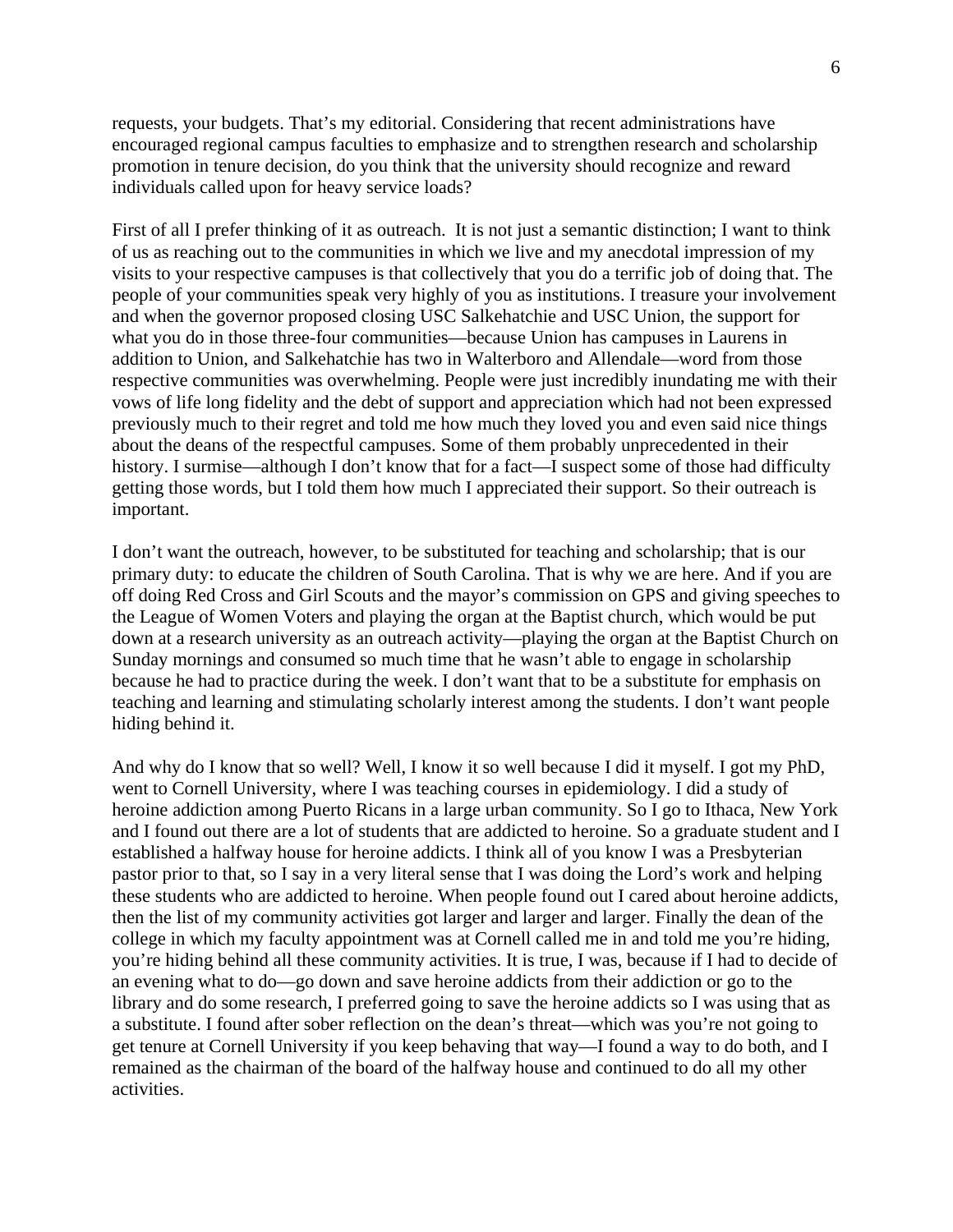But I found a way to do both—and if you have to choose, then it is a zero sum game. Every hour you spend on service is an hour you don't spend with your students, so you have decisions you have to make. Each of you has to decide for yourself in your own way, but I sincerely believe that some people hide behind that and say I can't do the scholarship because I am so busy serving others. And in my case was a ruse. And I was deceiving myself. Any other questions on that?

OK, last question for me. Can you comment on how you will be able to assist as we face the challenges of working cooperatively with USC Columbia Colleges in delivering degrees to our service areas? Chris, are you going to talk about the Palmetto College?

Vice Provost Chris Plyler: Yes.

Sorensen: I think we need to do more to have more courses originate—I've said this to you before, but I am going to say it again. I want more courses to originate on your respective four campuses that will be transmitted elsewhere, including Columbia. Conversely, I want us to have a completely interactive eight institutions—now a fourteen-campus system—so a course can be originated on any one of the eight campuses and be disseminated to students throughout the fourteen campuses. The technology is there, the desire on the part of the president is there, money is available to do that, but there has to be the will and the desire to do that. If people are effective obviously it has to be people that are effective in that type of communication.

I have taught courses that way while I was at the University of Alabama. I taught an epidemiology course every other semester and I had students from the University of North Texas. It is really discombobulating when you are in a room and you have students in front of you who are enrolled in your course, and then you have got these TV monitors. Then a student asks a question, and it takes awhile to get used to it. Again I will testify from personal experience because you hear this voice and you look around and you don't see a hand raised, you see a student sleeping, and you say it can't be the sleeping student. Then you learn to look at the TV monitor, and finally you get into it. I found it very engaging. Obviously it has to be with a limited group, not with 327 students enrolled in the course. But the ways can be found to compensate the faculty who do that and limit the size of the classes. The provost is going to figure out how to make all of that happen.

Borycki: (Sumter) Has someone bought the technology that we don't know about? You are saying that it exists and that it works. That we can, and that any one of the campuses can be . . .

Sorensen: No, the technology is available. What campus are you on?

Borycki: Sumter

Sorensen: OK, if there are seven campuses, seven faculty members at USC Sumter that want to do that, I guarantee you that we can find a way to get the technology established at USC Sumter.

Borycki: We would like to make it happen.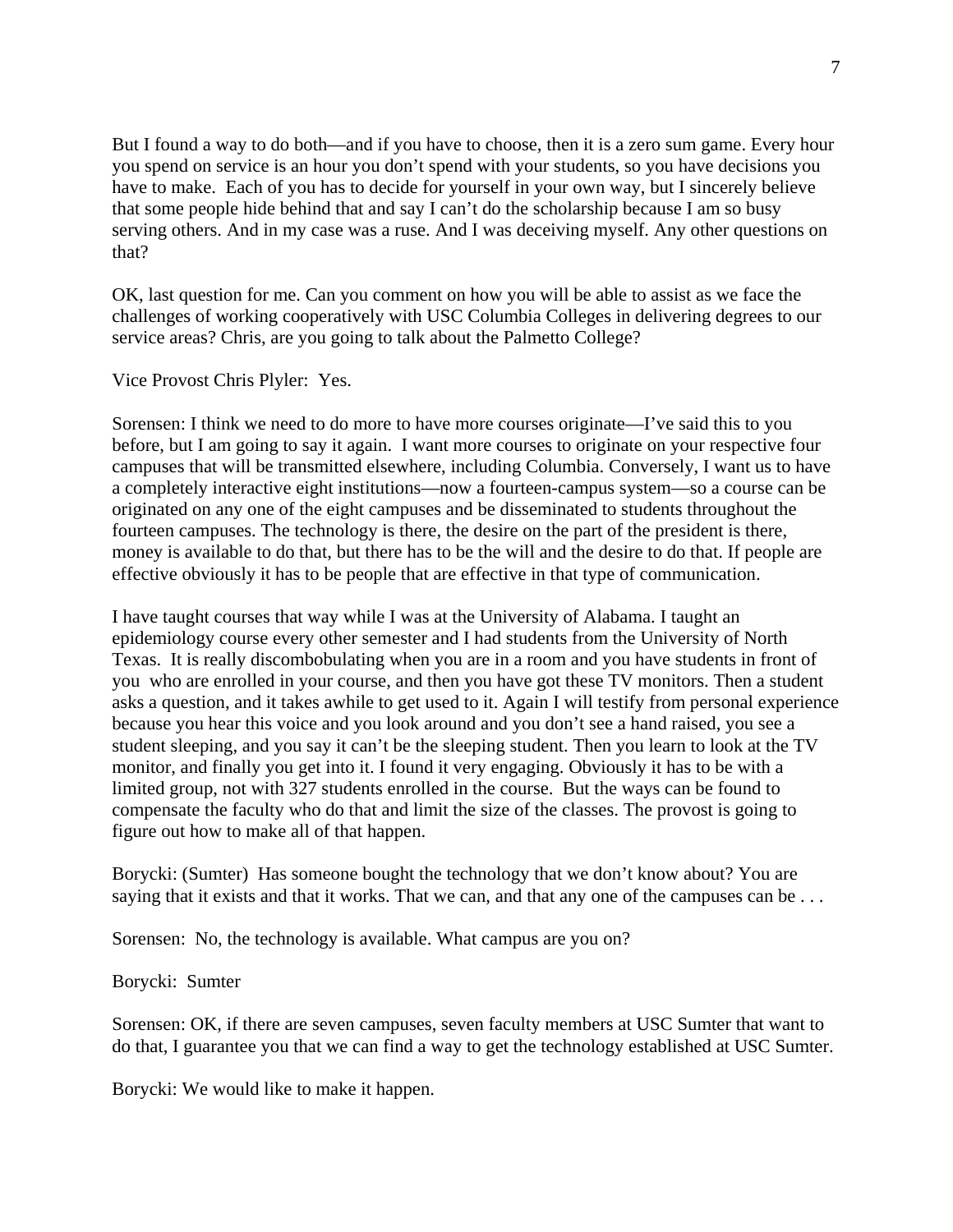Sorensen: OK, then work with Dr. Carpenter and Dr. Becker. You know the technology is there. We know how to do this technologically. Isn't the room up to do it on your campus?

Carpenter: (Sumter) Yes, sir.

Borycki: Yes, only to Spartanburg, however.

Sorensen: You know we've got something called a grid system. We got fiber optic cable and wifi and all the technology is there.

West: You are a little behind the times, Christine, because during the last months, there have been a number of tests between Betty Harvey and Harry Catoe that have gone very well. So the technology does exist.

Plyler: I will have that in my report.

Sorensen: I am waiting for it. I expect you to sign up. Next semester I expect you to have a course.

Eric Hauser (Sumter): Philosophically, when you are dealing with satellite courses and when there are certain questions, do you feel some are predisposed for that format and others are probably less suited to that format?

Sorensen: Yes. Absolutely. Virginia Tech developed a program called the Math Emporium where you can do self-paced math instruction so you can take an introduction to calculus, geometry, trigonometry course. It is self-paced instruction and there you can have that set up, but then it is imperative that you have a faculty member walking and monitoring and talking to the students so if they get in trouble so they can talk to the professor.

As somebody who had enormous difficulty with calculus, I benefited enormously from that kind of opportunity to talk to my professor about what I don't understand and what the hell is going on here and sit down and explain this to me. And so that is one kind of course. The University of Illinois developed chemistry courses where you can have introductory chemistry courses again with the labs simulated on the computer; you don't have to have a laboratory, a chemistry laboratory to do experiments. There's also the safety advantage when the student blows up the explosion, you see stars all over the computer screen. No one gets injured by flying shards of glass.

Hauser: Philosophically I believe there is a strong difference between mediated forms of communication and face to face, and we need to balance those needs.

Sorensen: Absolutely, I absolutely take your point. And foreign language would be another one. You could have tapes in the language lab but it is imperative for people to sit down and talk to one another. And English is the same. I had a terrific speech course as a freshman in college—it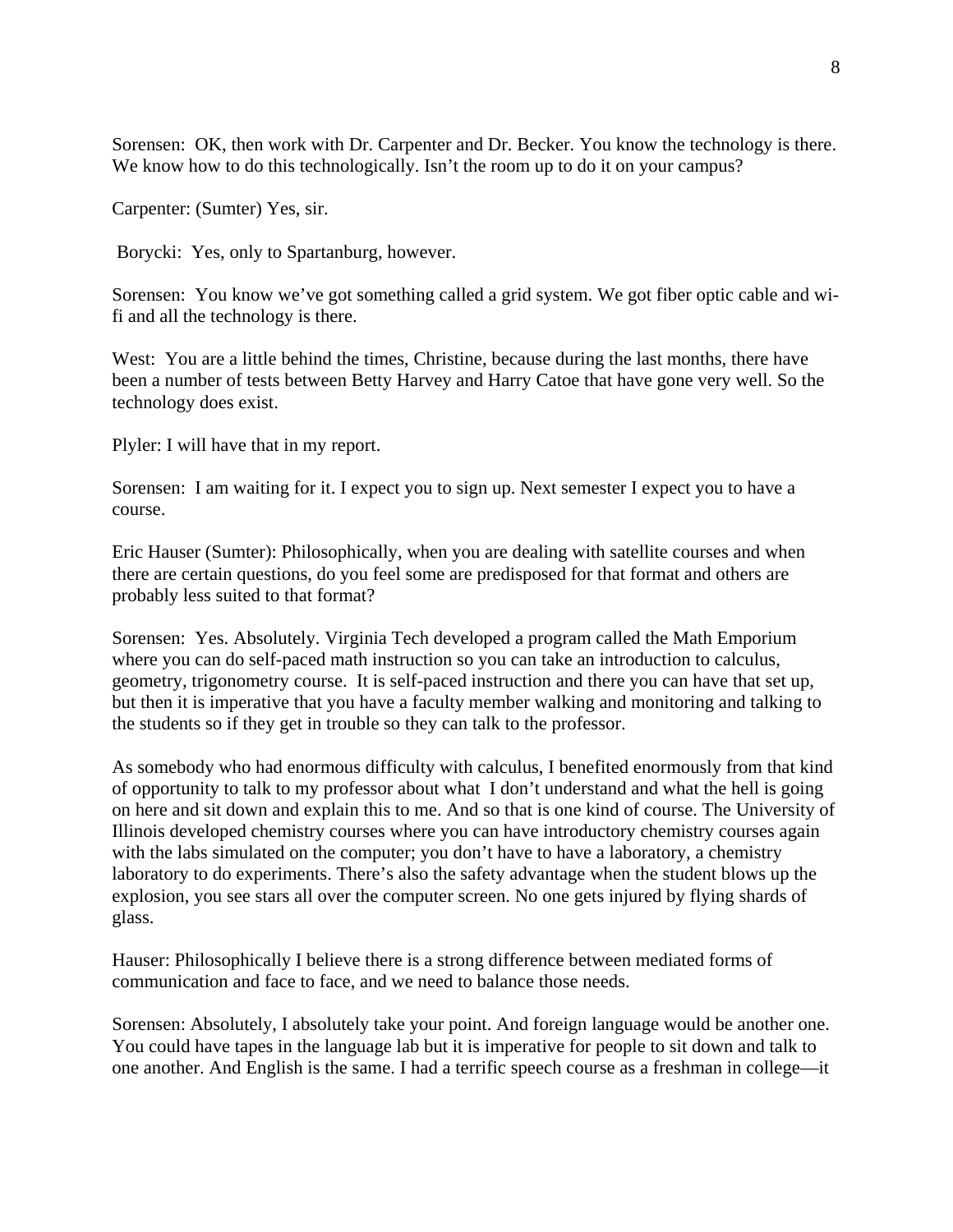was a wonderful experience for me—all of us having to stand up in front of our fellow students in class and speak. There is no substitute for that by audio or video.

Danny Faulkner (Lancaster): Various departments in Columbia already offer some distance ed classes. Would you envision us in competition with some of those classes, or would you like for us to negotiate with Columbia?

Sorensen: Sure I would like for you to be able to negotiate, but if you offer a better course, then the students ought to sign up for your course. You know it might give them a little, it might help them to focus more on the quality of their teaching. Then again you should talk too, don't go out and announce a war. The thing I keep trying to talk to people is that we are all members of the Carolina family. We ought to find ways to work together, and I hope you have been impressed with that. I go out to the campuses, I reach out to people, talk to people, visit with people. I want us all to find ways to work together. So we shouldn't have to duplicate things.

Faulkner: I am just concerned that some courses that are offered from Columbia, I think are taught a certain way, and I think that people on regional campuses could serve other regional campuses better that the Columbia based program. I am just afraid that the people in Columbia are going to get their nose out of joint when they discover the competition.

Sorensen: Let them come and talk to the president about that. I'd be delighted as the Soviets used to say a frank and comradely discussion in my office. Sir?

Allan Charles (Union): Do you anticipate, President Sorensen, to have distance ed and the Palmetto College integrated?

Sorensen: Yes, some of the courses offered through Palmetto College will be in this kind of format and others will be in the distance learning format might be e-mail, you know internet courses. I am wide open. Yes, it is up to these guys to work with you and figure out how you want it.

Allan Charles: So, it won't be competing programs. It will all be one.

Sorensen: That is the strategy of how I want it. Any other questions for me about what I said or didn't say. Thank you very much. I really appreciate what you do and I trust that we will continue to see the operational realization of my dream that we are all part of one university, that we have multiple campuses and the number of campuses is getting larger and so we need to keep affirming the fact that we are all part of the same family and that this distributed learning is just part of the family reaching out to other people. Thank you very much.

Rashley: Thank you, President Sorensen. We appreciate your interest and your subtle messages to the vice presidents as well. Provost Becker?

#### **Provost Mark Becker**

Provost Becker: Thank you Lisa, and I am delighted to be here. I have been in Columbia less than three weeks so this is the conclusion of my second full week in the job. As you can see I get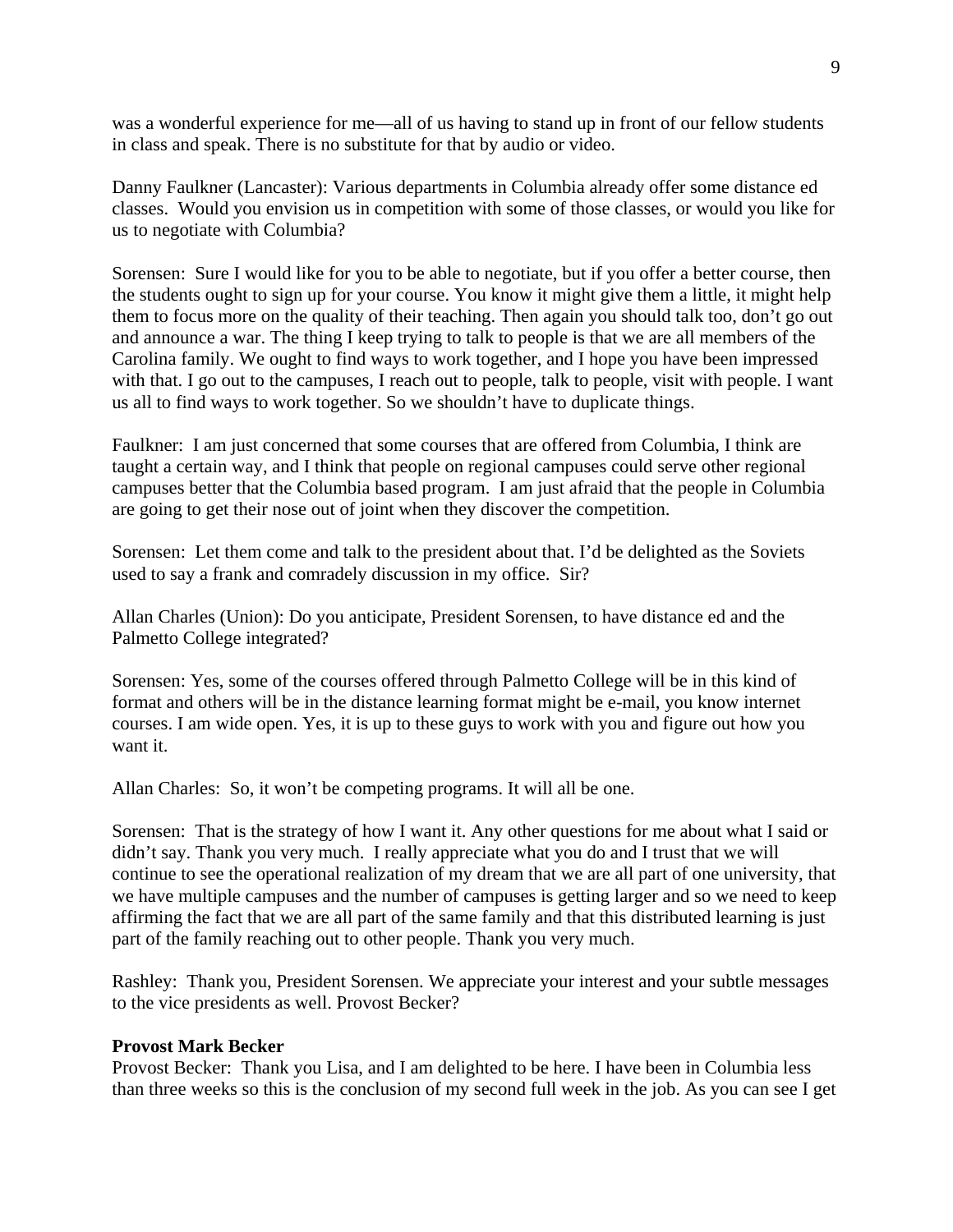a lot of unambiguous messages about what it is I am expected to do. I am off and running at a pretty good pace I believe. There was a question that the president passed on, referred to me so I will start with that and then go off to a number of related points and basically build on some of the discussion we have had already. The question related to the Senate and the faculties that it represents greatly appreciates access to the Provost through the Provost Academic Advisory Committee—how do I see, if I have had the opportunity at this point, continuing in that process. I think the simplest way to say it is right now I am deeply immersing myself in the life and culture of the institution, and what committees and appointments and even the structures of my own offices and how to structure associate provost of my offices are all the pieces I am working on.

What I intend to do and what actually my office is working on scheduling is actually come to each of the regional campuses somewhere in the October time frame hopefully before November. I will work with Dean Plyler, with Chris, and with your deans and your campuses; if you have ideas on how I can best use my time and your time when visiting your campuses, please feed that through your deans and through Chris because I do want to get out to all the campuses soon, and again see where you live, get a feel for the place, the culture, the institution. To tie that back to whether I will have a Provost Academic Advisory Committee or some other committee I can't say for certain at this point. Those sorts of decisions in terms of the committee structures I'll use, how I will schedule meetings and how frequently, etc. is in development, and I will have a better sense of all of that in a few weeks to a month or two.

I think what I want to do at this point is actually continue this discussion around the technologyenhanced learning and Palmetto College. I know Chris is going to say more about Palmetto College, but let me just start off by saying to resonate with the president's theme of one university. My graduate work was done at Penn State University, which is a university that really has a model and has had for a long time a model that is consonant with the vision that you just heard. There is one Pennsylvania State University, and I remember there being at least 21 campuses when I was a graduate student. I do not know how many there are today, but it is a university that does work as one university, even though each individual campus may be different than what happens at University Park. It is an integrated university with a vision and it works together. The president and the vice presidents see to it that you get that articulated vision of it as an institution and that it actually works as you say it.

On the technology side I am not even sure that speech won't work in a distance format. One of the wonderful opportunities I had as a dean was to support a very ambitious group of faculty who were deeply engaged in having the education extend beyond the geographic boundaries of our campus. And we developed a number of programs that are delivered at a distance; I actually had the opportunity to lecture in one course on interactive television so it was the experience that you had, the television monitors up there, and there was a voice coming from somewhere and I had to figure out whether is was Fargo, North Dakota; Duluth, Minnesota; or Rochester, Minnesota. Let me say that Fargo is five hours away by car, Duluth is three hours, and Rochester about an hour and a half. So these places were certainly geographically distant. That was the technology where we started a few years ago. There is another technology that actually allows for the face to face and for the interactive experience on groups of up to about twenty to thirty that one of my associate deans was pioneering actually.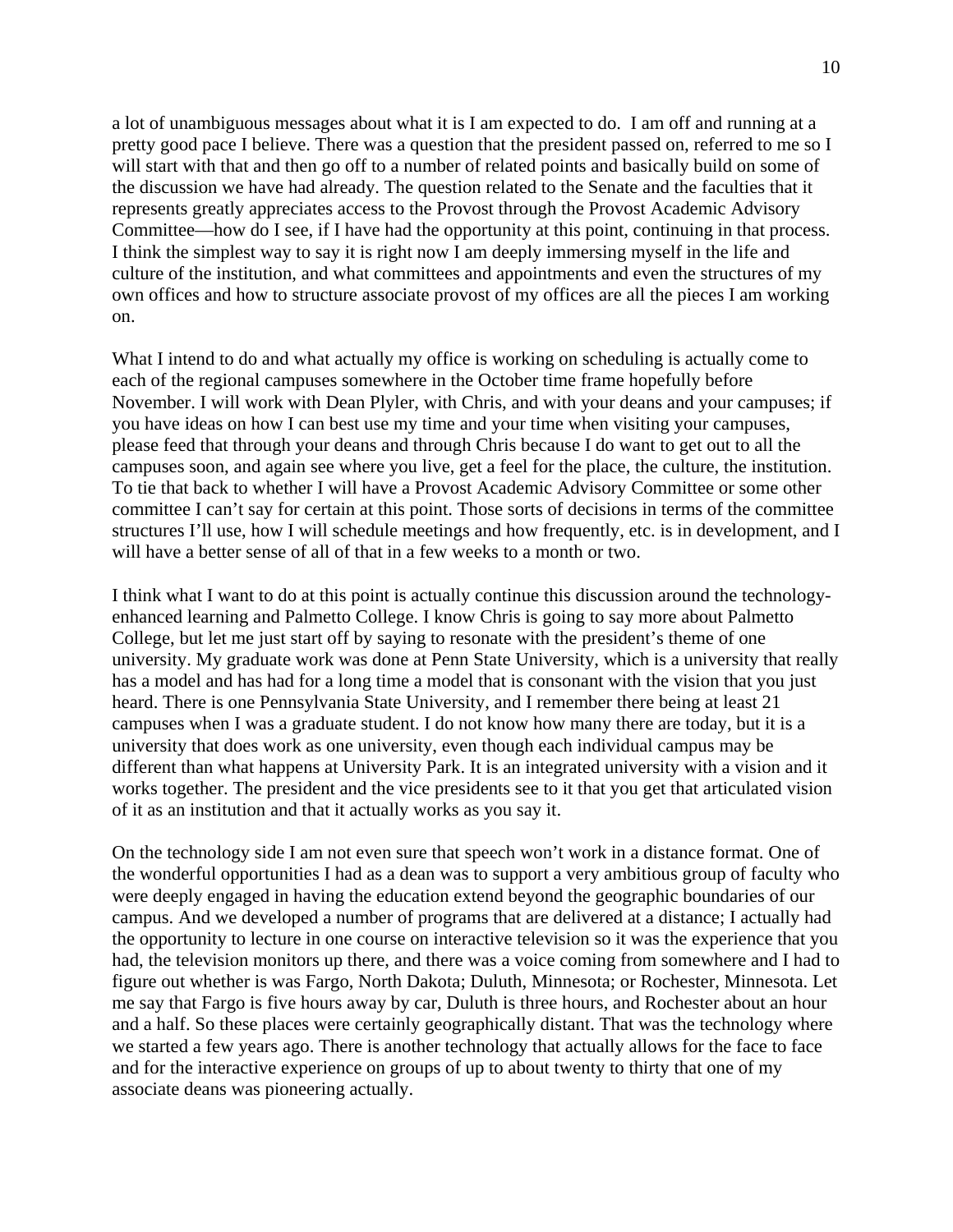In his case he was using it for small group discussions where you take a standard core course in our curriculum, a course you would routinely maybe lecture in an on campus format to about sixty students and then break out into small group discussions. The question is how do you do that at a distance? We can design the course, the sixty students lecture format course, if you will, for the web using instructional designers, you can make some adjustments into on how you present the material. Instructional designers have gotten very good on how to take a lecture course and put it on the internet. But then the next piece is how do you bring in the small group discussion? Well it helps to have techno nerds for associate deans and who want to teach those courses.

My associate dean who was teaching that course working with the web support team for the course started pushing the boundaries of what you could accomplish using these little cameras that you put on top of your computer, the cameras that sell anywhere from one hundred to two hundred dollars. You do need something on the order of broadband access so you would have to either do this in an area where cable modems are nearly ubiquitous or do it in a campus environment where there would be laboratories where people could get access. But using those little tiny cameras and basic technology that I think is put out by Macromedia—the people that bring Macromedia Flash to you where you get flash animations—you go to web sites and see cars drive across the screen and whatever.

Well, they have another technology for interactive communication, and so our technology people started working with Macromedia on that because we had a bandwidth problem. We were trying to run twenty people through a server and it wasn't set up to do that. Macromedia tends to make a lot of money doing that so they actually opened up their software and basically rewrote it for those needs. So those technologies are coming; you will be able to do interactive discussions with ten, fifteen, twenty, thirty people live and get the face to face. Your computer screen—you will be able to have multiple images if you will. You will be able to have that interaction.

Hauser: Why I mentioned the philosophical issues with that particular technology is that one of my research areas is computer communications' impact on the perceptional body and sender and also had the professional experience of selling picture-tell equipment as part of US Telecenter equipment when I was in Boston. One of the things we did notice was that it's not the equipment that is the problem, the technology, the through put, the band width, it is the perceptional differences that occur the detachment in the audience versus the speaker. There's a level one of things for any of us that have gone through teleconferences. People are much more willing to interrupt people across a television screen or across a computer than they are ever willing to interrupt them in person, face to face.

And so my field is still the process of debating what exactly are the significant differences between face to face interaction and mediated communication forms. I am still waiting and looking at the body of research at this point to see if I am able with a speech class to train my students effectively when the bulk of their material, the bulk of their interaction of the speaking environment is going to be face to face, which does tend to have different audience impact than when they are mediated. That is more where I am concerned is that the technology itself they're not always going to have access to that, they're not always going to be mediated, so they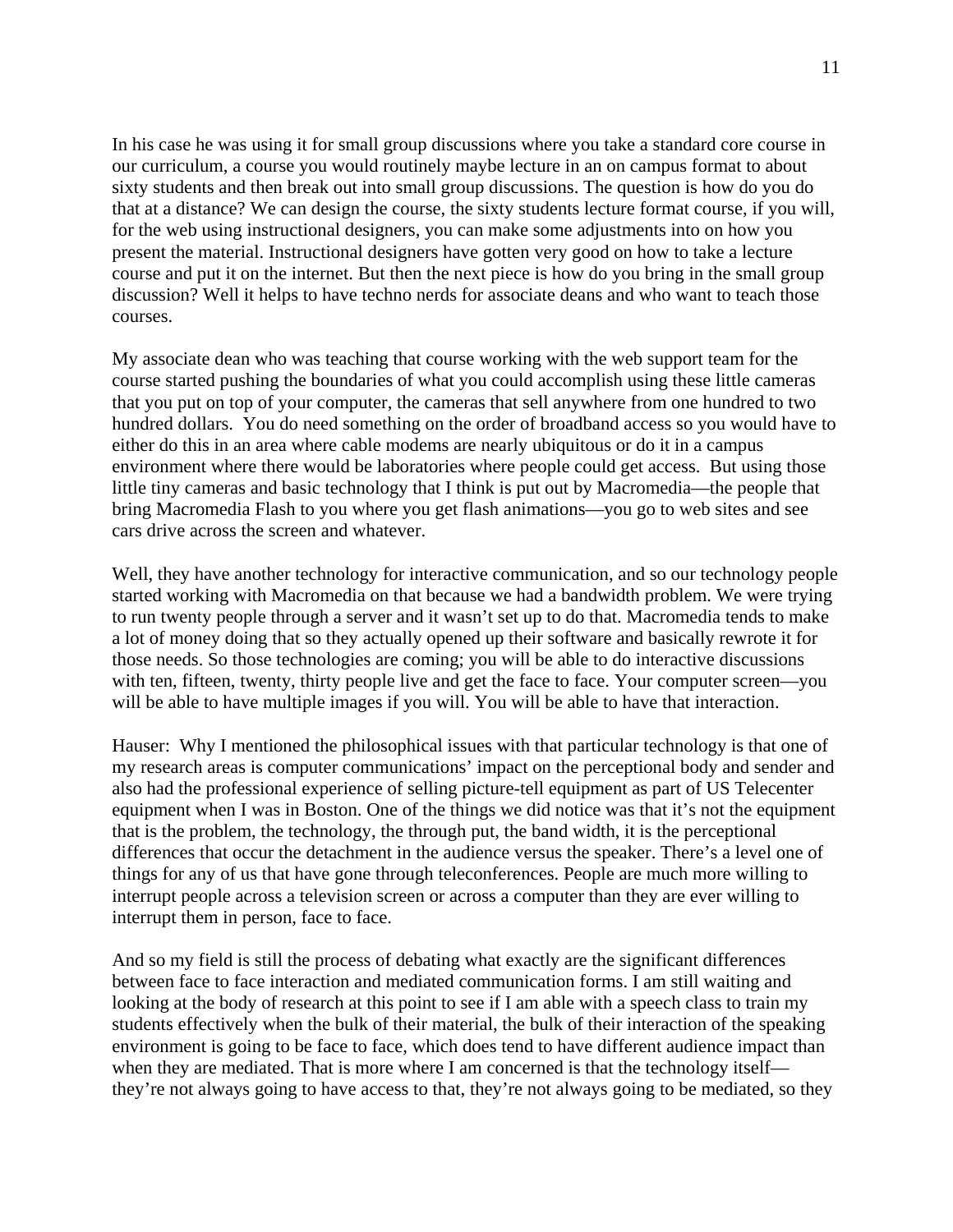have to be willing and able to deal with that face to face interaction. Again there is a distance and a psychological audience impact that we have to be aware of.

Becker: And I appreciate that. There are a couple of things. I think our students are changing. Being the parent of two high school students, watching the ways they are taught, the ways they learn and the ways they use technology as compared to the way how I did. I used to punch cards back in the good old days, feed them into a hopper and wait for the printout to come. It is amazing. And in fact I had a high degree of skepticism about these technologies, including the one I just spoke about. But about a year, a year and a half ago I was trying to search for a dean and the search firm came to the search committee and said what do you think about doing the socalled airport interviews? It's very common. Let's try to schedule two or three days where you will sequester the committee out in an airport and just keep flying in candidates so you can do the first screen before you pick your finalists. Something I have done recently, in fact. And the search committee . . .

#### Sorensen: We did it in the airport.

Becker: And the search firm said what do you think about doing this by video conference. Basically at this point Kinko's is everywhere, and many of the Kinko's have a video conference facility. We will work with the candidates—and we had about nine or ten candidates to be done one at a time—but we will work with them if they are at an institution where they are too uncomfortable to go to their campus and get this hook-up because they don't want to reveal that they are going to be a candidate for a search somewhere else. We'll work with the local Kinko's to get this done. As someone who is concerned with precisely the issues you are talking about the quality of the experience, and whether you will be able to transmit the same information—I was extremely skeptical, and actually I argued against it for about a week, but I was persuaded to at least give it a try. Basically we came to the conclusion that, well, if this works really poorly, then we will bust our butts and get them in here really quickly.

It was the best thing we ever did because getting nine people to our campus in less than two weeks in a two to three day period was near impossible. And these were all people who were either sitting deans or department chairs and had calendars booked months in advance. But we managed in about a two-week period to schedule all these video conferences in a two day period because we only needed an hour of their time. We didn't need them to get on a plane and fly, etc. And to make it short it was the best thing we ever did. We got the same quality of information and experience. We got the body language. We knew when we were sitting there with that candidate on screen and they were sitting like this with their heads down or their arms crossed we got a real good read on them. When we picked the four to come to campus, we didn't have any surprises. The body language that we saw on the camera indicated the level to which they were engaged in the conversation or disengaged, and we didn't have any surprises. It did work. The only thing I would say is that we are all getting better at this. And we will use these technologies more and more. Maybe some of the issues that are issues today won't be issues tomorrow as the generations become more experienced and more sophisticated as how we use these technologies.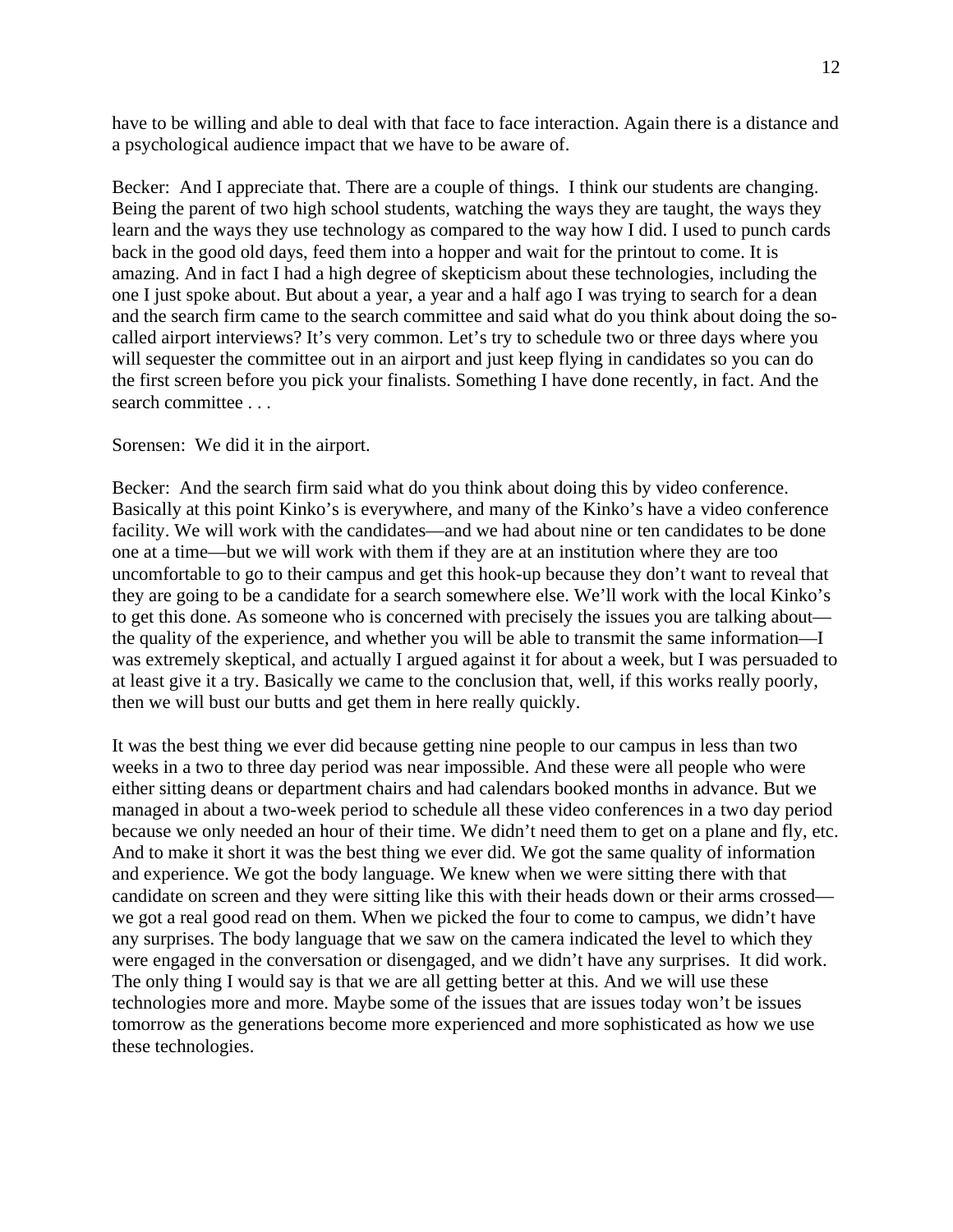Sorensen: I would also like to suggest that you think about offering a course in which you talk about the research methodology or employing them. I think you can find students in our college of mass communications that information studies would be very much interested in that.

Becker: At this point I am happy to take questions and to discuss any topic, but I will be visiting the campuses soon—as soon as we can get them scheduled working between the respective dean's offices on the campuses and Chris. I hope to be able to use the time productively and if there is a desire for me to meet with faculty groups whether it be Senate groups or whatever we can easily work that into my schedule while I make those visits. There will be memo going to the deans of all of the campuses outlining the Faculty Excellence Initiative that the president has spearheaded and the Centenary Plan, our two new faculty hiring plans. The Centenary Plan is a plan driven toward hiring faculty who will basically be focused on sponsored research, bringing it in and supporting themselves. These are not going to be state funded lines. The Faculty Excellence Initiative is a faculty growth plan, tenure-track positions. A memo to the deans offers a thumb nail summary for it: I will be looking for ambitious proposals, big ideas, not I want one here, one there, and one there. But really what are the sort of things we can do can be transformational. That memo is in the envelopes as I speak and will be heading out of my office today both under my signature and Vice President Pastides. Any questions that people would like to raise at this point. Yes sir.

Pappin: I am sure you are familiar with not only the fact that we have four regional campuses but Continuing Education is a component of regional campuses as well. In fact I think we have perhaps as many faculty members, full-time and part-time as least one of the campuses. In Byrnes we certainly welcome you to come by there.

I would like to say just a brief word about the Provost Advisory Committee which I have been able to serve on before. It seems sensible that you have to review all the committee structures and with your visits to the campuses in October—but I hope that you will consider the future continuation of that committee. It allows representatives from each campus to sit down and have a direct dialogue with the Provost and the Associate Provost. I have found it to be an extremely constructive way of familiarizing yourself with the campuses administration and their concerns and it has been entirely constructive as far as I am concerned. Please keep that in mind.

Becker: I will definitely keep it in mind. As I said I haven't gotten to that part of the agenda yet so I won't commit to anything at this point but I definitely appreciate your comment and will keep it mind.

Rashley: Thank you, Provost Becker. I am going to announce meeting places just in case there is anyone who has not received an agenda. There have been a couple of small changes:

| <b>Rights and Responsibilities</b> | 801H   |
|------------------------------------|--------|
| Welfare                            | 853    |
| <b>System Affairs</b>              | 857    |
| <b>Grievance Committee</b>         | 858    |
| Executive committee                | 801A   |
| Dean's meeting                     | 801I   |
| Academic Deans                     | 801JK. |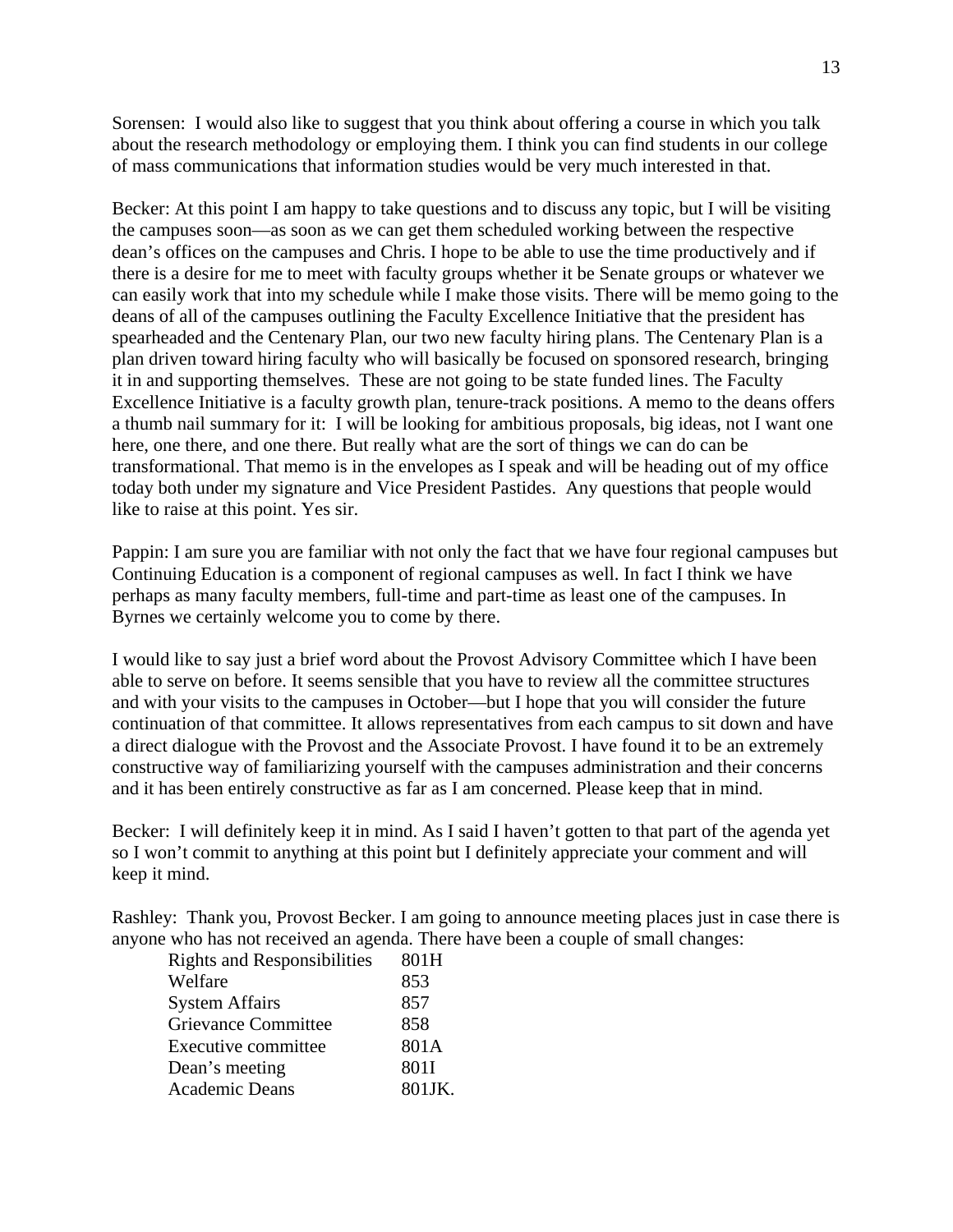We are going to adjourn now to standing committees and reconvene at 1:30. Thank you.

#### **Afternoon Session**

- I. Call to Order
- II. Reports from University Officers
	- A. Report of the Vice Provost and Executive Dean of the Regional Campuses, Dr. Chris P. Plyler See Attachment I

Thank you, Lisa. I would like to welcome everybody back for a new Senate year. I sense the excitement and anticipation in the eyes of everyone; it is going to be an interesting year with a lot of change and getting used to that change. Let me not forget at the outset not to thank Summer and Kathy for staying up all night with that pig and picking all the pork off of it. It was a very good lunch, Kathy. And if you haven't met Summer Meetzes, she is going to be working very closely with Carolyn and others in our office particularly with concern to the *Faculty Manual*  updates, keeping it current and other matters you should be concerned about. So we wanted Summer to be seen and recognized; she's doing a great job for us since she has been with us, now over a year I think. Dr. Duffy, we are glad to have you with us as always. I want to especially welcome the new faculty. I know that the deans will introduce all of the senators when they have the opportunity.

I wanted to explain to you we have space as a problem even on this campus, space as where to have these meetings—all of the logistic concern of putting a meeting on, especially parking, and for those of you that are new and who sensed a little frustration in trying to find a parking place we understand that because we deal with it everyday. We are not responsible for Parking Services, and when we go to a place like the Moore School of Business they determine where we park and how we park so we apologize for any inconvenience that you may have experienced. For those of you that have been coming for some time, you know to come thirty minutes early to figure out where to park. It is just going to get worse because new buildings are being built, stadiums are being built, and not too many parking lots are being built. So thank you for your patience.

I would also like to acknowledge Lisa Rashley and John Logue. The president credited me for having those issues, but we got those through your chair. We wanted to make sure he addressed or at least that he was knowledgeable about some of the things that were on your mind. I hope we—I hope you accomplished that. The Provost and the President got in several bits of information that I was going to report on, so this will shorten my remarks considerably. But I would say and emphasize even legislatively I am told that there will probably not be a bond bill for next year which means that the projects that we, the campuses have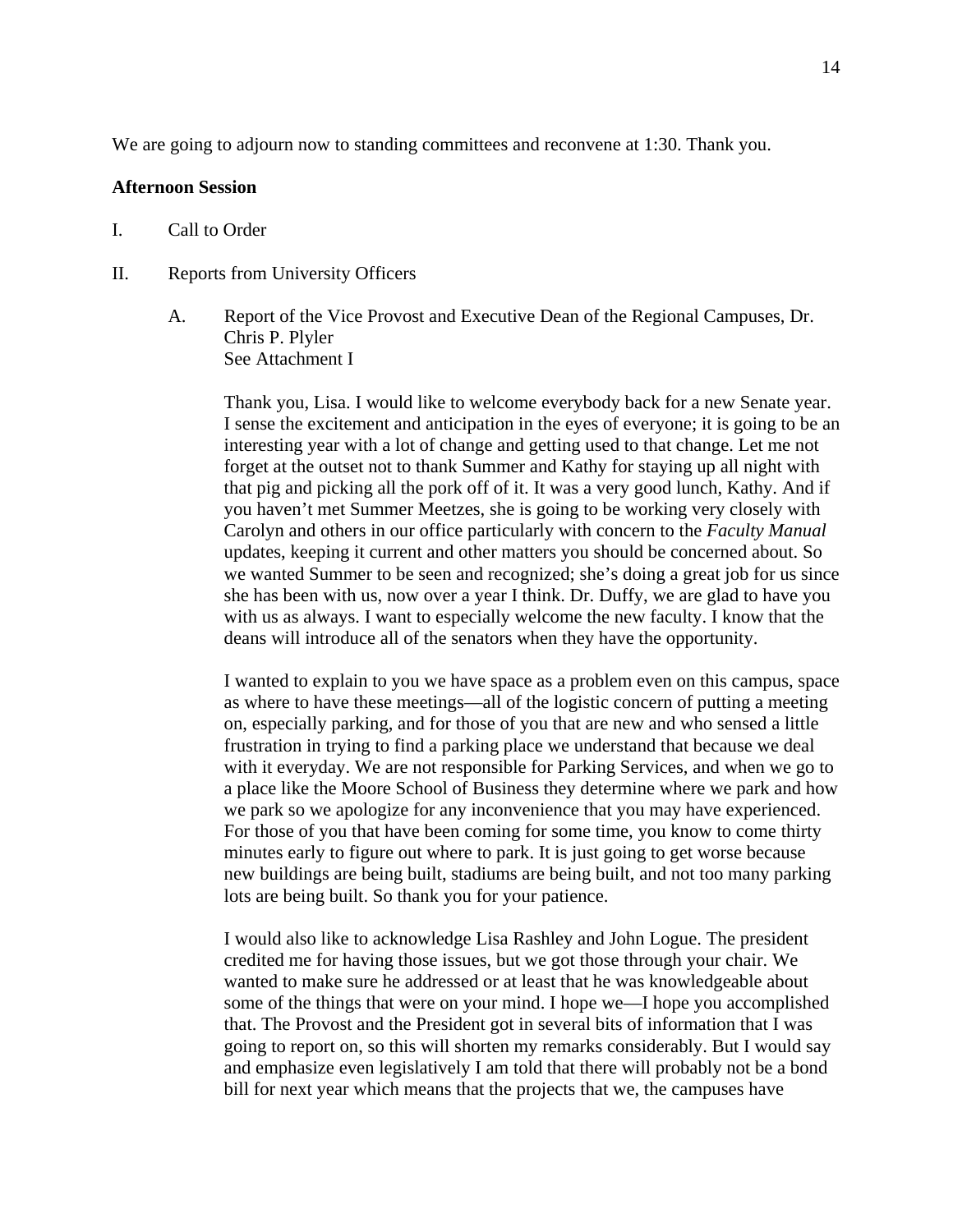submitted in years past are going to continue to stay in line, stack up and hopefully remain in the present priority that they have. We'll review those again this year in concert with the Provost to make sure they are on his mind, and they are not forgotten in the larger scheme of things, but we are going bond bill in the last four years, it is an anxious time particularly in view of the fact that Columbia has so many projects they are trying to promote with the legislature.

My counsel, and I think the former Provost's, I am sure the new Provost will say this when he is more acclimatized, is to continue to work with your local legislature delegations because they are the ones who really make it happen for you when it comes to deferred maintenance projects and proposals for new capital improvements and so forth. But we will continue to meet with the chief financial officer and the Provost on those matters. There's been no discussion recently about this year being a robust budget year. We don't anticipate that will happen. Hopefully the economy coming back somewhat, and we have not at the same time had any indication there would be a mid-year reduction in budgets so we are hopeful that our operational budgets which came to us last July will hold, and we won't have to reduce those.

There are some academic searches under way that you are probably aware of. The Columbia campus continues to look for deans and the proposed combined College of Pharmacy, combining that with MUSC, and as far as I can understand, there will be a dean on the Columbia campus, and there will be an executive dean that will reside on the MUSC campus. Also the newly merged or emerging College of Arts and Sciences will likely interview two candidates to come to Columbia, they have two more to go. I will tell you they have been fully briefed about the Palmetto College prior to coming to Columbia since this is a dean that we do a lot of business with. Most of the courses we offer on our campuses leading to our associate degrees originate in that college, and it is very important to us the new dean be familiar with our missions and our vision of what we hope to do in the future, and I am pleased that that has been the case so far. School of Public Health is looking for a dean, and it is also anticipated that the School of Music will begin a search for a new dean this year.

The freshman class at the Columbia campus now stands at 3383 with 71 percent of those students being in-state and 29 percent out of state. 11% of the new class is African American, the average SAT is 1149: total headcount for the Columbia undergraduate enrollment is 17,469 as of today. You also may have been made aware of the fact that USC Columbia will in two years require that faculty adhere to online process for their applications for tenure and promotion; a web site has already been constructed to allow faculty to become familiar with that process, become familiar with the e-forms and the format. The regional campus's faculty will continue to use hard copy application prescribed in the *Regional Campus Faculty Manual*. I don't know how that will change but I would encourage our young our junior faculty to at least familiarize themselves with the e-forms. It is also as I understand it a convenient and easy way to manage your application, to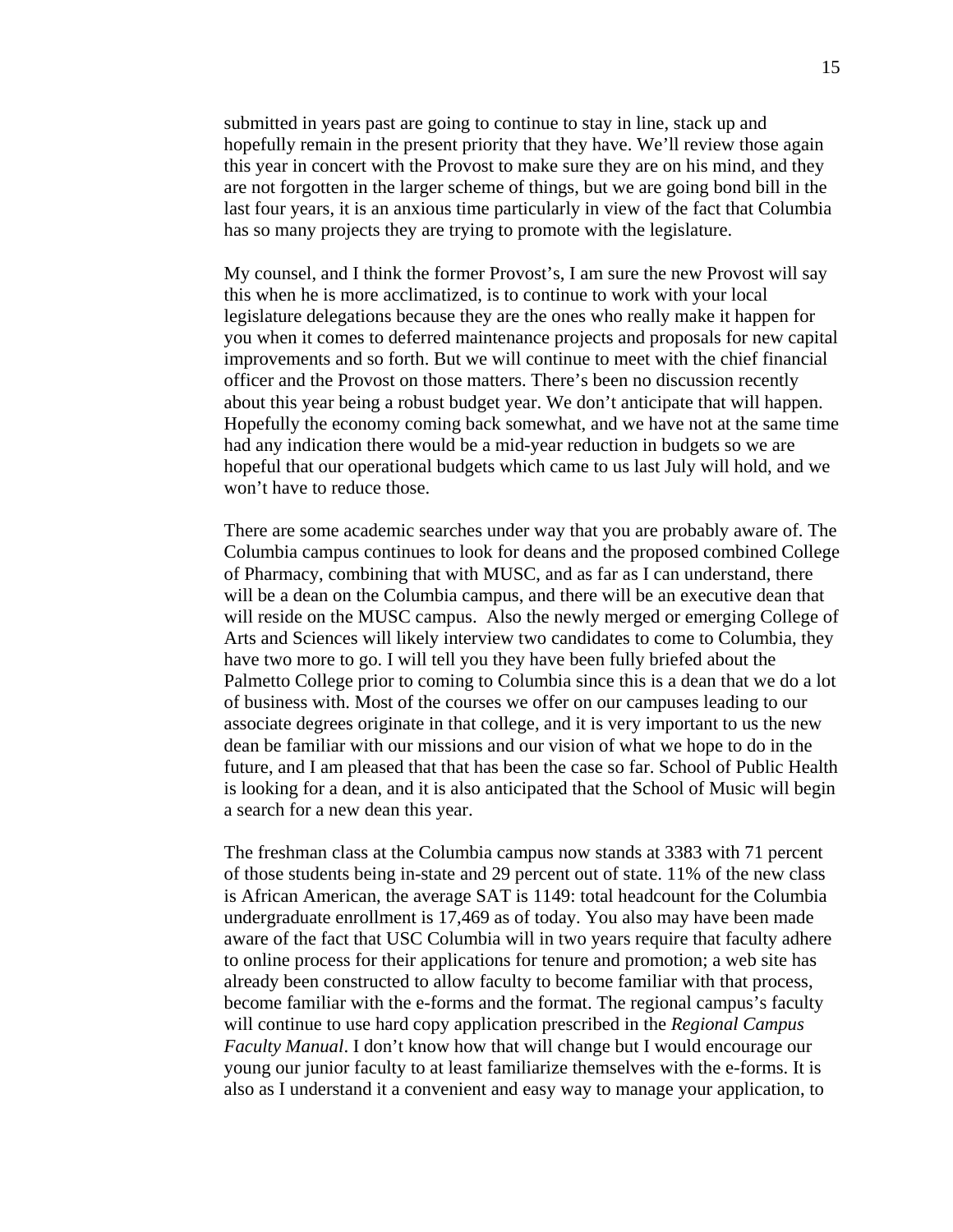manage the information that goes into the application, so becoming familiar with it certainly can't hurt but it is not something that we are going to require anytime in the foreseeable future.

Palmetto College implementation: programmatically nothing yet. Dr. West is working on a number of things, particularly the faculty development aspect of it. We have a sort of a fuzzy understanding right now of needs. I think that has to come clear as we move forward. Critical mass, clear presentation of needs, being able to demonstrate that need is going to be paramount as we begin to offer these upper division courses and certainly if we begin to propose degrees under the college. I know that is going to happen. We all want it to happen fairly quickly but all of this is going to take time. We are installing the infrastructure now; it is a multi-phase project that involves all aspects of local area network, a wide area network, and of course the presentation of equipment. The connections to the locations with the exception right now of Laurens will change from a T1 which is about a 1.5 megabyte capability to the DS3 which will support up to 45 megabytes. Under this configuration our campuses will quickly be able to respond to the band width requirements up or down, so it will have some flexibility again which is going to be needed as the college grows.

This is a little too technical for me too, but I want you to know about it just in response to some concerns Chris Borycki had this morning. Routers and switches, the connectivity equipment at all locations, have been replaced with current technology as recommended by computer services and CISCO systems. Equipment purchases, upgradable, and to support campus requirements for five to eight years as I understand it. Rooms currently being used for video are being upgraded with same model equipment as new rooms ensuring compatibility, and this is the additional benefit of simplifying support and new video equipment will be POLY CON 4000. I am sure you all are aware of what those are. Each room will be equipped with a capture station allowing each class to be recorded and made available by way of the web if there are network problems. The majority of this equipment is remote access equipment allowing for easy support so we did hear from our deans break-out earlier from Harry Catoe who is really extending himself on this particular project. I have full confidence in Harry, but he relies on the assistance of personnel and computer services. Many of us know the complications of vendors; when he can put the bid out for the video equipment in particular, and I think we agreed on a couple of issues that might have been holding him up this morning, so it is moving forward.

Whether or not it is ready for offering courses—not necessary Palmetto courses in the spring—remains to be seen. We are hopeful about that but we don't want to compromise the integrity of the work ability or the infrastructure of the system in haste. A lot of investment, not just monetary investment, but sweat equity has been invested in this project and it just has to be right this time. We understand that and so does everyone associated with it. But we are hopeful. The President wants it to happen. We can do this, we can do that, but there are a lot of details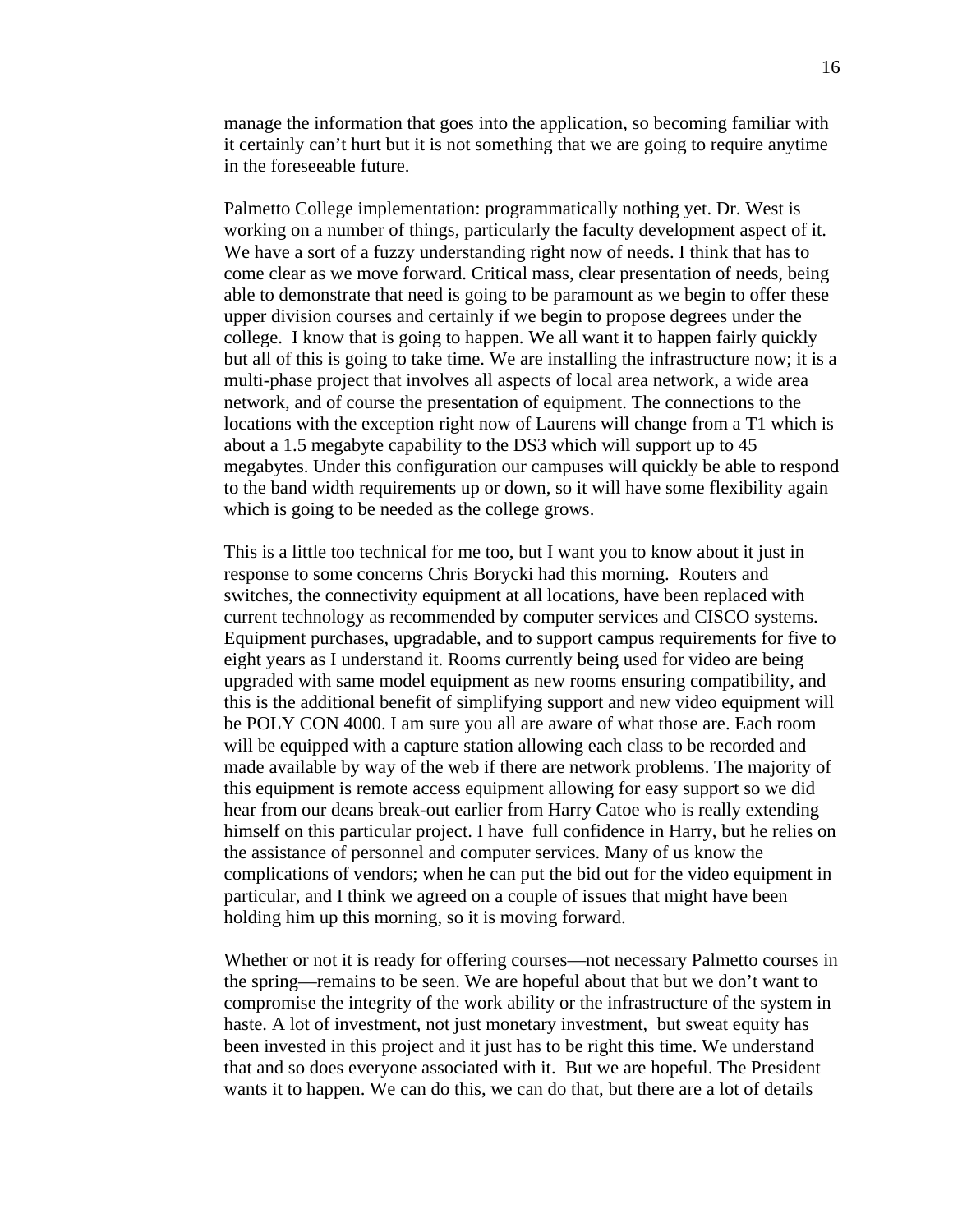involved in this and that is just for the technical part of it, there is heck of a lot more detail in the program part of it as well. I know you are concerned about that, we are concerned about that, but I think together if we are all optimistic and patient it is going to play.

I am going to be making a presentation in general about the concept and about what we hope to accomplish through Palmetto College to the Council of Academic Deans this semester and to the full Columbia faculty later this semester, so I am anxious about that, but at the same time the President and the Provost and the new dean of Arts and Sciences understand that it is a priority of this president and it is necessary to have this one university concept in order to really give it the true meaning it deserves, and which other multi campus universities have and have proven possible long before we have. So that is where we are with that. I am happy to answer any of your questions or alleviate any of concerns or I'll go get you another plate of barbeque, whatever you would like.

Murphy: I would like to go back to something brought up this morning. To whom does one make a proposal for a new course? What would be the initial steps?

Plyler: Well, I think it would start with a committee of this body. Again I think before that proposal comes forward you have to have a reason to want to do it, critical mass—the need for that and where it fits into a degree program is certainly essential. Our office will work with you at the proposal stage, developing that. Again it is a vision that the central administration of the college; the upper division part of it will pretty much reside in our office.

Murphy: Could it be an elective as opposed to a core course?

Plyler: I don't know why not. I certainly don't have any parameters on anything right now. But the curriculum is a faculty responsibility.

Robert Castleberry (Sumter): I guess I am still a little hazy about the mechanics of how this becomes reality. Clearly you are going to be making some presentations to the Columbia faculty, but you have had some committees working on very specific concerns. Like how's this going to be financed, how do you define what a student is and faculty. There is an ongoing graph of sort of a concept of Palmetto College. When will that become more fleshed out, and how will that decision I guess be made?

Plyler: Well of course the concept paper is there, that is the general concept. It is certainly a result of the task force that was created by Provost Odom. Then we moved into the implementation of Palmetto College, which was the springboard from the concept paper—which is exactly what that was designed to try to begin to do. I think one of the first things we say in that paper is that this is sort of an evolving project, we don't attempt to try to reach any conclusions here, there are so many processes, we don't try to reach any conclusions here, there are some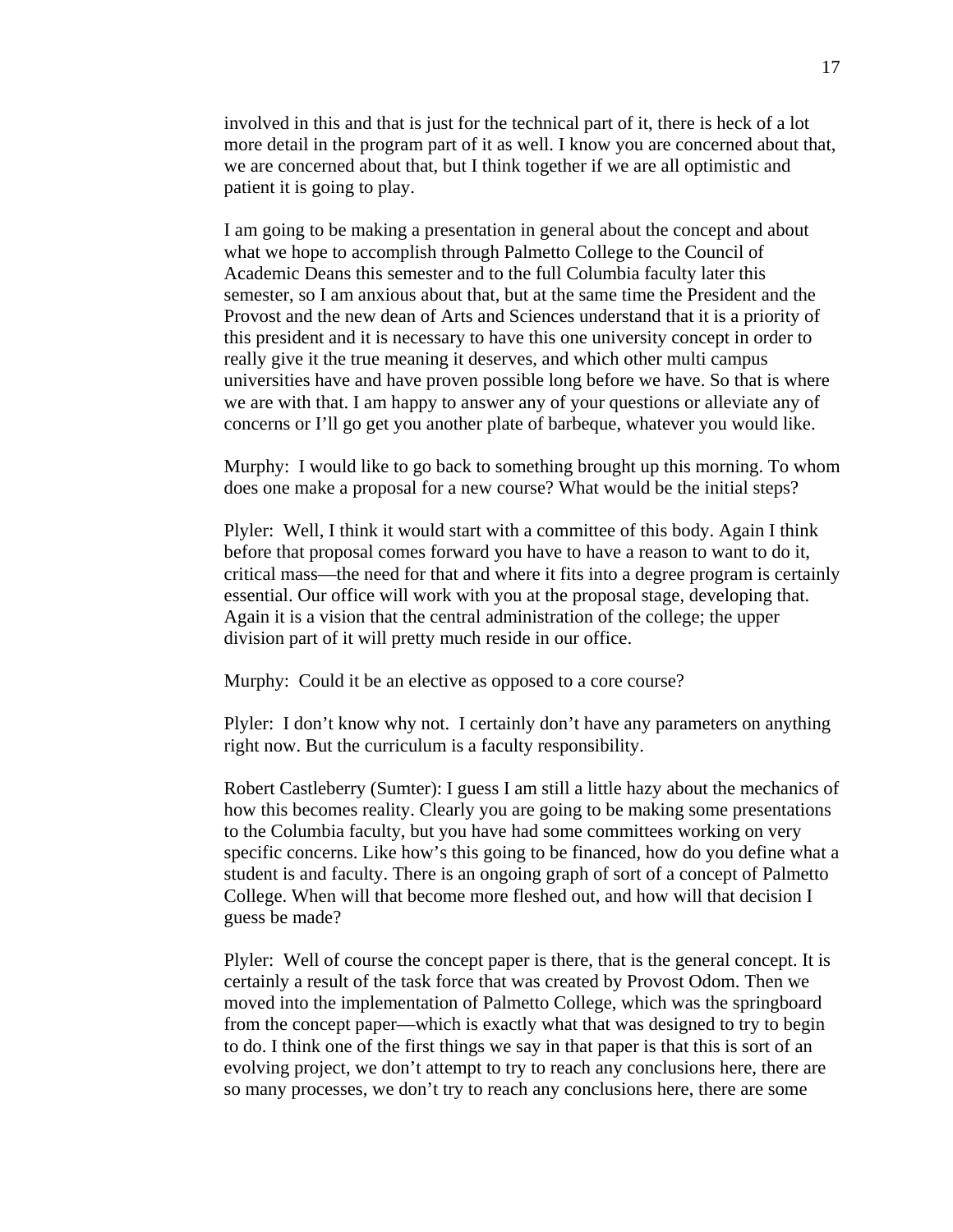processes that touch virtually every office in the university especially on the Columbia campus. There has been quite a bit of talk about it, and people you more than any others know more about it but to hear the President and to hear the Provost, it is a wonderful thing to talk about: but how are we going to carry this thing out?

Two of the biggest things that concern me about Palmetto College: one, assuming that we conduct a thorough needs assessment, and we do a good job of demonstrating the need, and it is a history degree that is needed in Sumter. Do we go to the History Department here and ask them to begin to put together the program of study or do we implement the program of study as they know it for broadcast to the Sumter campus? Do we give them first refusal? And if we do, and they say, no, we don't want to play—which is very likely even under a VCM environment—do we then have something like the Commonwealth College at Penn State had the ability to create the degree within the Palmetto College? And the answer from the Provost's office and the President's office is yes we do, which was reassuring.

The other part to me that is going to be complicated and is going to require commitment from faculty and administrators alike is the faculty development program. How do we get faculty prepared to deliver their course, to teach their course in this way, in this new format? The provost touched on that this morning. There are some things I am sure we haven't anticipated yet, but the faculty when we put out a call for a committee of the faculty—a committee of the faculty, a committee of this faculty, any faculty that are interested to help us begin to look for solutions or answers to a given situation, I would expect some response from this body to do that or from a campus, however we decide to do it.

There are probably too many examples of how we are going to do this. We tired to anticipate all of those in the implementation papers so I encourage you to look on the website and then read the concept document again, and then present ideas to us as we call for your ideas or potential solutions. The revenue sharing I think we are close to working out. We understand in the beginning that the campuses are going to take a hit for some of the costs. Other questions: what is in it for us, how do you make this attractive to the faculty member to want to participate in with the understanding that new faculty coming into our system will probably be hired with the understanding that that is either going to be part of their load or taught as an overload if the situation requires? I don't know.

Do Columbia students have the opportunity to enroll in Palmetto college courses? Do Columbia faculty teach Palmetto college courses? Aiken, Upstate, Beaufort? I think we will know more at the end of this semester, at the end of this academic year about those things. I don't mean to sound vague, but I am still a little vague. All I can assure you about is that decisions that impact faculty prerogative and faculty responsibility will not be done in a vacuum. I think of new things everyday just as Carolyn does; we talk a lot about it, and deans are in contact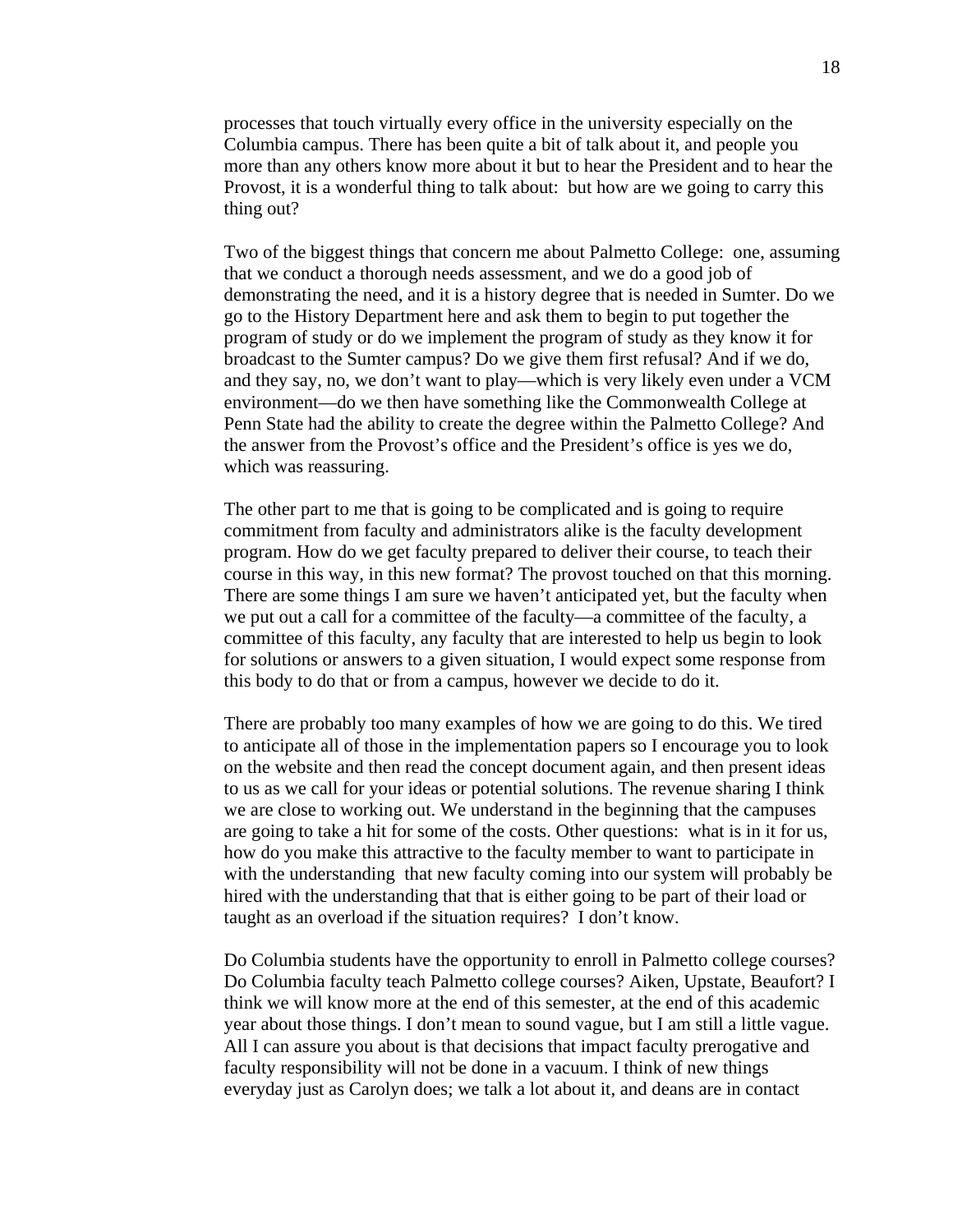about it. It is going to be a college, it is going to be a different college, but it is going to be the university's nineteenth college. And that is a pretty huge assignment. So I don't think I have answered your question but that is pretty much what I can say at this point.

Castleberry: You did help frame a little bit more, but the whole thing still is in flux. You got input from a number of sources including faculty committees and special committees to help develop it but it sounds to me that one thing you have to do is sell it to the Columbia faculty.

Plyer: Well, yes to a certain extent. And then the working out of the details will come when they come. It is not going to be tomorrow. It made me feel better to know when talking to my counterpart at Penn State, they have been in this since 1996 and they are still working through a myriad of issues. They have a huge support office for this thing, much larger than ours, but they have more campuses, they have more students that they are dealing with as well. The interesting thing to me is had the university decided to reach out and emphasize I am just going to say it's distance education, it is probably not the right term—but reached out to offer their upper division courses through our campuses and to the students in our communities twenty years ago we would be much further along than we are now.

This Palmetto College is an effort on our part to do it ourselves since we are not getting the cooperation we would have liked over the years in offering these courses. Now if we go back and offer them first refusal to teach a course leading to a degree or to teach courses leading to the degree, and they decide, yes, this is something we would like to do, we would still have had to had the infrastructure in place so I don't feel like in any way we are wasting effort here. We are the campuses being funded through the lottery for the technical upgrade needed. We needed to do that anyway. So that is happening, and it would have had to have happened anyway. Columbia is not reaching into their pockets to help it. So thankfully the timing was right for the lottery to help us do this. The timing is right. This President is supportive of it in a general way. He likes it, likes what he has read, you guys work out the details, OK and that is where we are.

Borycki: Am I hearing you right saying that Columbia faculty would get right of first refusal.

Plyler: No, I think as I told Karl Heider we want our faculty to be participants in the upper-division offerings. We want our faculty to do this. If they can't do it, if they don't have the expertise in a given course, then we have to look outside of our faculty. Obviously we would look at Columbia to do that or one of the other senior campuses. First refusal is not the right term, even though I would have liked for them to have taken it on themselves in 1981.

Pappin: It seems like to me that it is very laudable that the Provost is announcing that he is going to visit all the campuses. I am a little bit surprised by the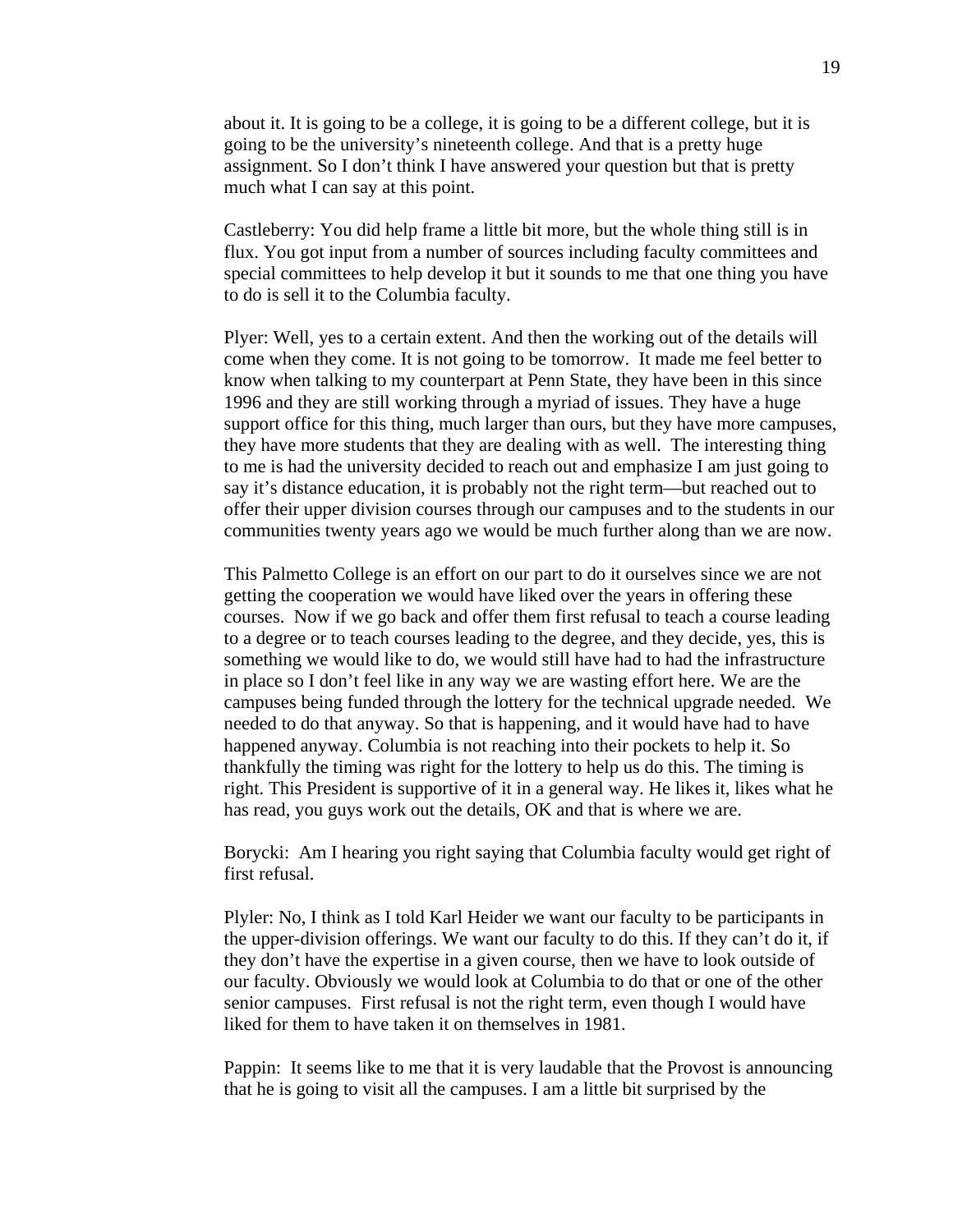suspension of the Provost Advisory Council, but maybe he is suspending all of his committees until he reviews a little more. That committee has been an asset in furthering the administrative concerns and the campus concerns.

Plyler: I would encourage you when he comes to your campus to bring that up again. I think that it is an avenue of communication that is important both ways. No, but I think he has suspended everything. He is coming in to try to develop the best process, ways and means, for him to get his business done, the business of the university. And he has an important job; it is everything. He doesn't know, for example, if he is going to hire the associate provost where positions are vacant in his own office yet. So he and it may take awhile. He's just going to try and feel his way through until he decides that this is a committee that will benefit him and benefit you and benefit students, you as faculty members. So I feel confident that that committee will again be active. In the meantime we will be vigilant with him and making sure he is aware of things, of issues, concerns, and we may be knocking on his door in March or April with the same concerns. But I expect him to say yes or no, and if he answers no, I expect him to say, well what's your appeal. We will appeal. We have never been bashful. We have just got to give him some time. He has a heck of a lot on his plate right now.

Well, thank you all for your attention and your hard work and best wishes for a productive year. I look forward to interacting with you in a lot of ways during this year especially. Thank you.

 B. Dr. Carolyn A. West, Associate Vice Provost See Attachment II

> Good to see you all. Some new faces, some familiar faces. Welcome back. Summer, my administrative helper, has finally convinced me that the answers to all problems philosophical and otherwise is to cut and paste which I did on my report. And I cut and pasted the wrong dates. So if you have a report that says these are the results of the tenure promotion for the 2002-2003 it should be 2003- 2004. And it will be corrected before I send the electronic version. The only part that I cut and pasted.

As I am required this time of year I need to report on tenure and promotion from last year. Five faculty submitted files for tenure and promotion. The regional campuses tenure and promotion committee agreed with the local committee in 100 percent of the cases; the Vice Provost agreed with the committee in 80 percent of the cases, and the President agreed with the Vice Provost in 80 percent of the cases. A reminder that you have already had on each of your campuses but I would like to mention again is that this time of year we have the Family Fund, and you might consider giving to support activities such as free flu shots—you could get free flu shots at the Health Center here in Columbia when you give to the Family Fund. Also remember the John J. Duffy Fund for encouraging regional campuses scholarship which has an account number of 1A1352, to provide funds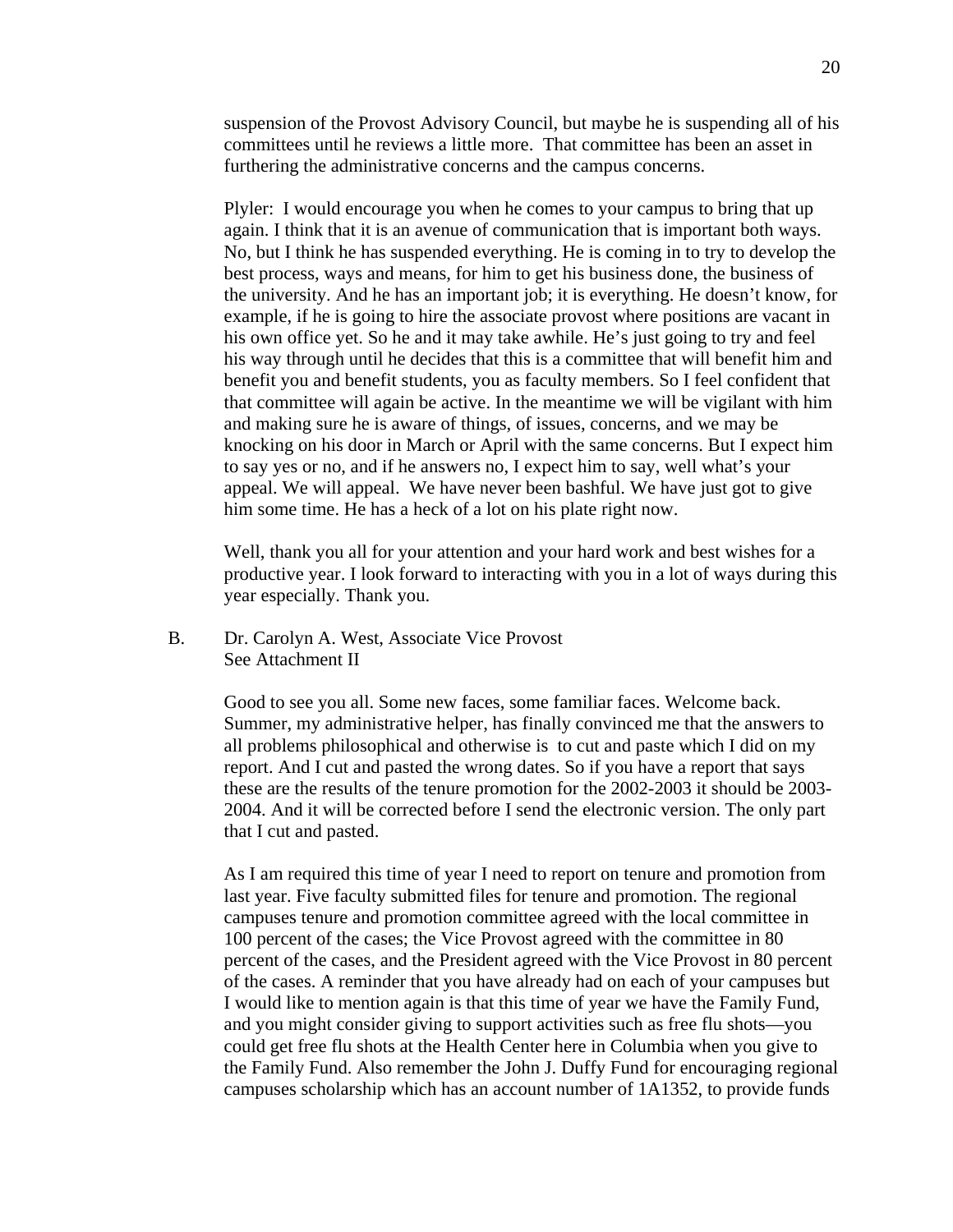for development for faculty when the fund reaches \$5000. The fund is somewhere in the range of three to four thousand dollars. We are almost there, so giving this year might mean that we are able to disburse some of those funds. Remember it when you are considering giving to the Family Fund.

The Vice Provost and I have appreciated all the feedback we have received relative to development of Palmetto College. As you are aware, there were two courses offered last spring online, one of those was Marine Science 210 and the other was English 437: Women Writers. There were a total of over 35 students enrolled in those courses on all campuses. We spent this summer evaluating that endeavor, and we hope to use the results of that evaluation in planning for the future. We have talked about Fall 2005 as the next time for courses to be offered. We are tentatively thinking of upper-level courses in English, psychology, sociology, biology, and history, once we have our technology problem solved. On September 27, I am meeting with personnel from DEIS and also from the College of Liberal Arts to begin planning for the course for faculty who would like to participate in Palmetto College. So I will let you know next time how that is going and how we are proceeding. We are expecting to plan a course that will involve training but also will involve the development of a course on online development or for two-way video presentations. You will be hearing about that and if you are interested in participating—and I know some of you communicated to me that you are—we would like to have you participate. We are expecting it to be over the coming summer. Are there any questions? Thank you.

- C. Regional Campus Deans
	- 1. USC Lancaster Dean John Catalano See Attachment III

Thank you Lisa. Dr. Cox is going to introduce our senators when I am done. He was worried that not everyone would have seen his new lack of hair do as he tries more and more to look like his mentor in the academic dean world, Anthony Coyne. Under the area of students, Fall 2004 looks very good at USC Lancaster; we have the largest freshman class at USCL ever accepted, and applications were up over 30 percent this year. Total enrollment is running ahead as the same date as last year by over 14 percent. So we have the largest group of students in the thirty years in which we were able to pull numbers. New numbers do show that USCL now serves more students than any other regional campus in the USC system, and, yes, Christine, including Sumter. Not only do we have more students, our average SAT score of our newest freshman class is the highest we have ever had.

The Diabetes Education Center of Lancaster will soon be affiliated with USCL; we are going to bring it in as part of our health services center, that includes physical therapy cardiac rehabilitation and diabetes education and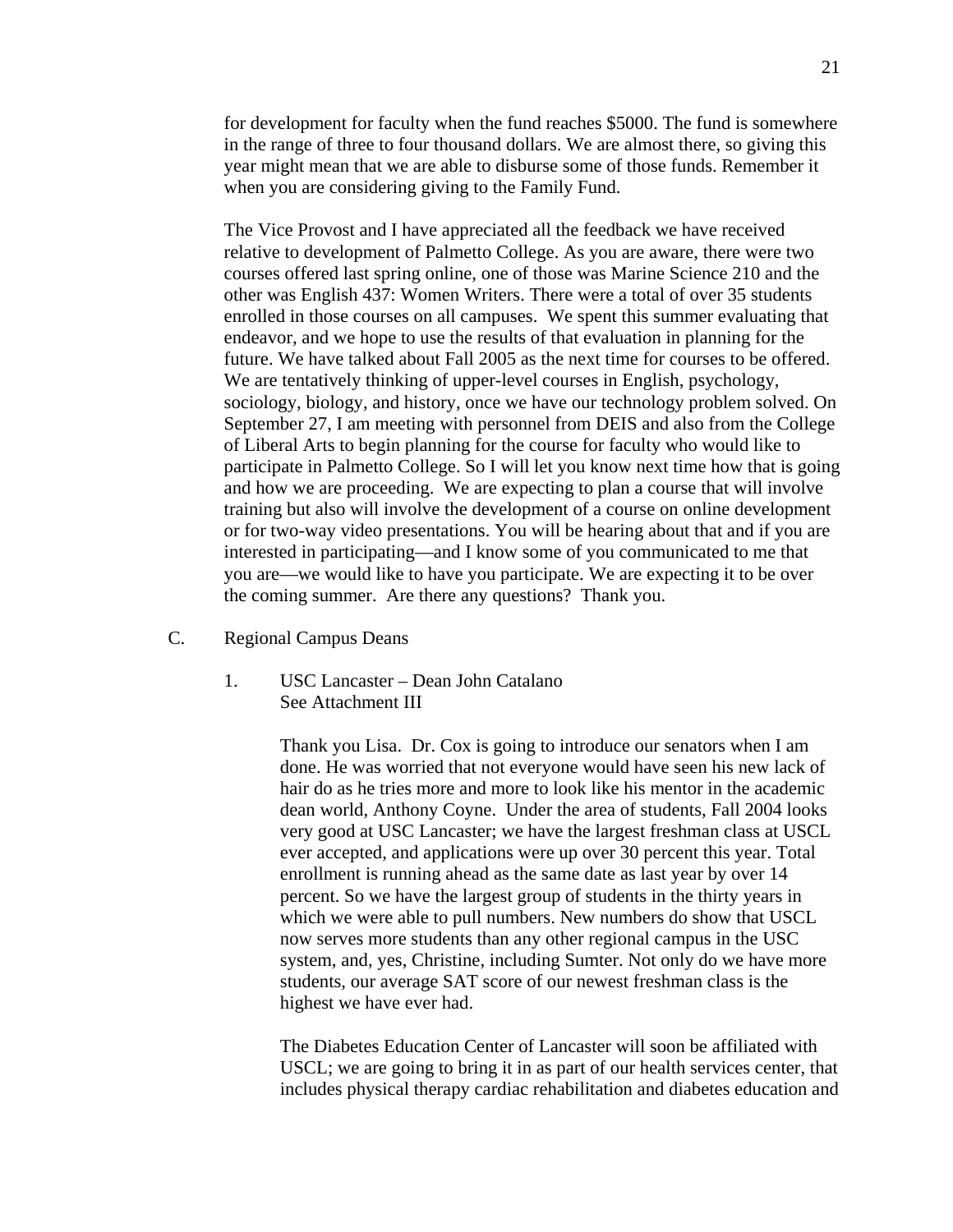these all fall under Dr. Riner in the Gregory Health and Wellness Center. Dr. Obi-Johnson, PhD from Georgia Tech in Chemistry, has come on board to teach all the chemistry labs this semester, and we will also offer geology on our campus for the first time in over ten years. We expect to do two faculty searches this year for full-time tenure-track faculty members—a minimum of two, and we hope to be able to do three. Congratulations to three newly tenured and promoted faculty members; you all know Professors Perry, Scarlett, and Rashley. Congratulations also to Dr. Barry who has just been reelected to serve as chairman of the Humanities Division.

I am going to skip down to finances, and I will submit this report as well. Thanks to increased enrollment coupled with a 10 percent tuition increase, a millage increase from Lancaster County which went from 2.5 to 3.5 mills, which is 350 to a half a million dollars a year, the coming year looks a little better for us in terms of the last three in terms of budget. Parity however remains a critical issue for our campus As an example of the inequality in state funding I would like to point out that the Sumter and Lancaster campuses who now serve an almost equal number of students do not receive an equal appropriation. Sumter, Christina, receives \$1,433,786 more dollars than we do. Even though we serve approximately the same number of students. Dr. Cox?

Dr. Cox: Our Senate delegation has put on the sunglasses for the glare, according to Kathy Hutto. Our senate delegation includes your chair, your distinguished goddess of the podium, our Executive Committee member Lisa Rashley, and our senators Professor Danny Faulkner sneaking in the door over there; Fran Perry; the gang of three in the middle, Darris Hassell, Nancy Hazam, Walt Collins; Professor Noni Bohonak; and our alternates, Professor Dwayne Brown and Howard Kingkade. Grievance committee member is Wayne Thurman, and Committee on Libraries, Bruce Nims. Thank you.

2. USC Salkehatchie – Dean Ann. C. Carmichael See Attachment IV

> Mary Hjelm: I am not Dean Ann Carmichael. I am the Academic Dean Mary Hjelm at Salkehatchie. Our delegation are seated over here, Ed Merwin, Duncan McDowell, Roberto Refinetti, and there were three others that were here earlier but had to return home, Cynthia McMillan, Tarsem Purewal, and Hussein Zeidan. The dean is sorry she couldn't be here today. She had another engagement and asked me to do this for her. She has submitted a report electronically.

 3. USC Sumter – Dean C. Leslie Carpenter See Attachment V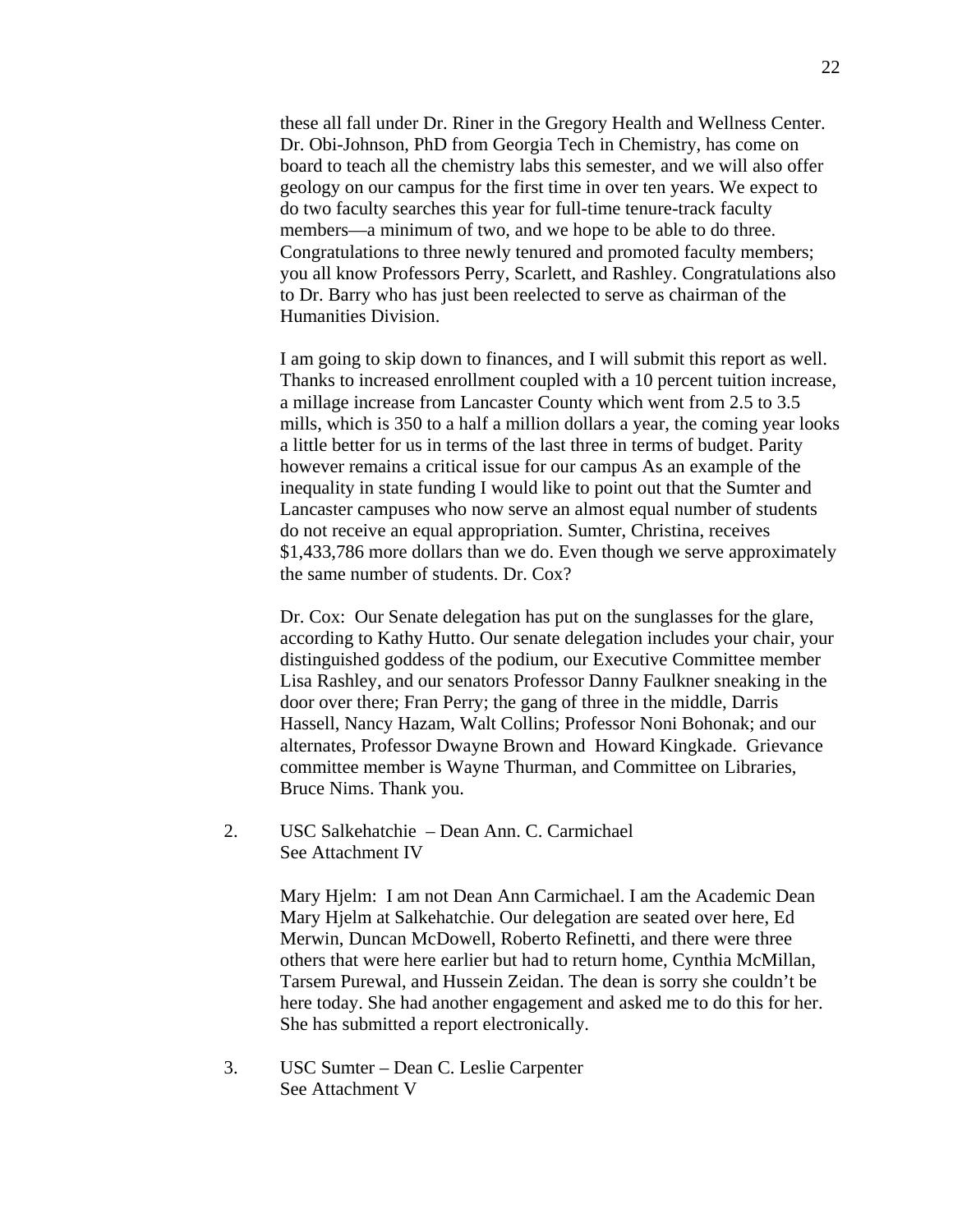#### 4. USC Union – Dean Jim Edwards See Attachment VI

Edwards: Thank you. You can't say USCU anymore because there is more than one of us. Our senators are Dr. Allan Charles, professor of history, Dr. Steve Buchanan, Professor of psychology; many of you met Tara Fatemi this morning and she had another commitment so she had to had to leave but she is USCU faculty member in biology; Randy Ivey has been selected as alternate and Dr. Peter Murphy serves on Executive Committee as vice president. I too submitted the reports so I won't go into great detail but the most important thing I can tell you is that we had a 34% increase in students this semester and a like number, 34% increase in FTE which is phenomenal. We are pleased that we represent twenty high schools throughout the area in at least eight counties and I know, John, we are in your territory some but still eight counties and we will take everyone we can get.

USC Union experimented this past summer with a four-day work week which seemed to work extremely well. In June and July our offices of financial aid, admissions, and our OSB offices opened five days a week during regular hours but the rest of the campus was only a four-day work week. Thursday afternoon it got a little tired for a lot of people but they tended to like it. We will probably do it again next summer. Again this year at USC Union along with the Union Chamber of Commerce will be the co-sponsors of the leadership union and the youth leadership union program which has proved to be very successful over the last several years in identifying and training leaders for our community And at this point and time the economic development in our state youth leadership is vital to our city and our county.

Though our biology lab was flooded thanks to Frances, I understand by phone call that we are high and dry again. That's good. We look forward to hosting this organization in November and we will get information to you and some road maps for those of you who may have trouble finding us. When we hosted it last time in Laurens I got quite a bit of grief because no one seemed to be able to find their way over from the interstate to Laurens. I'll give you a web change you can find. We have searches under way or in the process of getting under way for the academic dean for business faculty person and a director of our Laurens campus. And just this morning I got word that we did hire a new librarian, she will begin operation on October 4. Thank you.

D. Assistant Vice Provost for Continuing Education, Dr. Sally Boyd See Attachment V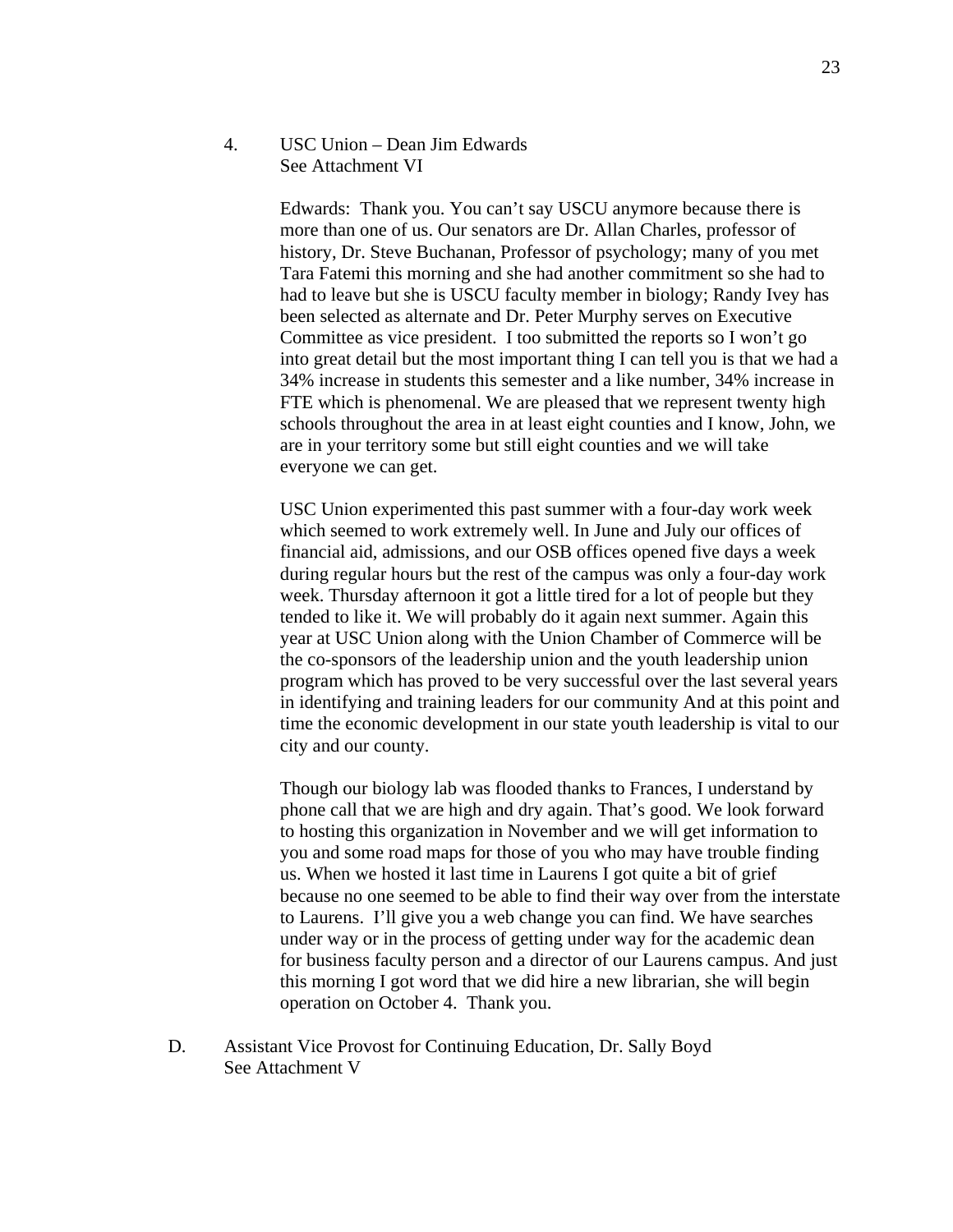#### III. Reports from Standing Committees

#### A. Rights and Responsibilities – Professor Danny Faulkner (Lancaster)

Faulkner: Good afternoon. Thank you. We reviewed our charges for the year. We have three of them. One of them I guess hasn't been reported yet in Executive committee. Last month we appointed an ad hoc committee to monitor the progress of things we have approved for changes to the *Manual* and see that they are properly submitted through the channels of administration so the Board of Trustees can approve these. So our first charge is for the committee to come behind and kind of monitor the progress and recommendations of that ad hoc committee.

Number two we were asked to put dates on the tenure and promotion flow chart that is found on page F-12 of the *Faculty Manual*. The flow chart gives you the typical procedures you would follow in doing tenure promotion but there are no dates or deadlines on there but we thought that would be helpful so we are going to do that as well.

Thirdly, if you have gone through tenure and promotion recently you will notice that you have to shuffle through a lot of places in the *Manual* to find out how to put the file together and who to submit it to. It really confusing so we want the committee to either streamline the *Manual*, have some revisions and put it all in one place rather than a couple of different places or perhaps produce a guide for tenure promotion which would not supercede what the *Manual* but would have in one place of what you need to do, when to do it, how to do it. We have considered doing both revising the *Manual* and doing a guide.

Today we had two members of the committee volunteer to work up a proposal on this, and to get it to the committee before the November meeting. Hopefully in November we will come forward from the committee for a recommendation, a motion for the Senate to consider, so we might be able to get that passed in the spring. Any questions? Thank you.

- B. Welfare Professor Teresa Smith See Attachment VI
- C. System Affairs Professor Allan Charles See Attachment VII

Systems Affairs was given three charges. One of them to come up with a schedule of compensation for teaching in Palmetto College and another two dealt with intellectual property issues regarding Palmetto College, and research grants and intellectual property issues. We have taken the latter two under advisement, but we have an official report which we would like to make as a motion to this body regarding compensation. You should all have copies. So I'll entertain any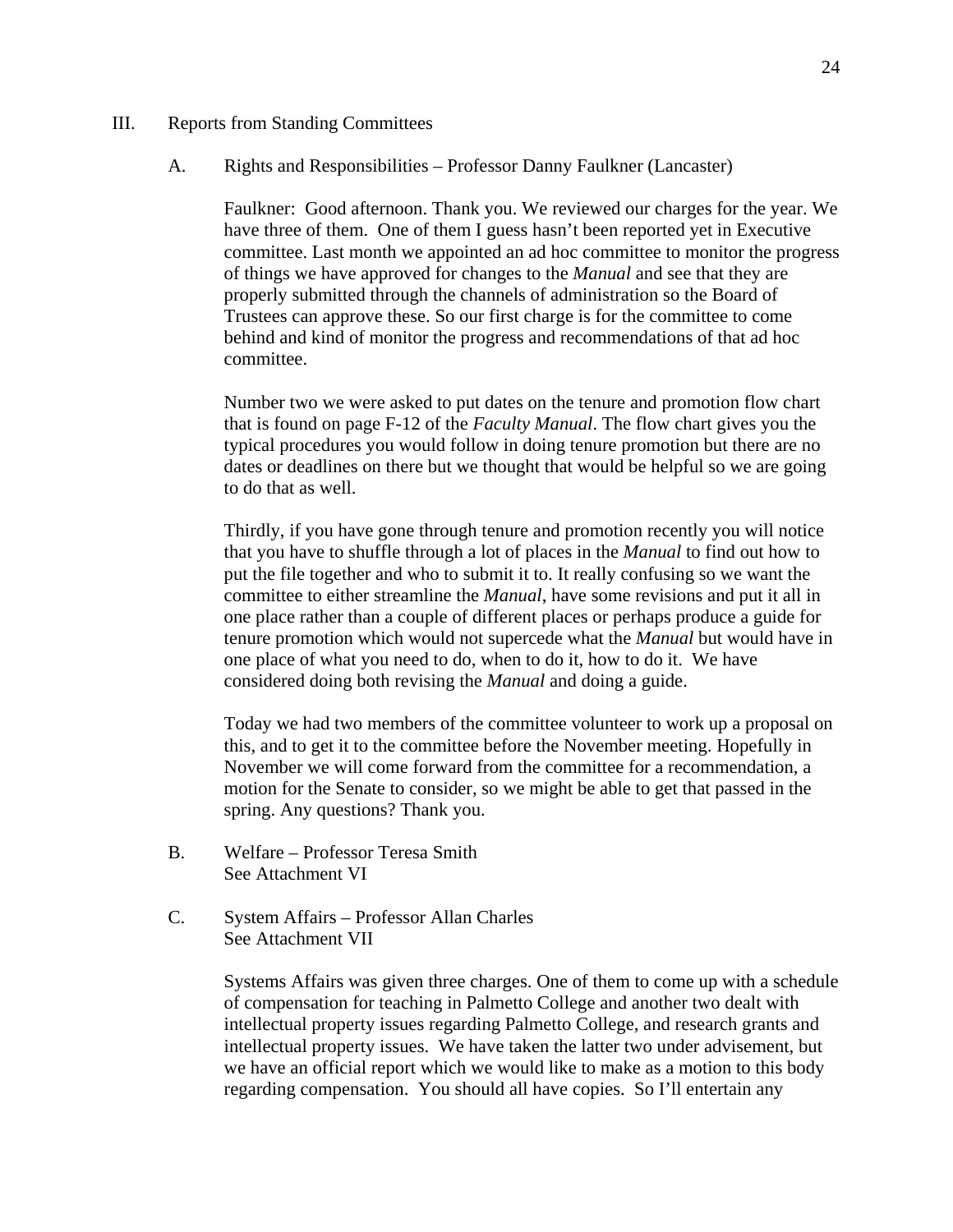questions you might have on it. If not I will handle it back over to the chair and we will discuss the issues.

Rashley: Any questions for Professor Charles? We can consider this under New Business.

IV. Executive Committee – Professor Kate Fritz

Good afternoon, everybody. I am going to touch on some of the more salient issues of the Executive Committee, which met on August 16 of this year. Most of the material that I have in the report has already been touched on by other—everybody stole my thunder today—so I'd like to remind you to submit reports electronically to me at KFRITZ@gwm.sc.edu, and then I'm going to give you the dates for the meetings. Is that appropriate?

| <b>Executive Committee</b> | October 29, 2004  |
|----------------------------|-------------------|
| $RCFS - Union$             | November 19, 2004 |
| <b>Executive Committee</b> | January 21, 2005  |
| RCFS - Columbia            | February 11, 2005 |
| Executive committee        | April 1, 2005     |
| RCFS - Salkehatchie        | April 15, 2005    |

- V. Reports from Special Committees
	- A. Committee on Libraries Professor Bruce Nims No Report
	- B. Committee on Curricula and Courses Professor Robert Castleberry See Attachment VIII

The courses and curriculum committee met on September 9. The associate's degree courses in nursing on the Columbia campus were deleted because those courses had not been taught since forever, so they have finally been removed from the roll. Courses were approved, among them: Geology 318 or the Roadtrip for Rockheads, Political Science 406, State of American Politics, Religion 355 on Hinduism, and Spanish 311, Language, Literature, and Culture. Also there is a Statistics course 205, statistics for the biological and life sciences. The existing course computer, CSCE 206 now has a prerequisite of basic calculus so that would mean Math 122 or 141.There have been some changes to the journalism and the PE curricula has well. The committee was also asked to do a review of its own membership.

There is some confusion about who should really be on the committee, and if we really should get someone from the registrar's office to attend. We will be looking at that. I just remind you that the way this works is that about once a month Courses and Curriculum is going to meet. What happens is that I get an agenda and when I get the agenda I send that out to the different campuses. I have a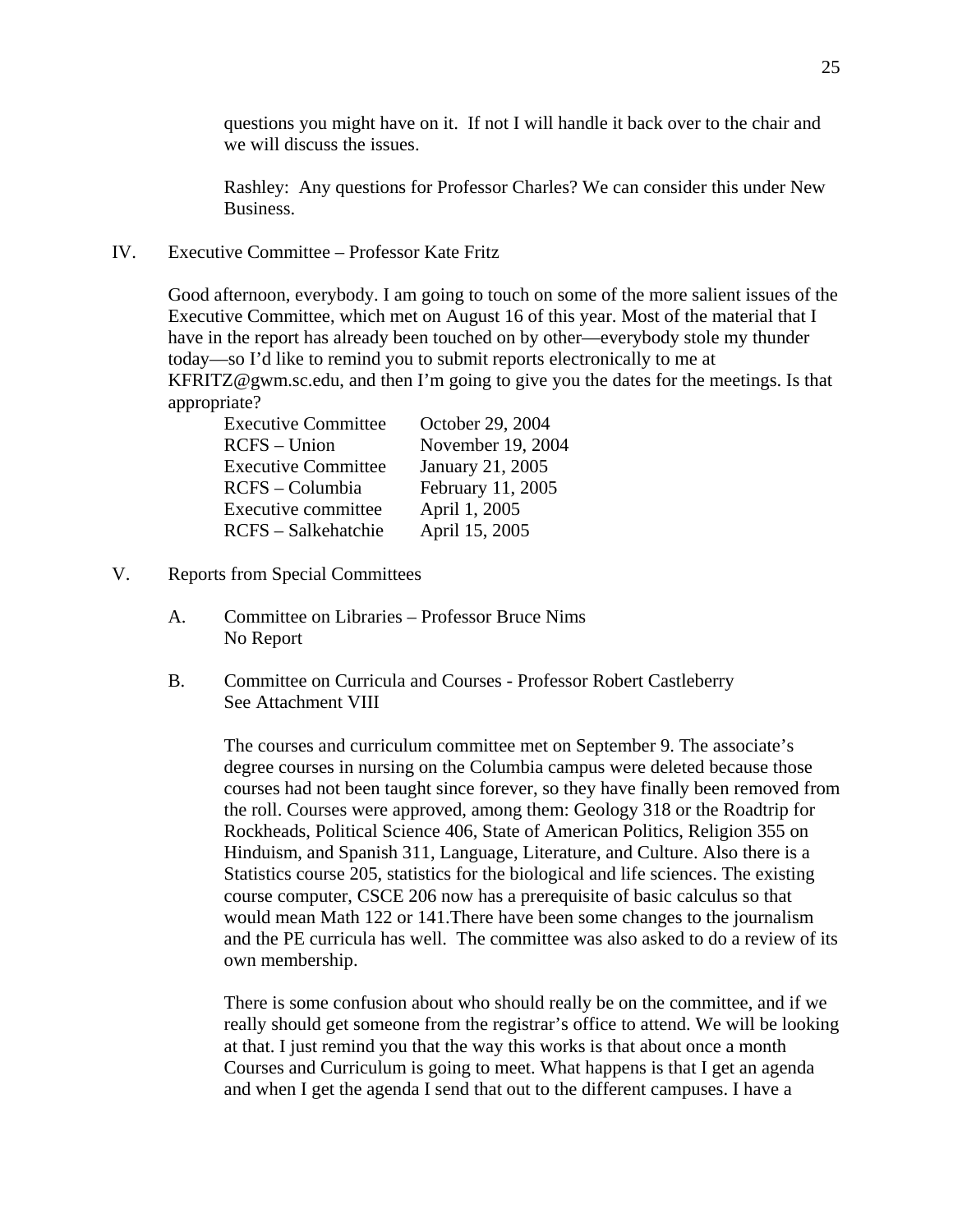mailing list that has been set up. If any of the people on the campuses see a particular problem or want to raise a question they should send an email to me about that so I can represent you in the meeting. After the meeting is over I send out an annotated action listing if something is on hold, has been approved, or whatever. But the critical thing is if there is something on the agenda you need to be aware of it and let me know if you have strong feelings about that one way or the other. If any of you are foolish enough to want to be on my mailing list to get this stuff it will be included in my report. Any questions at all. Thank you.

 C. Committee on Faculty Welfare - Professor Linda Allman See Attachment IX

> We will meet Monday September 20, but our last meeting last year was after the faculty senate met and so I am going to report on that. Our committee members unanimously approved the motion for differential tuition and I will quote "The faculty welfare committee notes that several state universities have implemented differential tuition at the undergraduate level. The committee believes that more tuition dollars could be generated and made available for faculty support without having an adverse effect on student enrollment. If the various colleges within the university were able to establish tuition rights for approved undergraduate programs based on justification factors such as the cost of educating the students in the college, the marketability of the degree, etc. accordingly the faculty welfare committee recommends that the university administration examine the feasibility of implementing an undergraduate differential tuition program and the benefits that would accrue from doing so." Jim Augustine, who is the chair of Columbia Faculty Senate, agreed to take this motion to the President and the Provost and I know that he has not done that yet. Linda Allman was elected chair. Any questions?

D. Faculty-Board of Trustees Liaison Committee – Professor Lisa Rashley

The Faculty-Board of Trustees Liaison Committee conducted a brief meeting by telephone conference call on September 10. There were a number of personnel matters considered in closed executive session, dealing with honorary degree nominations, honorary faculty titles, etc. In open session the Board approved a departmental name change from the Department of Educational Psychology to the Department of Educational Studies, and also approved two degree programs, first a Doctor of Philosophy in Anthropology, and secondly a Bachelor of Arts in Dance. Finally, there was considerable discussion of the composition of the 2004 freshman class.

- E. Research and Productive Scholarship Committee Professor Pearl Fernandes No report
- F. Regional Campuses Academic Advisory Council Professor Lisa Rashley No report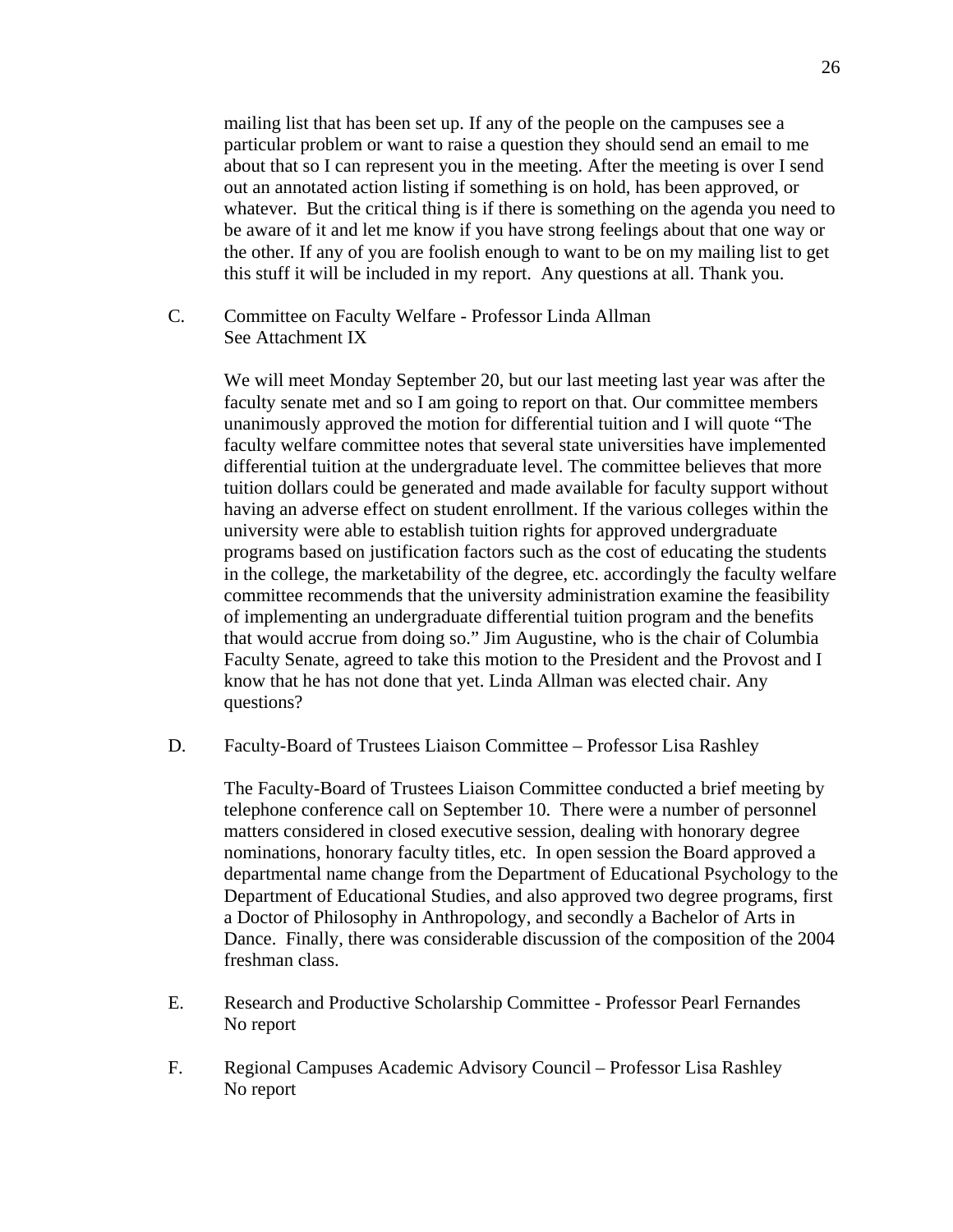- G. Other Committees
	- 1. Conflict of Interest Committee Professor Dave Bowden No report
	- 2. Grievance Committee Professor Steve Bishoff

Rashley: Professor Steve Bishoff asked me to report for Grievance Committee. They met this morning and elected Professor Bishoff chair.

VI. Unfinished Business

There was no unfinished business.

VII. New Business

Rashley: The next item is New Business, and we have a motion from system affairs. Coming from committee, it requires no second. Professor Charles, would you please take questions about that now?

Fran Perry (Lancaster): I have a couple of questions. In the way that you worded this, we have already agreed that you have two points. Are these points that we agreed upon last year in Senate?

Charles: Yes.

Perry: These were motions from last year. Could I ask how the committee came upon the figure of \$1000 for a stipend?

Charles: I wanted \$10,000. The figure \$10,000 was mentioned; however, it was thought that this was excessive, so we prevailed to reduce it to \$1000, and that's what we settled on.

Perry: Thank you for that clarification.

Refinetti: May I ask a question? If you don't ask questions you don't get anything answered. Why should we get extra? I wouldn't mind getting it, but how are we going to get all the people who should get something extra?

Charles: It has been decided by the committee that the effort that would be required to offer these courses which would be online courses—plus the emailing to all the students from around the state and so forth—that these would be more difficult and time consuming than a normal course you are already teaching at your own campus in a classroom situation. This is why it is that why we should have the stipend in addition to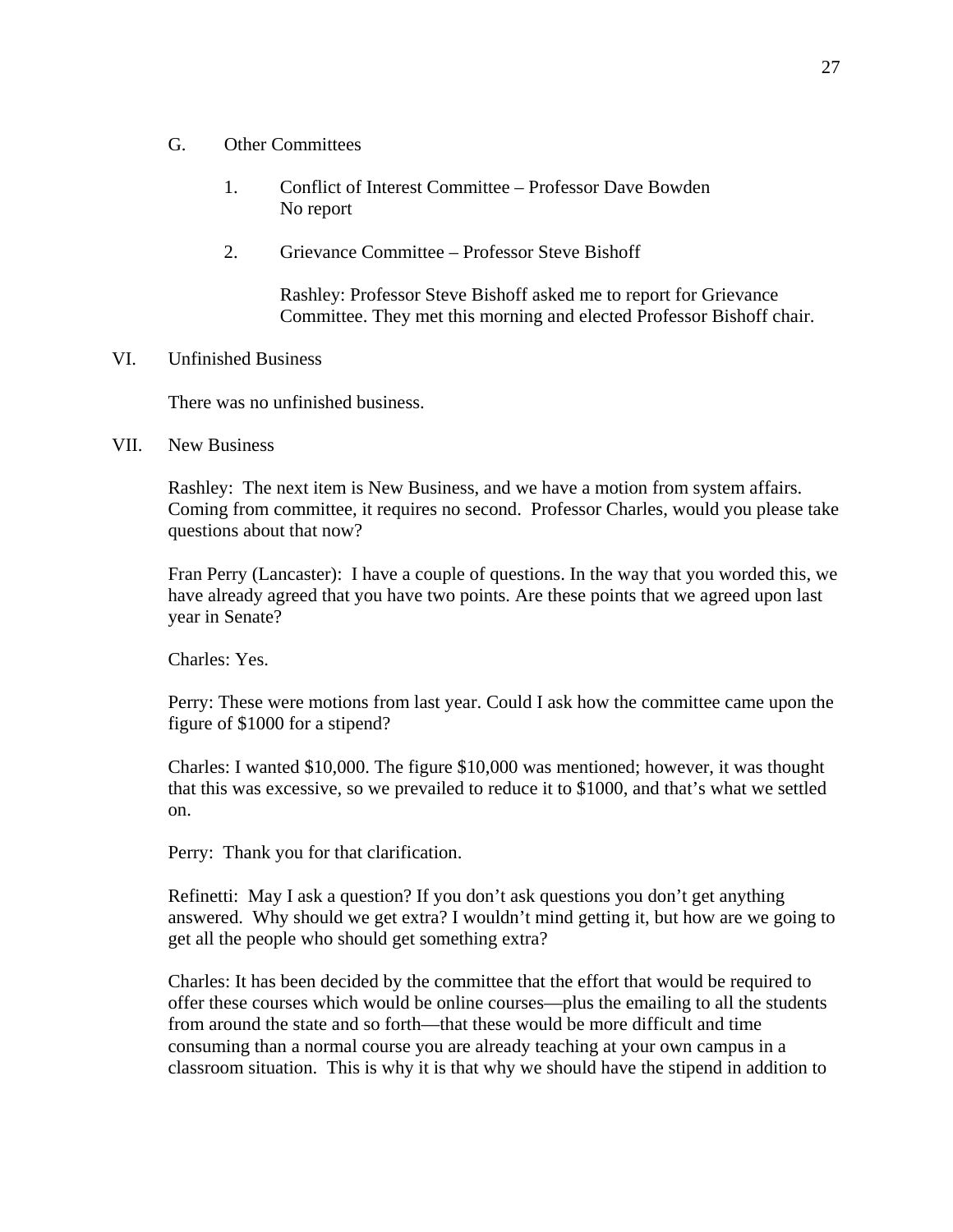the overload fee to be settled by whatever the overload fee is on campus But the \$1000 is for all the extra effort that goes into operating that kind of course.

Faulkner: Just a couple of questions. You are talking about an overload here for preparing courses. Your last point about the time released is only in place for the first presentation of the course?

Charles: Yes, that is for release time and training.

Faulkner: That is different from the thousand dollars?

Charles: That is different from the thousand dollars. For the initial start up when you have a new prep, you should have a release time, a course reduction, to prepare for this course or to present that course. You could take it either a semester ahead in order to do preparation or take it in the semester that you did actually present the course for the first time. This is a one-time only release time. Also that training should be available to any faculty who are willing to go into it

Faulkner: When I first read this. I thought \$1000 you got the first time you taught it, and I couldn't make a lot of sense of what it was saying

Charles: No, you get the \$1000 every time.

Faulkner: Another question, if I may? With the dependence upon enrollment at some point, will I get paid \$1000 to teach one student off the campus?

Charles: Well, you would hope that you had more. We haven't worried about minimum enrollment, but there has been some talk about maximum enrollment and perhaps a prorated fee in excess of one thousand dollars for enrollments above a certain level, but we decided we couldn't get into that, and simply to say \$1000 and let it go at that. Any enrollment caps would be decided upon campus by campus; we were worried more about caps than minimum. Now you could theoretically if you offered a very popular course on all campuses, and we are an integrated campus offering the course to people in Columbia and the other four-year campuses, you could have one hundred fifty people in the course and have to email each one of them every week or so it could end up you have five enrollments and teach three other courses. Besides, theoretically it is possible.

Faulkner: For \$1000?

Charles. For \$1000.

Faulkner: Is this a real motion that has been floated past administration?

Charles: It has not been floated by anybody. This is one of the charges that has been presented to us executively, and we have discussed it in the full committee. We have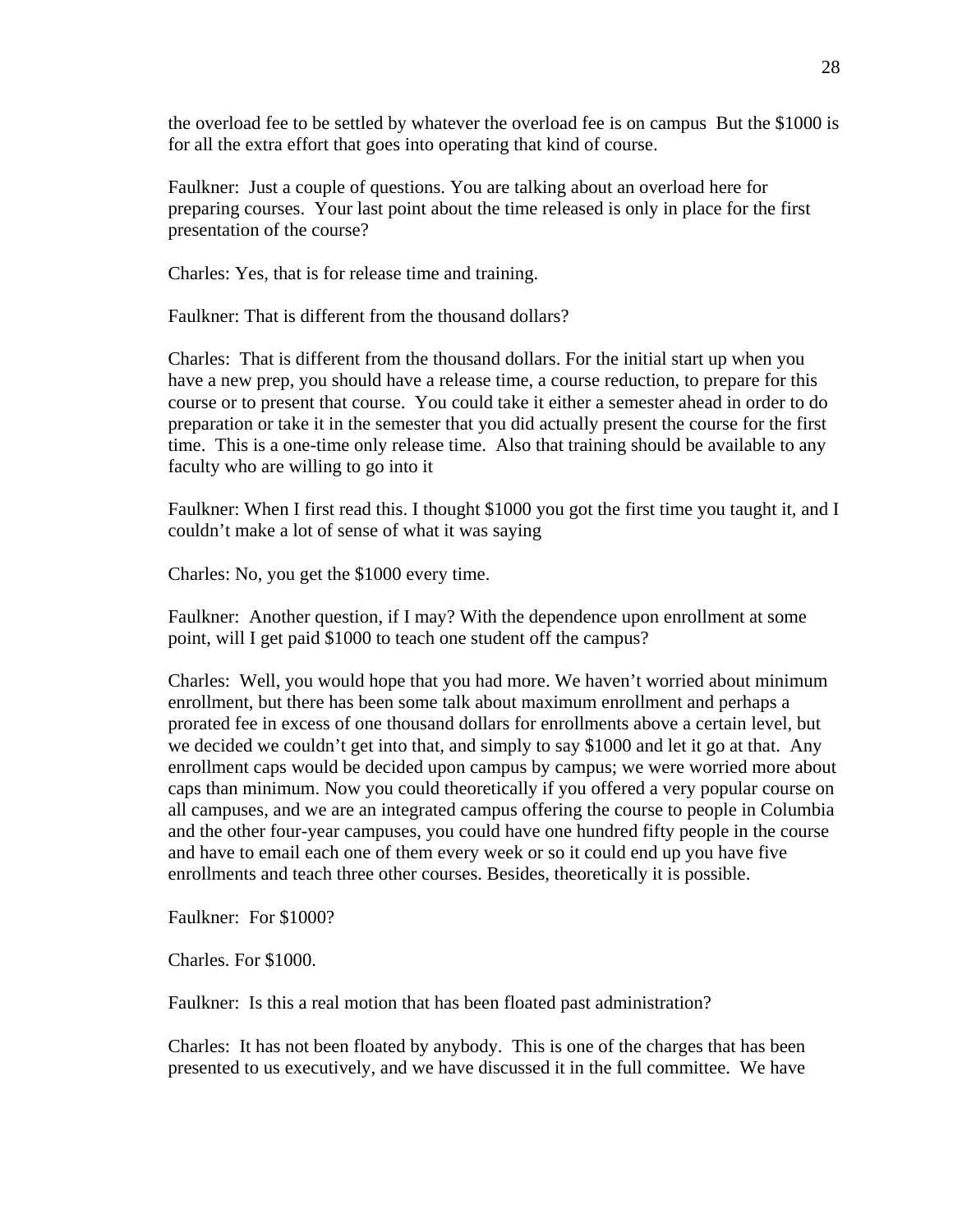arrived at what we would recommend on this. Some people may think it excessive, and others think it too meager.

Faulkner: Would it be appropriate to ask some of the administration today what they think of this?

Charles: They are sitting here, and I suppose they will take questions if anyone asks.

Faulkner: I just want to know if they have thought about this, is it news to them, do they think it is a little too high?

Charles: Well, it is news to you now.

Castleberry: I guess I would like to suggest that Palmetto College is an evolving concept, and you have got a lot of different people working on it from a lot of different angles. The committee had a very specific charge which it addressed in this. All of the motions relevant to Palmetto College comes from this body are recommendations to the people who are in the process of designing the program, curriculum, college. I am presuming that once a proposal is finalized and in place, and we have addressed these kind of matters, it is going to come back to the people who are the faculty of that college and let them decide whether it is a go or not. But this is part of an attempt on the part of the faculty to have a say into the development of the idea. It should be treated as nothing more than an honest offering.

Rashley: Any other questions for Professor Charles?

Refinetti: In preparing a course I would like to have some time to prepare the course and actually I haven't revised some courses; I would like to rework or start them over but I don't have the time. If I had the incentive, I would do it regardless of it being on the web or being anywhere else. I probably will use web in my courses so I think any time given for preparation should be given for any course, regardless of whether it is Palmetto College or not. Now I didn't see an opportunity to put it there, the others are much deeper they've been around . If that is the goal, that is OK just as long as you give something to somebody. And the extra \$ 1,000, I don't know depending on the enrollment. It is much easier to direct a student through email than personally, so you should actually get something deducted for teaching a course that way.

Rashley: Professor Castleberry.

Castleberry: To raise the first point as far as preparation that someone would get release time for any new course whether or not it was for Palmetto College, then it would be written in for the administration to provide, which might be excessive in that you are not trying to translate it into the computer and interface it with all these other variables of people around the state. If you know you are only going to offer it on your own campus with people physically walking into the classroom, I don't think it would be quite the same preparation as for the Palmetto College at least with the people first going into it.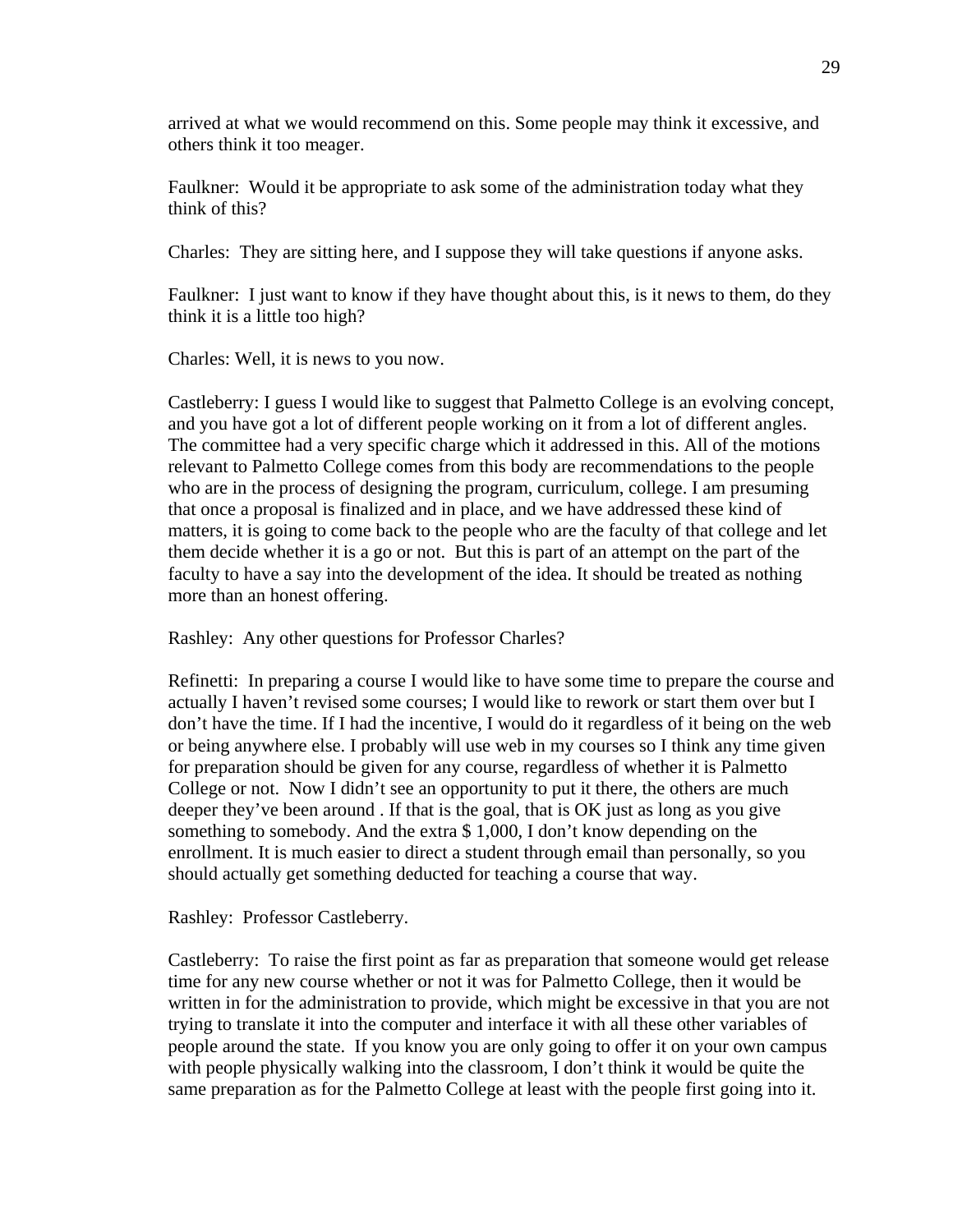Once you have done a Palmetto College course, your second preparation would be easier. In my case particularly, it would be a daunting task for me to say submit a new course for a new credit for Palmetto College, and for me it would be a lot harder than it is to be presented to students on campus who simply walk in. That is just me, but it seems harder.

Then the other point was \$1000—if we would establish that as an arbitrary amount for teaching courses through Palmetto College. And in your talk about the email I would submit that it is more difficult to interface with 50 students in a given course by email than chatting in the hall in passing. If you are going to sit down and click onto an email by the time you get through doing that it has probably cost you more time than a student walking into your office. It enables you to teach more people, but it isn't necessarily faster.

Rashley: Professor Logue? and I will come back to you, Professor Castleberry.

Logue: I agree with the summary of some of this, but I am sort of concerned about creating a protocol with an amount in a process, and the reason I am is that I envision an scenario where you would probably be offering other classes to students, and then in addition to my full-time load, I am getting a full-time amount for that plus another \$1,000 coming in, and the institution is going to be paying x amount for a very few students. So I think that what would happen is a practical decision. If you want to teach this class, you do it in a broad way for a small amount of money and ask for \$1000 to be added on to that—it's still less money than I would get for my full time load. Are we forcing ourselves into a situation where that is going to be the option?

Charles: Are you saying that everything should be above and beyond your regular course enrollment?

Logue: What I am saying is that I would like to have the right to bargain rather than have some code that is going to be dictated, but would be dictated by the circumstances.

Borycki: I say that these are guidelines for the people who are going to be making policy. That is not up to us to do all the negotiating on this, but we need to start at a point for negotiations to move from. Back to the \$10,000!

Fritz: What about a percentage? What about considering a percentage to be determined? This would account for inflation.

Castleberry: You mean a prorated percentage up to \$10,000.

Fritz: No, I'm saying we may be sorry one day, sorry that we jumped at that thousand dollars. Because of inflation, and by the time you paid your taxes…

Charles: It is not a huge incentive. People are not going to do it unless they are a computer nut. With all due respect, why would anyone else want to do it just for the fun?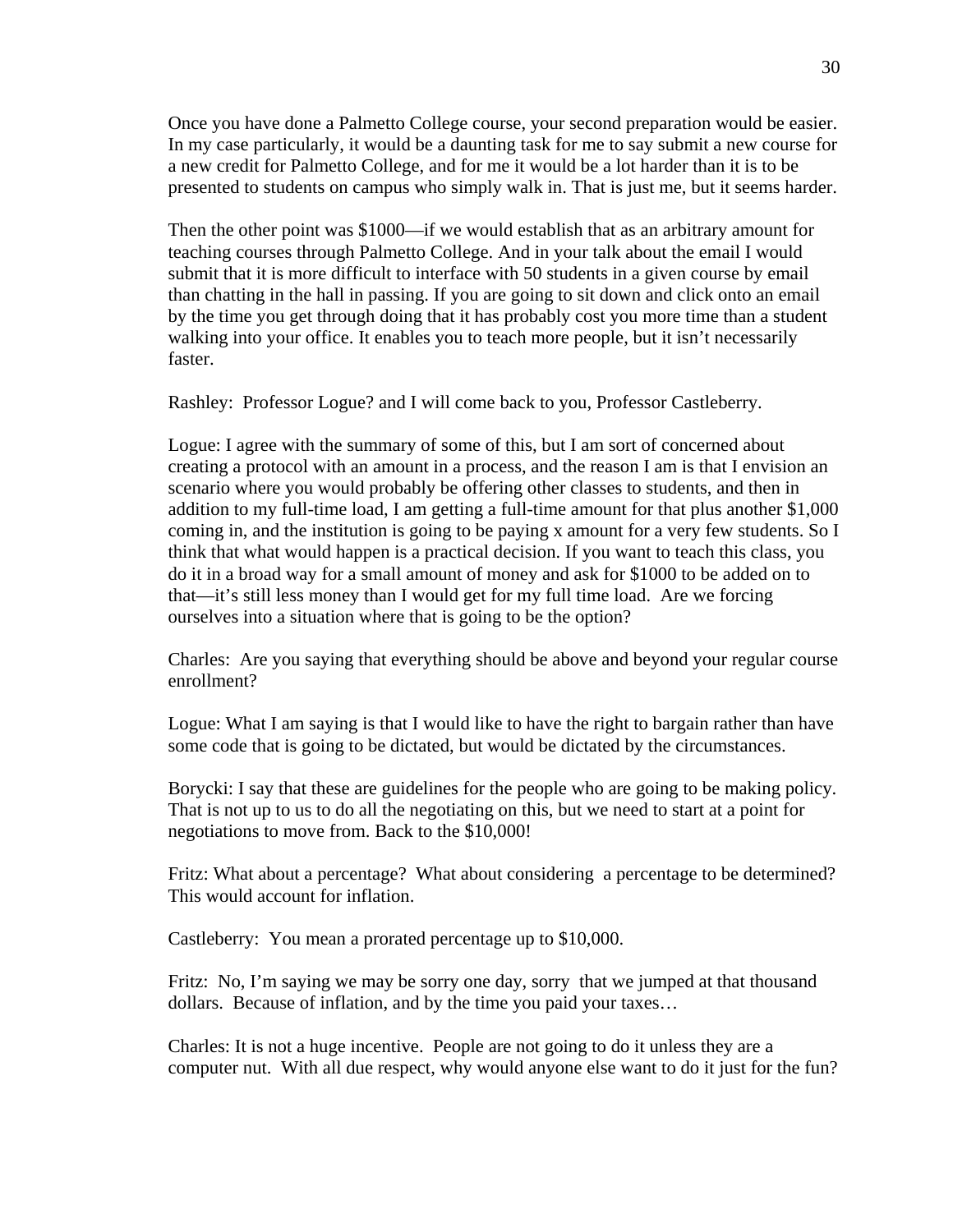Rashley: If I could interject, if you are thinking about doing one of these courses for \$1000, you need to think again. Professor Castleberry?

Castleberry: I think the rationale behind this is most of us have been trained to do the kinds of things that we do everyday in the classroom. When you do distant education broadly defined it is a whole different animal pretty much, sometime a nightmare. That we have people who do that voluntarily now with the courses anywhere—more power to them. However, I would remind us that we have recommended that no one be forced in doing this, and that if they do something like this, that we recognize a quality issue that is involved so we really want people. We want them to have the time to do it well so there is release time involved, and that could be part of someone's normal load, but even so this is like battle pay. If you are going to do this, we might as well throw in battle pay. \$1000 really isn't much, but we don't have a lot of money to play around with on our regional campuses, so if you put too much higher than that I think you are doing yourself some damage.

If you put it too much lower than that, you are selling yourself short. If you do it on the prorated basis, I think it is confusing beyond belief. It puts a faculty member in a more tenuous position than he or she would be in if you just said, "Look this is the deal, do you want to do it or not?" If you say yes, I want to do it, but I really need a little bit more, then there is nothing that would keep you from trying the system.

Rashley: Let's hear from Professor Hauser.

Hauser: A couple of things. First, I believe those courses are going to require additional compensation to make them tolerable to faculty members, and it may be that also maybe rather than a flat rate or a per student rate, then maybe we need to do it by levels based on students, so if you if you have one to ten it would be one level; another additional twenty, it would be another level. But one of the things when people are discussing about how are the local campuses are going to come up with the money to pay for these additional faculty members for these students? I am wondering if one of the things for the Palmetto College we need to come up with is what the funding source would be there so that Palmetto College is meeting these expenses for these courses, and not the individual campuses who already have their tight budgets. If we are trying to fund Palmetto College by itself, we need to make sure there is some type of endowment for the purpose of getting it off the ground, because I don't think that each individual regional campus can afford it.

Pappin: I am on the committee and I voted for this. It was getting close to lunch time but if I understood John correctly maybe what we need is an amendment saying that the bottom line is to be negotiated or some such. You were saying in effect that maybe that wouldn't be enough to attract some people or in a sense accommodate>

Logue: I guess my concern is not that I will need more money to entice me, but we need to look at the overall economic picture because if it is too low, what do you do is force an administrative response to the courses to be offered. As an example, if I am going to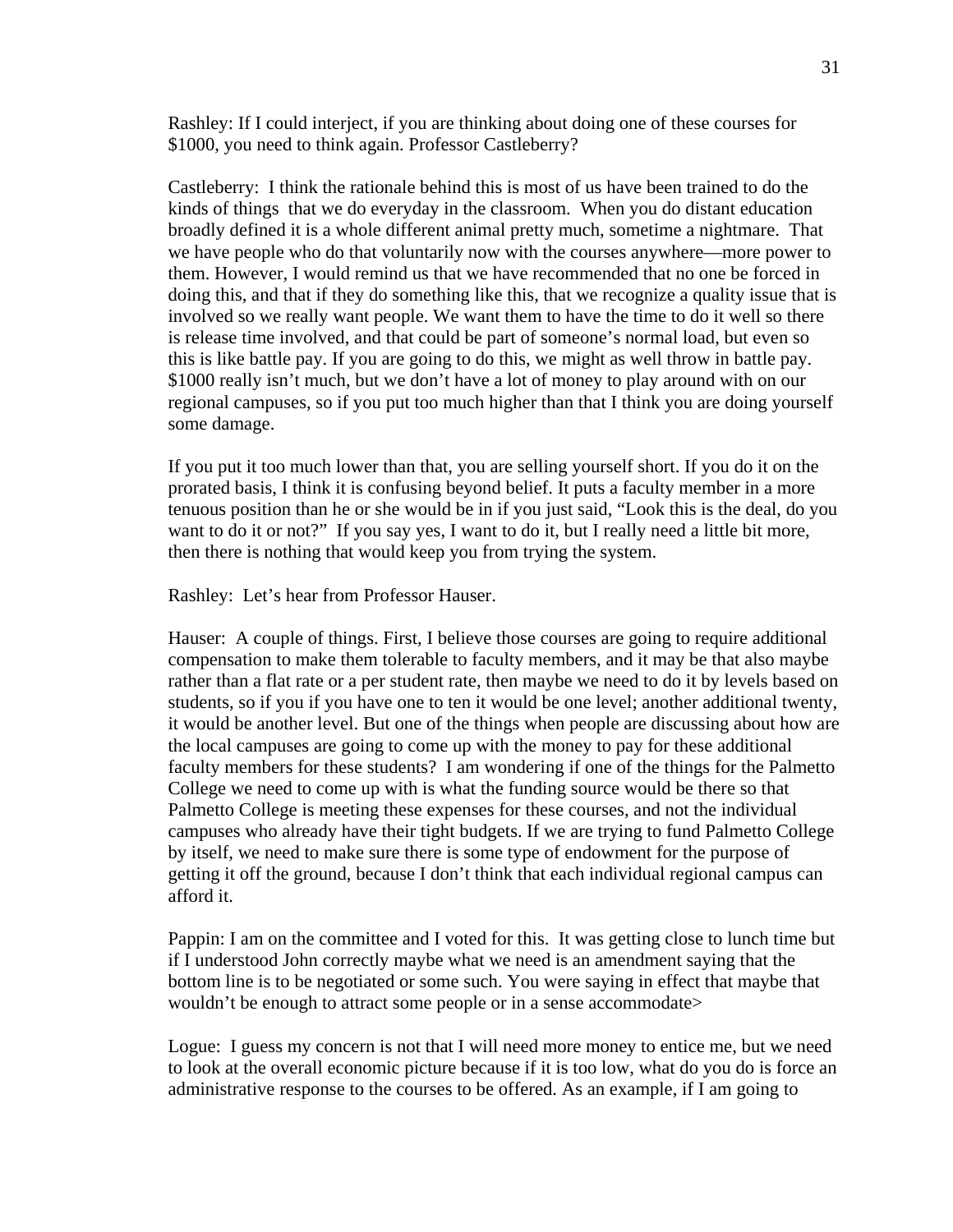teach an upper level class and three students on my campus are going to take it and the rest from the other regional campuses, my campus would not want to pay an extra \$1,000 for 3 of our own students. That's what I think practically would happen.

Fritz: Correct me if I am wrong. What do you do if you teach summer school on this campus and get a certain percentage of your annual income as a stipend? Well that sort of formula could be used? It might be better to consider rather that a flat rate?

Macias: The discussion about of where the money was going to come from was not a charge of this committee. We have no idea where the funds will come from, whether from what campus or how the Palmetto funds will be generated. Our charge was to come up with a recommendation on how faculty would be compensated, and we have done that. If people feel the \$1000 is inappropriate, then people can move to amend this. But I will offer to you that we have beaten this horse far beyond dead now. And no more substance is being added.

Charles: And all we are going to do is simply regularize it to a degree in this body so we don't have wealthier campuses perhaps compensating their faculty very lavishly and less endowed campuses offer maybe a quarter of that amount for the same course, which could happen, if you do it individually on an individual campus basis.

Rashley: Professor Merwin?

Merwin (Salkehatchie): If I could reiterate what we have just said, we were asked to put something together. What will happen is it will go onto the administration; they will pay close attention to it, or they will probably ignore it. What they do is up to them. At least they will have something as feedback. That is all we are doing here—I don't think we should discuss it any further if we want to do \$1000 or \$10,000.

Rashley: Well, that sounds like calling the question to me. I suggest we vote on this. If it is approved, then the administration can take a look at it. If it is not approved, then the committee can revisit it. Let's take a voice vote first and see how it goes. All in favor of this motion by System Affairs, please indicate by saying aye. All opposed? The ayes have it. The motion is adopted, and will be sent forward to the administration. All right, any other new business? Announcements? No announcements? For the good of the order? Motion to adjourn?

#### VIII. Adjournment

Professor Lisa Rashley adjourned the meeting.

Minutes respectfully submitted, Kathleen M. Fritz, Secretary November 13, 2005.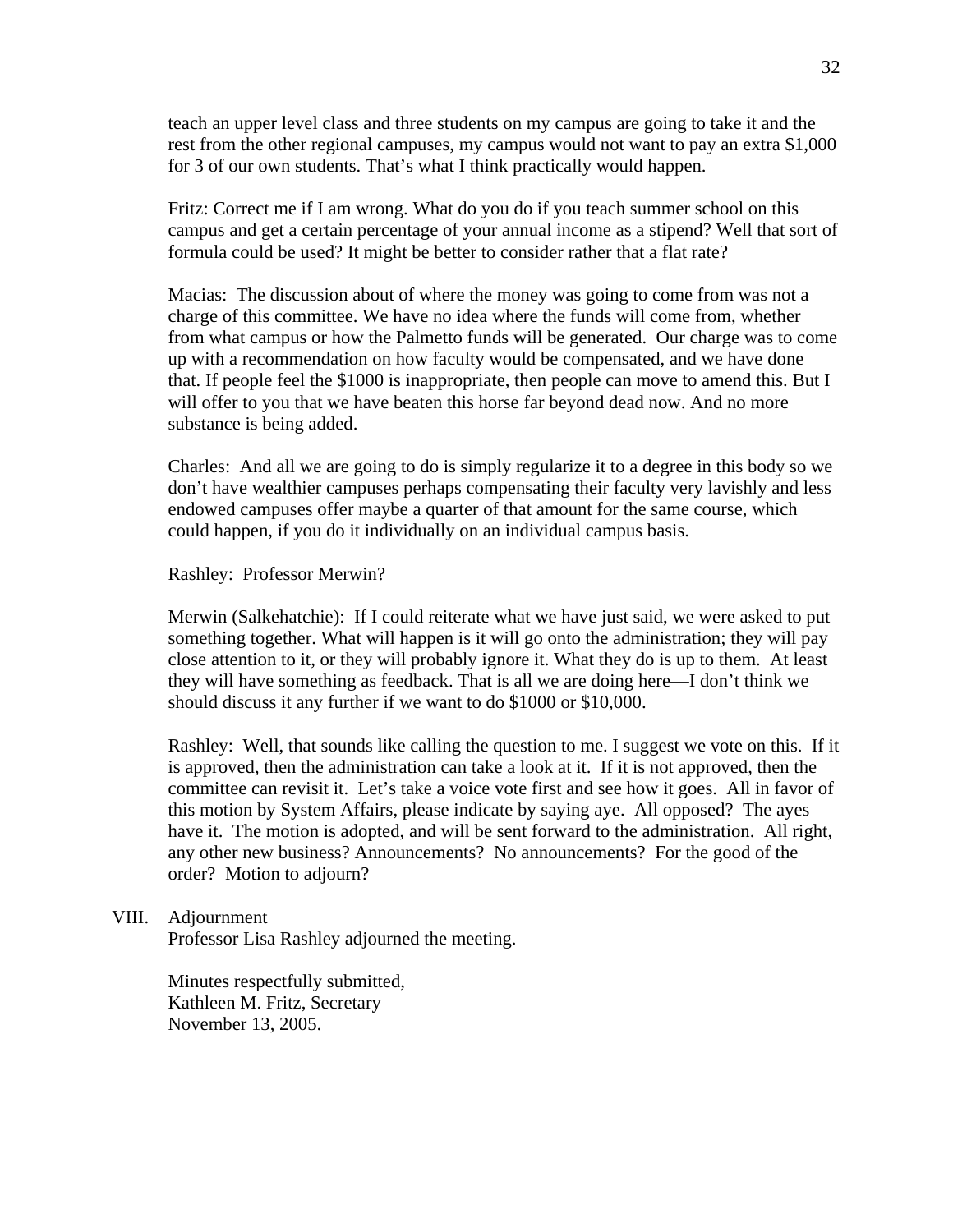# **Attachment I**

### **Vice Provost for Regional Campuses and Continuing Education Report to the Regional Campuses Faculty Senate September 17, 2004**

I would like to welcome you to the 2004-'05 Senate year. This morning, we were honored to hear from President Sorensen and our new Provost, Mark Becker, who updated you on many issues that would have been included in my report, so I will take this opportunity to offer just a few additional comments.

**Legislative:** The early word, even in advance of the legislative session, is that there will be no bond bill next year. We will, however continue to request capital improvement and deferred maintenance proposals from the campuses and review them with the Provost and Vice President and Chief Financial Officer in order to assign them a priority among all USC projects.

**Budget:** While there is no discussion about a robust budget for the state at large, there is also no indication so far about a mid-year budget reduction, so we will remain hopeful and vigilant about operating within the appropriations received last July.

**Academic Searches:** Searches continue for deans of: (1) the proposed combined College of Pharmacy with MUSC; (2) the newly merged College of Arts and Sciences, and (3) the School of Public Health. It is anticipated that the School of Music will also be searching for a dean during this academic year.

**University:** The freshman class for the Columbia campus stands now at 3,383 (71% in-state; 29% outof-state; 11% of the new class is African American). The average SAT is 1149. Total headcount for Columbia undergraduate is 17,469.

USC Columbia will require online tenure and promotion applications within two years, and a website has already been constructed to allow faculty to become familiar with the e-forms and the format. The Regional Campuses faculty will continue to utilize the traditional hardcopy presentation until further notice. I would, however, encourage all junior faculty to explore the new website which can be linked from the Provost's webpage.

The **Palmetto College:** Implementation of Palmetto College from a technical perspective involves a multi-phase project that includes all aspects of LAN, WAN, and presentation equipment.

Connections to locations (except Laurens) were changed from T1 (1.554MB) to DS3 (will support up to 45MB). With this configuration, campuses can quickly respond to bandwidth requirements either up or down.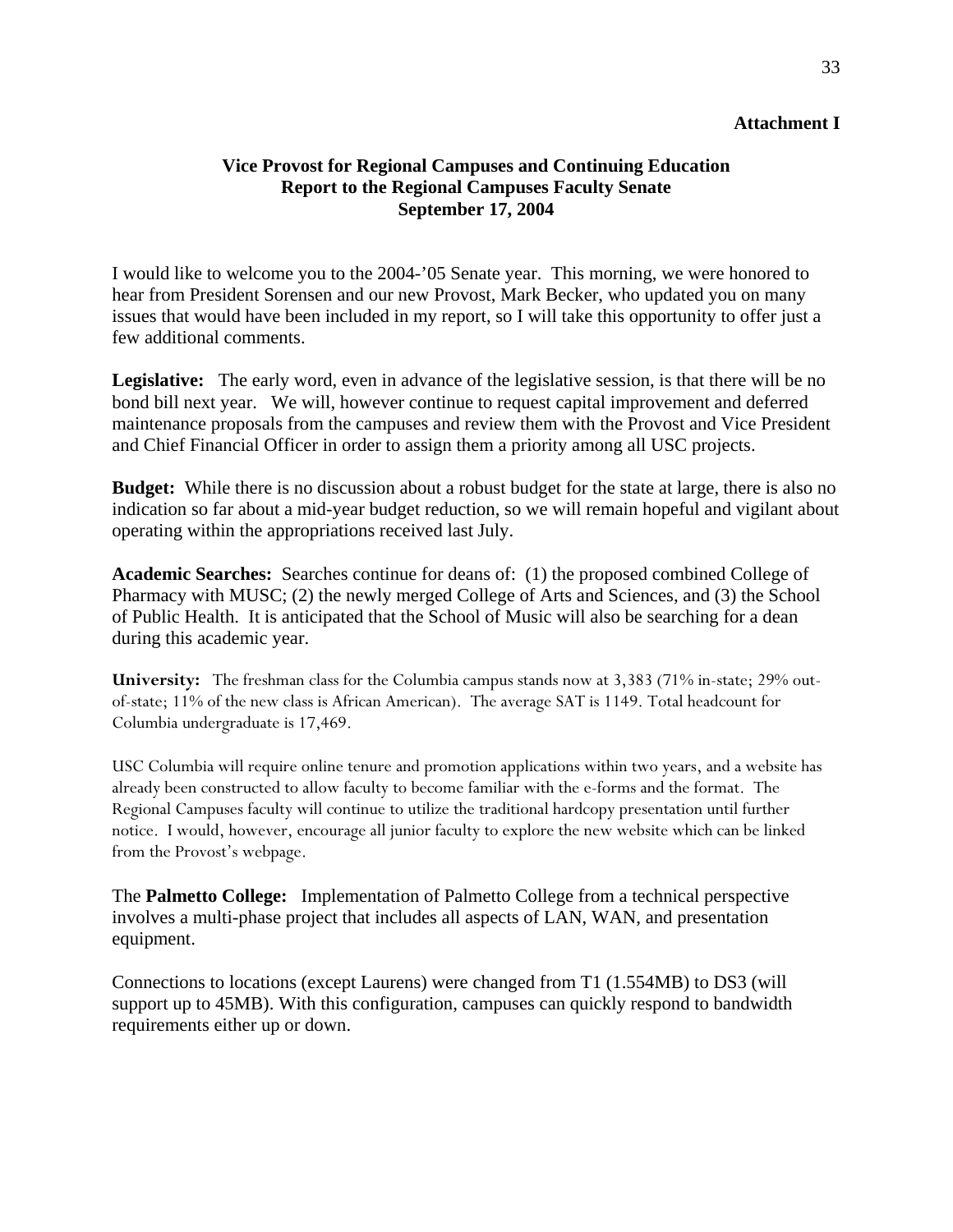Routers and switches (connectivity equipment) at all locations have been replaced with current technology as recommended by Computer Services and Cisco Systems. The equipment purchased is upgradeable and will support campus requirements for five to eight years. Rooms currently being used for video are being upgraded with same make/model equipment as new rooms insuring compatibility. This has the additional benefit of simplifying support.

The new video conferencing equipment will be Polycom VS 4000s. Each room will be equipped with a "capture station" allowing each class to be recorded and made available via the Web if there are LAN/WAN problems. The majority of this equipment has remote access capability allowing for easy support.

#### **Introduction of 2003-'04 Senators**

**End of Report**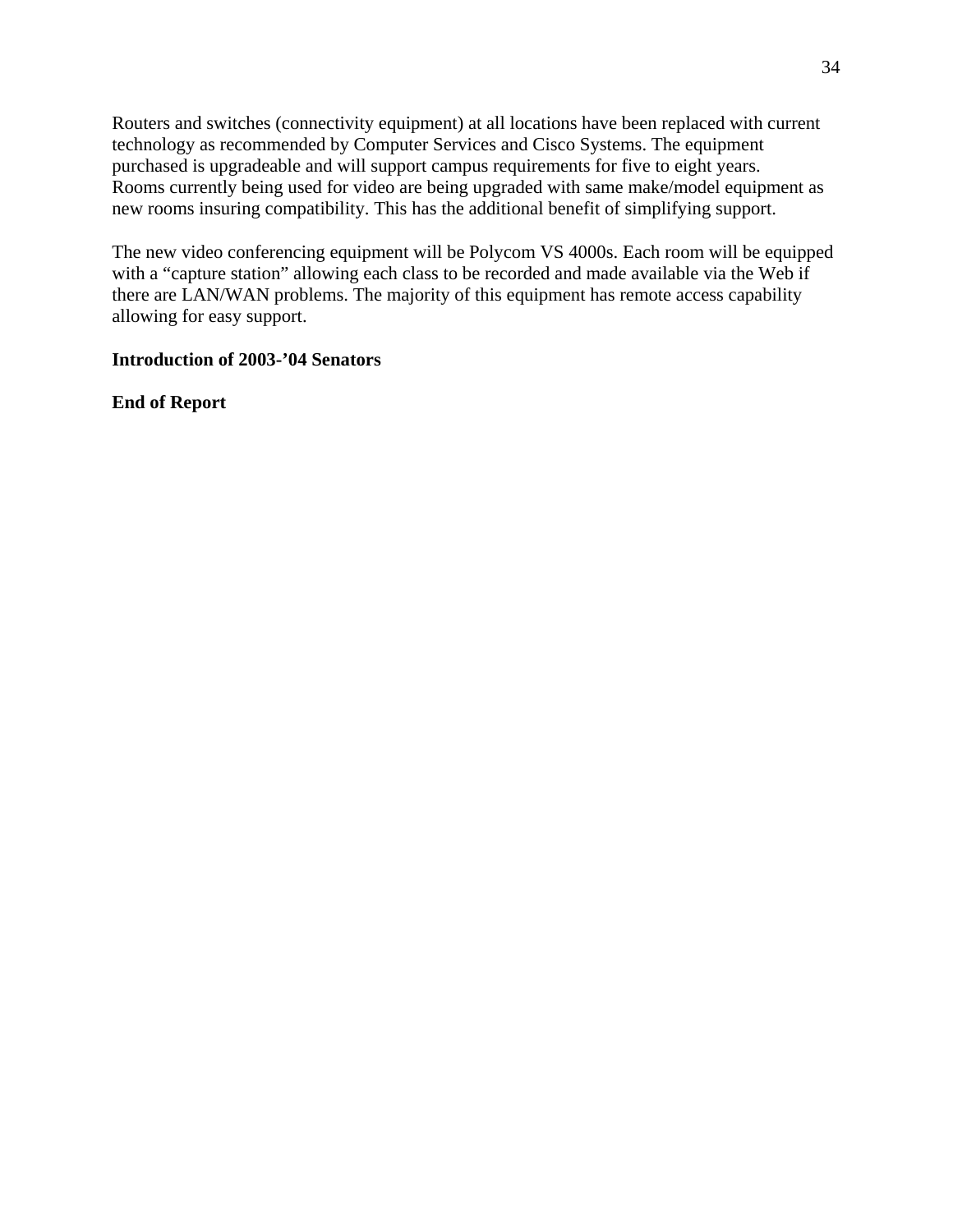### **Attachment II**

# **Report of the Associate Vice Provost Regional Campuses Faculty Senate September 17, 2004**

**Tenure and Promotion 2003-2004** – There were five faculty who submitted files for tenure and/or promotion for the 2003-2004 tenure and promotion process. The RCTP Committee agreed with the local committee in 100% of the cases. The Vice Provost agreed with the RCTP in 80% of the cases. The President agreed with the Vice Provost in 80% of the cases.

**Faculty Fund –** This is the time of year when we consider giving to the development drive. You may want to remember the Faculty Welfare Fund supports activities such as free flu shots and the John J. Duffy Fund for Encouraging Regional Campus Faculty Scholarship (1A1352) will provide professional development funds to faculty once the fund reaches \$5000.

**Palmetto College** – The Vice Provost and I have appreciated all of the feedback we have received relative to the development of the Palmetto College. We look forward to the coming months and hope to be able to include all faculty who wish to be included in course presentation for Palmetto College. As you may remember, a pilot offering from the Palmetto College was two web-based courses, Marine Science 210 – Oceans and Man and English 437 – Women Writers presented last spring. These courses enrolled over 35 students from the four regional campuses. We spent time this summer evaluating the endeavor and will attempt to incorporate what was learned in future planning for Palmetto College. Also on September 27 I am meeting with personnel from DEIS and the CLA to begin planning the development of a training course for faculty who wish to participate in distance and web-based delivery of their courses for Palmetto College.

| <b>Campus</b><br>Comm. |     |     | <b>Academic</b><br>Dean | <b>Campus</b><br>Dean |     | <b>RCTP Comm.</b> |            | <b>Vice Provost</b> |     | <b>President</b> |     |
|------------------------|-----|-----|-------------------------|-----------------------|-----|-------------------|------------|---------------------|-----|------------------|-----|
| P                      | т   | P   | т                       | P                     | т   | P                 | m          | D                   | T   | P                | T   |
| ves                    | yes | no  | no                      | no                    | no  | ves               | ves        | <b>ves</b>          | ves | ves              | yes |
| ves                    | yes | no  | no                      | no                    | no  | ves               | ves        | yes                 | ves | ves              | yes |
| ves                    | yes | ves | ves                     | <b>ves</b>            | yes | ves               | ves        | <b>ves</b>          | ves | ves              | yes |
| yes                    | yes | ves | ves                     | ves                   | yes | ves               | <b>ves</b> | no                  | no  | ves              | yes |
| ves                    | yes | ves | ves                     | ves                   | yes | ves               | yes        | ves                 | ves | ves              | yes |

**Assistant Professor to Associate Professor** 

P:\T&P\2003-04\Voteform2.doc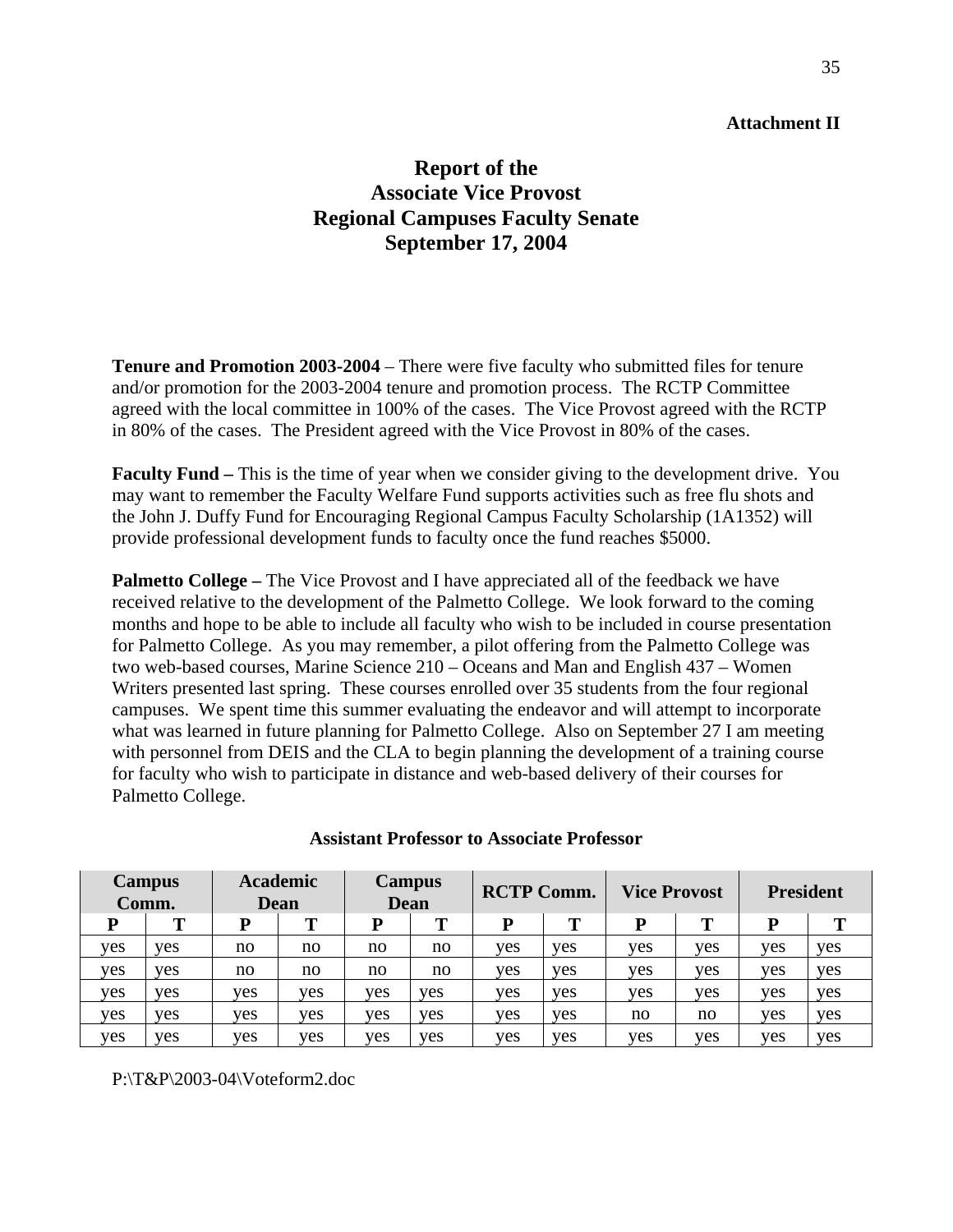# **Attachment III**

# **REGIONAL CAMPUSES FACULTY SENATE MEETING**

# **USC Lancaster DEAN'S REPORT: Friday, September 17, 2004**

#### **STUDENTS**

Fall 2004 enrollment looks very good. We have the largest freshman class at USCL ever. Accepted freshman applications were over 30% more than 2003. Total enrollment is running ahead of the same date last year by over 13%. We also have the largest group of full time students in the 30 years in which we were able to pull numbers. New numbers show that USCL now serves more students than any other regional campus in the USC system. Not only do we have more students, the average SAT score of our new freshmen is the highest ever.

# **FACULTY**

The Diabetes Education Center will soon be affiliated with USCL as part of our Health Services Center (services currently include cardiac rehabilitation and physical therapy). These services fall under the direction of Dr. Riner. The faculty is dealing with large classes and, in many cases, teaching overloads. Dr. Obi-Johnson, PhD from Georgia Tech in Chemistry, has come on board to teach all of the Chemistry labs this semester. We will offer geology in the Spring semester for the first time in over 10 years. We expect to do two faculty searches this year for full time tenure track faculty members. Congratulations to three newly tenured and promoted faculty members, Professors Perry, Scarlett, and Rashley. Congratulations to Dr. Barry who has just been elected to serve a second term as Chairman of the Humanities Division.

#### **FACILITIES**

The maintenance staff has finished remodeling the student bathrooms in Starr Hall. They have also remodeled HH 204, the new computer lab. They are in the process of remodeling ML 215, which will serve as a language lab. We are almost ready to bid out the landscaping for the Medford Library project. The bank on the bypass has been graded and planted. We have purchased a new John Deere tractor and a new Dodge van for the campus. We are maintaining a membership roll at the Gregory Health and Wellness Center of nearly 2000 community members and room is at a premium.

#### **TECHNOLOGY**

We have finished major renovations (nearly \$200,000) to the campus network switch that have enabled bandwidth upgrades. We are increasing the number of smart classrooms from two to five this Fall. Work on a new distance education classroom for Palmetto College use began in July and will be completed in the fall. Updates to the National Guard Room should mean that two available Palmetto College classrooms will be ready for use in the Spring semester.

# **FINANCES**

Thanks to increased enrollment (coupled with the 10% tuition increase), a millage increase from Lancaster County, and minimal cuts by the state legislature, the coming year looks better than the last three in terms of budget. Parity remains a critical issue for the campus. As an example of the inequity in state funding, the Sumter and Lancaster campuses enroll an approximately equal number of students but the Sumter appropriation is greater by \$1,433,786.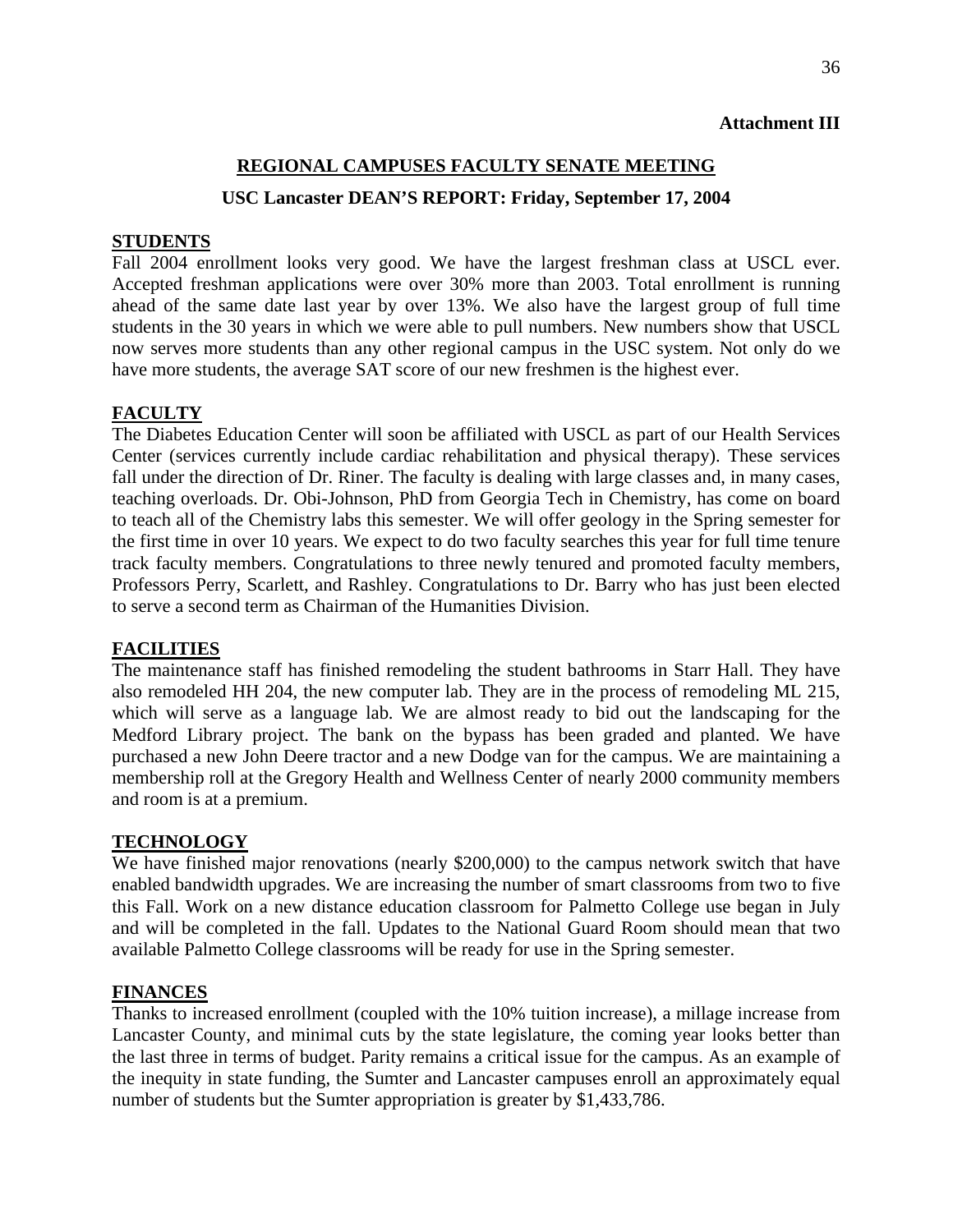### **Attachment IV**

### **USC SALKEHATCHIE - DEAN'S REPORT Report to the Regional Campuses Faculty Senate September 2004**

In 2003-04 USC Salkehatchie hosted over 7000 citizens on both campuses for community and/or campus sponsored events, which included summer camp opportunities to 180 youth on both campus sites, the Business Expo for Colleton Country, the first annual Unity Day for Allendale County, and our fifth Character Education Academy for regional public school teachers.

Our academic activity for last year resulted in the hiring of two new full time faculty members: Sean Ford in English and Joe Siren in History; The permanent appointment of Buddy Phillips as director of the Education program's Partnership with USC Aiken, and the establishment of an annual writing and research prize competition for students, thanks to the generosity of an anonymous donor.

The Honorable Mayor Bob Coble of Columbia was the keynote speaker at our recent Convocation and spoke about the value of a good education for the future of our students and the role of the regional campuses in securing economic development to our areas. His son, Parks, is a sophomore at Salkehatchie.

Administratively, we completed a reduction in administrators from six to four members through a reshuffling of duties and the retirement of Patty Williams. We have also achieved a successful separation of our Humanities Division into tow new divisions; Arts and Languages and Social Sciences. This move has allowed us to more equitably distribute professional development funds among faculty and provide more voices for them on the Academic Council.

We received \$550,000 in grants funding for 2003-04, bringing the total of grant dollars awarded to over a million dollars in the last three years. We continue those efforts and have just been notified that the Sister's of Charity Foundation awarded \$180,000 to Salkehatchie over two years to fund a new Health and Wellness Initiative.

Our Leadership Institute has established a fourth center, the Center for Government, which will be a joint venture between Salkehatche and Dr. Ed Thomas with USC Columbia's Institute for Public Service and Policy Research Affairs. Thanks to permanent funding in the State budget, the Institute itself will be approved by the CHE later this month.

We are delighted to congratulate Ed Merwin for having been granted tenure and a promotion to associate professor. Ed also received his 20 year pin recently.

And, finally, although this is only the first Faculty Senate meeting of the year, we are looking forward to hosting you at the last meeting of the year at Salkehatchie in April.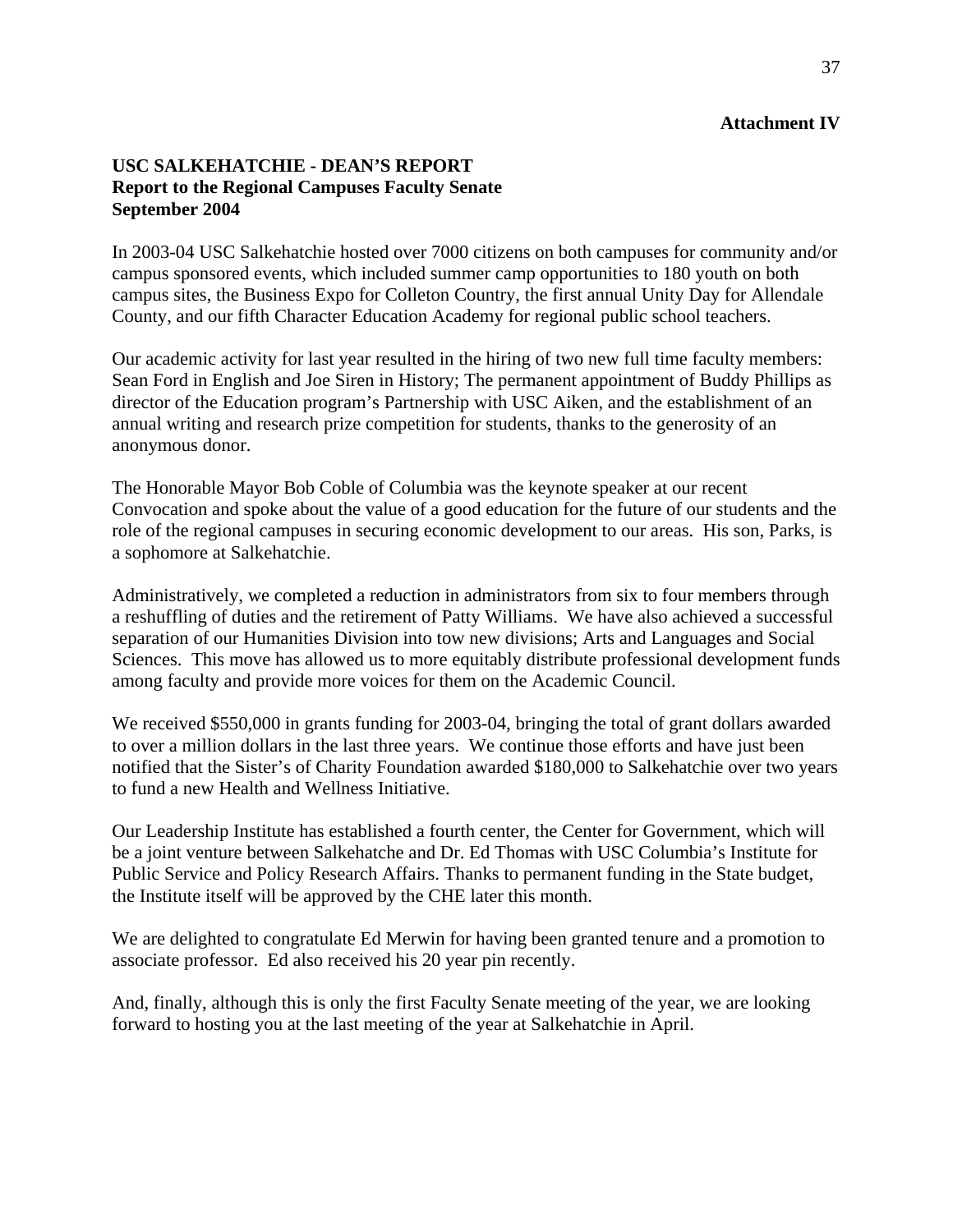#### **Attachment V**

# REPORT OF THE DEAN OF THE UNIVERSITY OF SOUTH CAROLINA SUMTER TO THE REGIONAL CAMPUSES FACULTY SENATE September 17, 2004

**Human Resources**: Since my last report to this Senate in April 2004, USC Sumter has completed several human resources actions. The tenure-track Assistant Professor of Sociology position was filled briefly at the beginning of the 2004 Fall Semester, but that person is no longer in the employ of the University. Another national search to fill this position will be launched in the very near future. We congratulate Dr. Jean-Luc Grosso, Associate Professor of Economics and McDavid Professor of Business Administration, who was granted tenure and promoted at the June meeting of the Board of Trustees. Also, we recently promoted Mr. Jeff Lingefelt to the position of Superintendent of Buildings and Grounds, and a vacant Library Technician position will soon be filled. Recently, I received official notice from Dr. Charlie Cook, Professor of Mathematics, that he will be retiring effective 2005. USC Sumter has had 21 employees file for TERI (Teacher Early Retirement Incentive) since its inception. Of those 21, five have already moved from TERI status to full retirement. Of the remaining 16, two have TERI end dates in 2005, six in 2006, two in 2007, three in 2008, and three in 2009. Sumter's seven Regional Campus Senators this year are Drs. Chris Borycki, Pearl Fernandes, Hayes Hampton, Eric Hauser, Andy Kunka, Sal Macias, and Terrie Smith. The two alternates are Drs. Steve Bishoff and Robert Castleberry.

**Enrollments**: Preliminary enrollment figures at USC Sumter for the 2004 Fall Semester indicate significant enrollment decreases compared to last year. As of September 15, 2004, headcount enrollment was down 7.46% to 1,005, and full-time equivalent enrollment was down 3.20% to 703. Nearly all of this decline is attributable to the fact that in late May the neighboring technical college terminated the joint associate degree nursing program that had been in place for over 25 years.

**Physical Plant**: As of this fall, USC Sumter is finally free of the five portable buildings that were placed on the Sumter campus in 1979. Repair of sidewalks campus wide is currently under way, and minor building improvements continue as funds are available.

**Budget**: The unexpected enrollment decline this fall has resulted in early use of contingency funds to balance the FY 04-05 budget. The campus recently embarked on a zero-based budgeting process for the current year to identify other potential areas in which the budget could be trimmed.

Respectfully submitted,

 C. Leslie Carpenter Dean of the University

clc\word\docs\faculty senate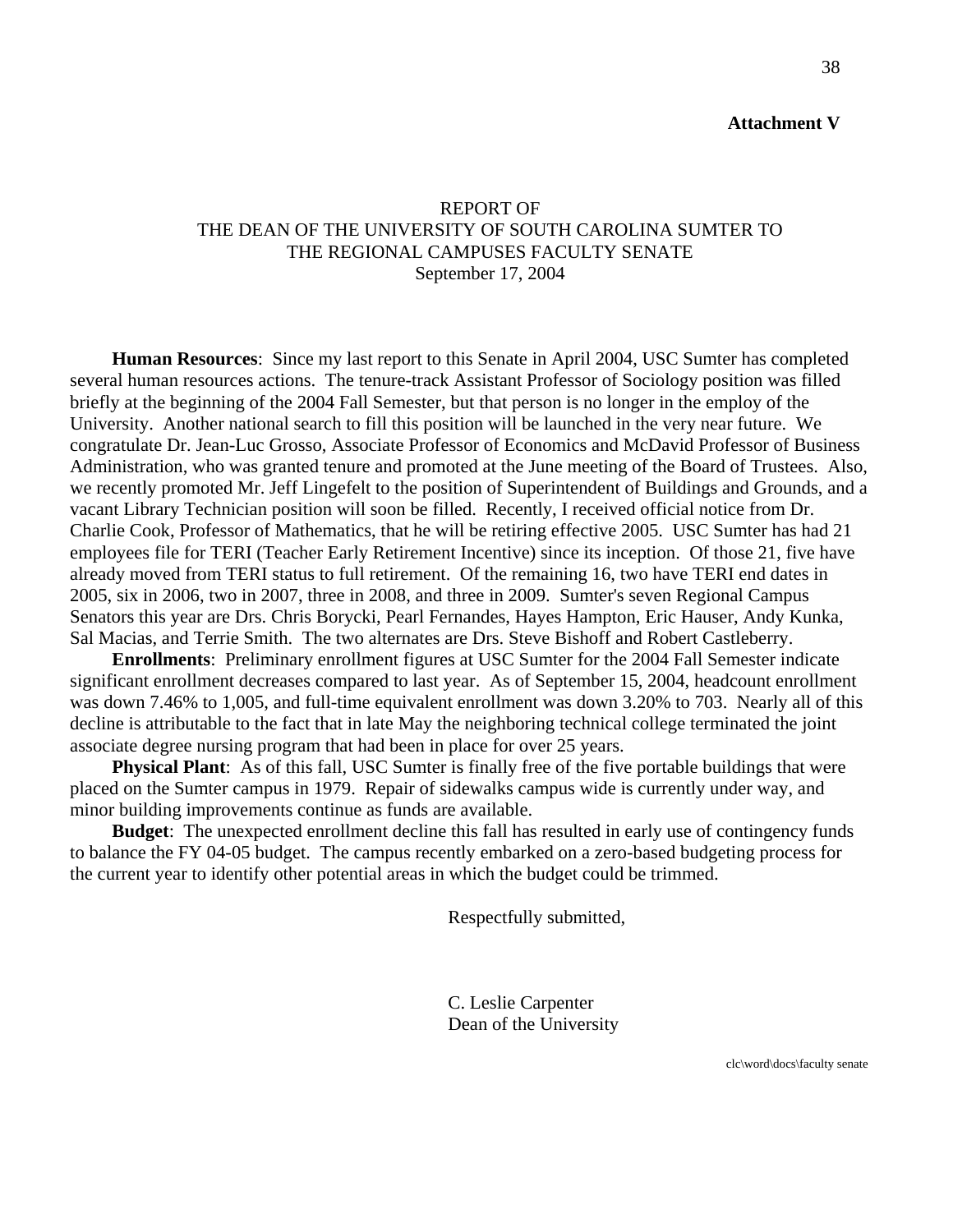#### **Attachment VI**

# DEAN'S REPORT USC Union Regional Campuses Faculty Senate September 17, 2004

- USC Union's representatives for the Regional Campuses Faculty Senate are as follows:

 Dr. Allan Charles Professor of History

 Dr. Steve Buchanan Professor of Psychology

 Ms. Tara Fatemi Instructor, Biology

 Mr. Randy Ivey Instructor, English (alternate)

 Dr. Peter Murphy Assistant Professor, English (Serves on Executive Committee)

- We are excited to report that USC Union experienced a 34% increase in headcount and a 34% increase in FTEs for fall 2004. We are proud to have students from 8 counties representing 20 high schools. Our admissions staff did a wonderful job.
- USC Union's experiment with a 4-day work week through the months of June and July met with great success. Though most of the staff worked Monday through Thursday, our Admissions, Financial Aid and OSP offices were open the full week.
- Again this year USC Union, along with the Union County Chamber of Commerce, will sponsor the Leadership Union and the Youth Leadership Programs.
- Though our Biology lab was flooded by Frances, currently we are high and dry.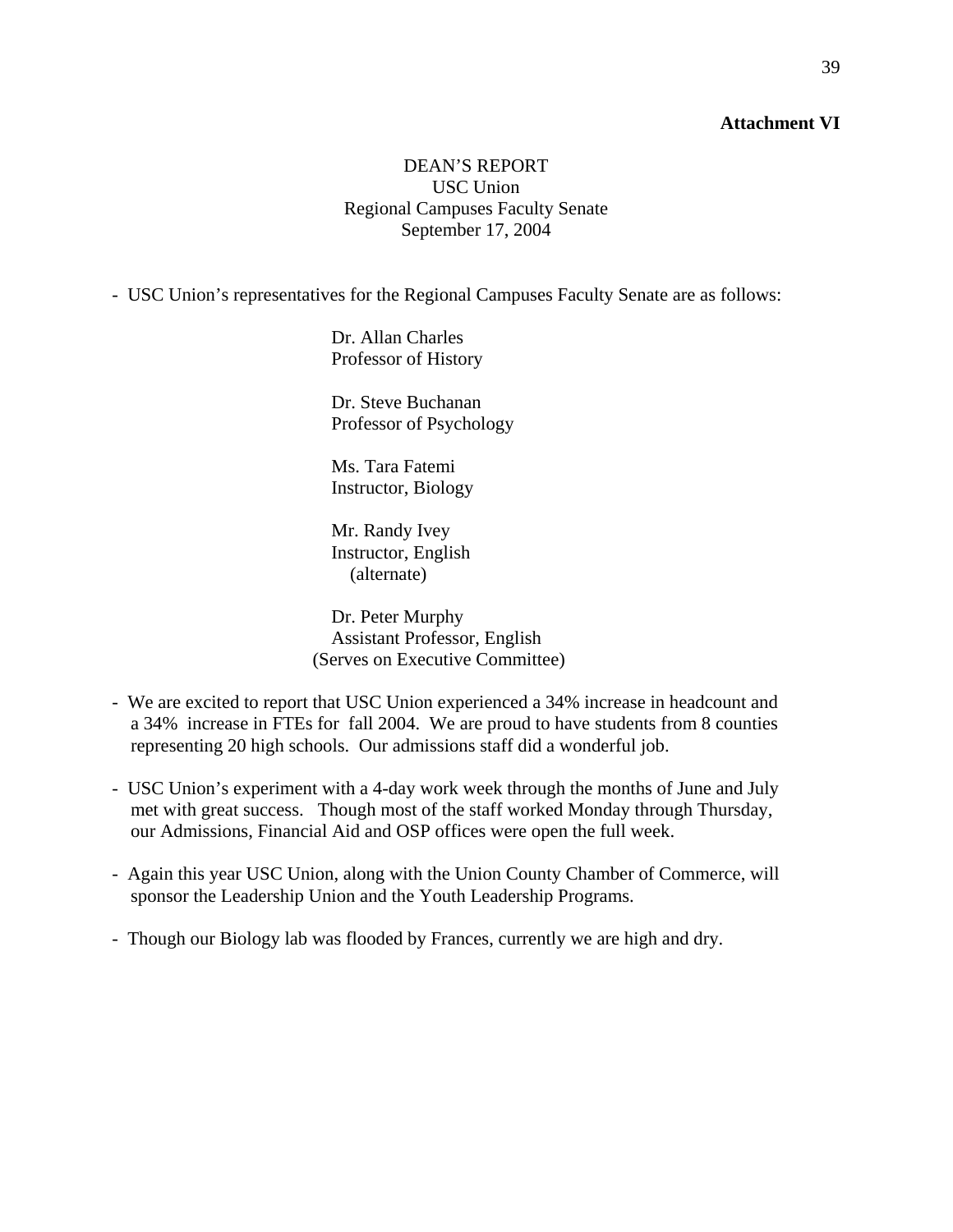### **Attachment V**

Report of the Assistant Vice Provost for Continuing Education Dr. Sally Boyd

The senators from Continuing Education are Kathleen Fritz, Executive Committee; Linda Allman; Joe Pappin; and Nancy Washington.

We have four new instructors this year. Jamey Watson is teaching biology, and she's also teaching an overload for Salkehatchie at Walterboro. Antonio Rodriguez is teaching computer science. Harriett Hurt, who for several years has been an advisor, is now Director for Adult Student Services and an instructor; this fall she is working with Don Stowe in teaching IDST 390. Bob Hungerford, who has a doctorate in American literature, is an instructor and Director for the Evening Program.

A few months into VCM indications are that our program will be stable under this new system.

We will shortly be announcing a new initiative to recruit and serve adult students--the Adult Student Advancement Program (ASAP).

Harriett Hurt, Bob Hungerford, and I continue to working with you and your BAIS students.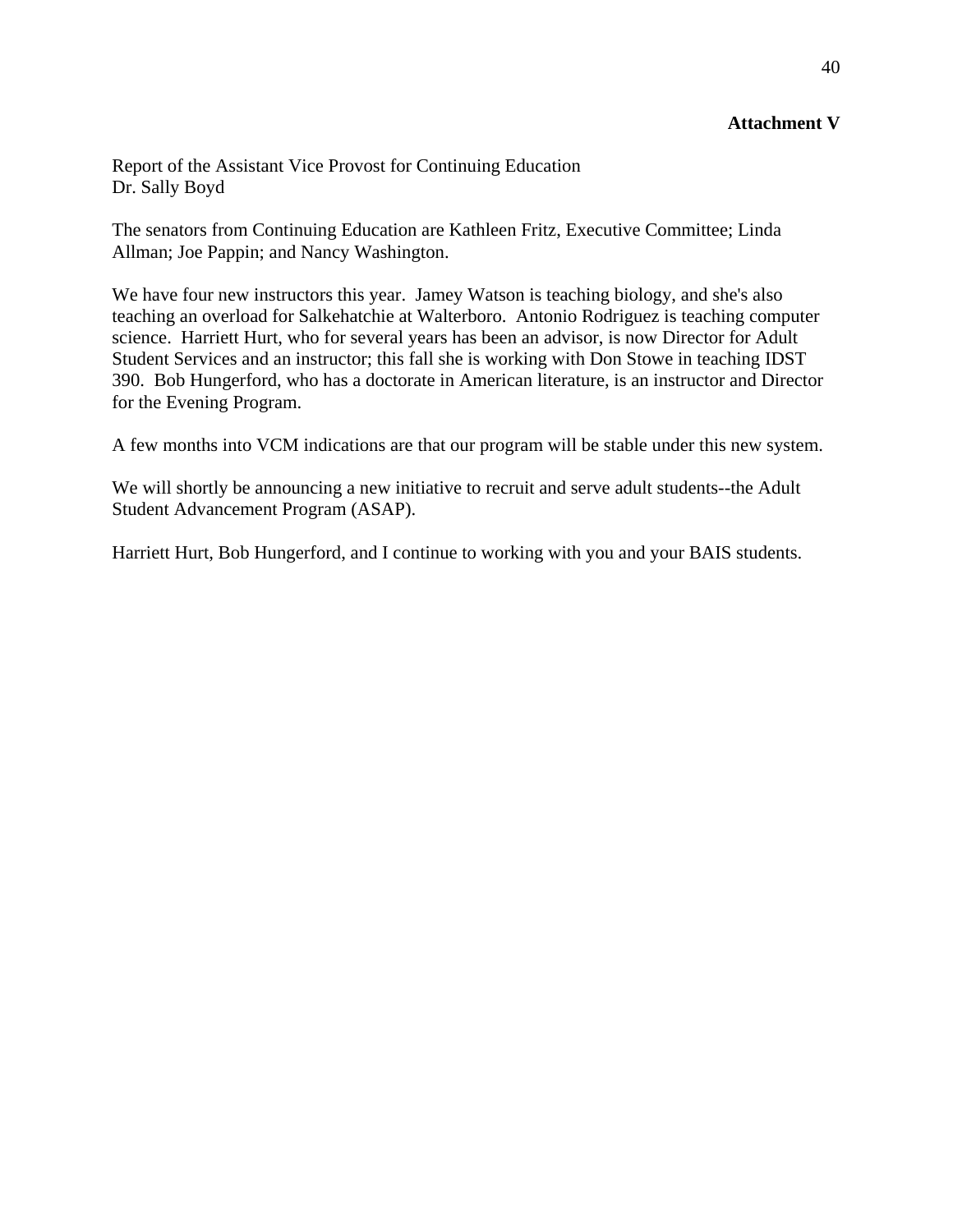# **Attachment VI**

# **September 17, 2004 Welfare Committee Report**

Continuing to build on the productive work done over the last few years, with outstanding committee members, the Welfare Committee accepts our charges for the year. These are:

- 1) Conducting a Tenure and Promotion Workshop in the Spring of 2005
- 2) Conducting a Faculty Salary Survey
- 3) Conducting a Faculty Welfare Survey
- 4) a new charge: Studying grant funding concerns

The committee would like to thank all of the participants of last Spring's Tenure and Promotion Workshop, which was very well attended and a great success.

The committee also thanks Fran Perry for her excellent service as last year's committee chair.

Respectfully submitted, Terrie Smith, Chair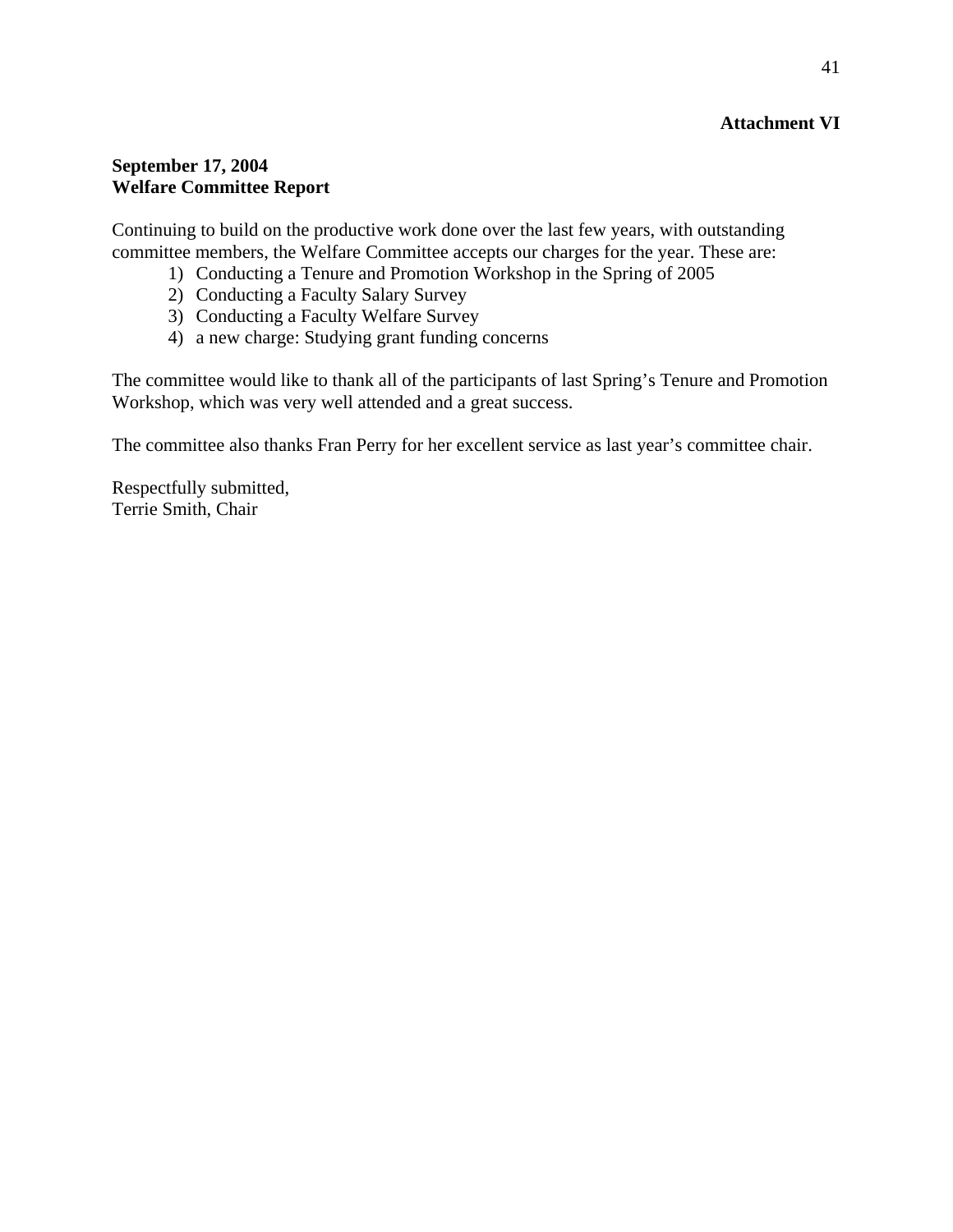# **Attachment VII**

# **Motion of the System Affairs Committee**

We have already agreed that:

- 1. Palmetto College courses do not have to be offered beyond a single campus.
- 2. Training and release time (for preparation or deliver) at least be provided for faculty who do teach Palmetto College courses that reach beyond one campus.

We acknowledge that Palmetto College "outreach" courses will have limited enrollment (agreed upon by the administration and the faculty member).

Also, if a Palmetto College course is not a "distance" course and is part of a regular teaching load, there is no requirement for release time or special training or additional compensation.

However, if it is a "distance" course (broadly defined) and is part of the regular teaching load, in addition to the release time and training, then there should be a \$1000 stipend.

If a distance course is an overload, the overload compensation schedule of the delivering campus will apply in addition to the \$1000 stipend.

The release time and training is only applicable for the first presentation of the course. The stipend occurs for all distance course offerings.

These points all apply to three-contact-hour courses.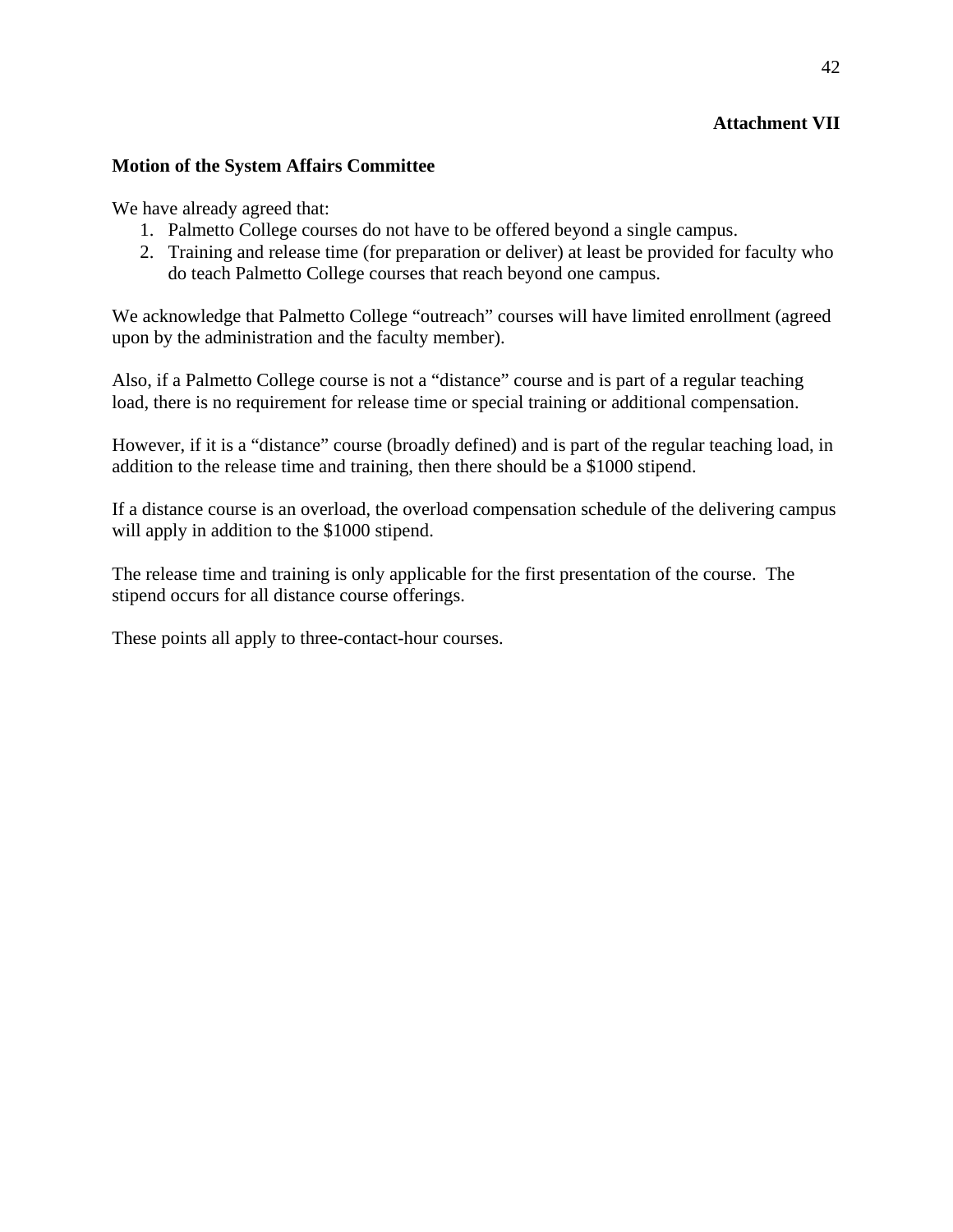# **Attachment VIII**

### Report to the Regional Campuses Faculty Senate September 17, 2004 Robert B. Castleberry Courses & Curriculum

Courses & Curriculum meet in September 9<sup>th</sup>.

ANUR (Columbia Nursing Associates Degree courses) were deleted. New courses were approved in GEOL (318 -- Road Trip for Rock Heads), POLI (406 --- State of American Politics), RELG (355 – Hinduism),SPAN (311 – Language, Literature & Culture), STAT ( 205 – Stat for Biological and Life Sciences). The existing course CSCE 206 now has a prerequisite of basic calculus. Changes to the JOUR and PEDU curricula were approved.

The Committee has been asked to look at its own makeup. Currently it is supposed to have 6 Columbia faculty, a representative for the Regional Campuses, an ex officio member from the administration, and a student member. There is some suggestion that a representative from the Registrar's Office also attend (presumably as a consultant), and there is a member from the Graduate School who has been attending for some time. Who attends and what their rights are is what is being studied.

The Courses & Curricula Committee (C & C) meetings once a month to consider changes to the curricula of the various departments, schools and colleges of USC Columbia. Our recommendations are then sent to the Columbia Faculty Senate for final approval.

When I get the agenda for the next C & C meeting, I forward it with my own comments to various representatives to the Regional Campuses. I need and appreciate any feedback from these individuals (since this helps me determine my actions in committee).

If you are foolish enough to want to be on my mailing list, please just send me an email (to rcastle@uscsumter.edu).